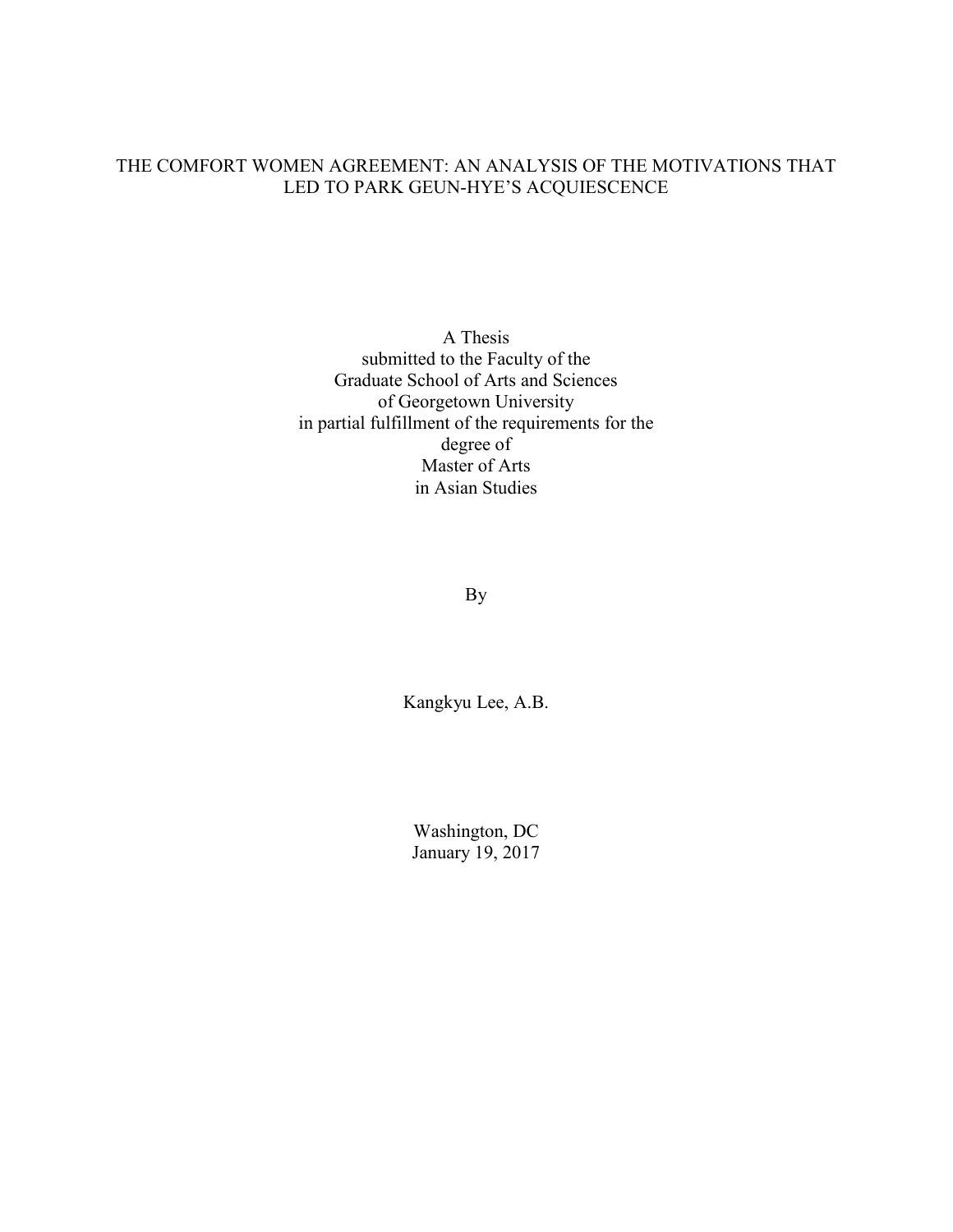Copyright 2017 by Kangkyu Lee All Rights Reserved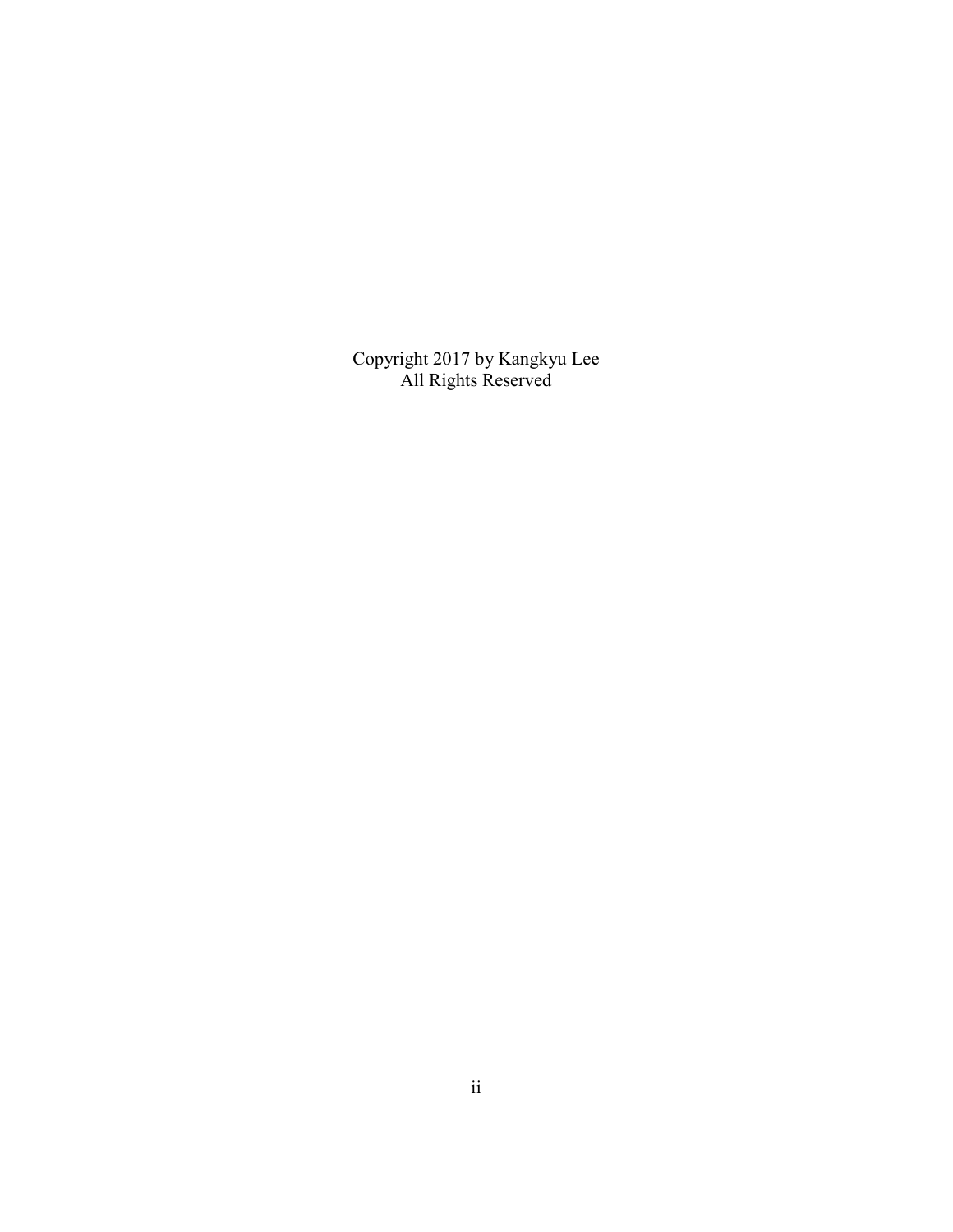## THE COMFORT WOMEN AGREEMENT: AN ANALYSIS OF THE MOTIVATIONS THAT LED TO PARK GEUN-HYE'S ACQUIESCENCE

Kangkyu Lee, A.B.

Thesis Advisor:Victor D. Cha*,* Ph.D.

## **ABSTRACT**

Since normalization in 1965, bilateral relations between Japan and South Korea have been perennially mired in historical acrimony. However, in December 2015, the South Korean and Japanese Foreign Ministries consummated an unforeseen and sudden accord that sought to irreversibly resolve the comfort women issue. Why did President Park Geun-hye agree to finalize and pursue implementation of an agreement on comfort women with Japan, despite the longstanding discord between the two countries and widespread public opposition in South Korea to the resolution? I offer two complementary, alternative explanations in the form of security and economic prospects and deduce that case studies exhibiting strong external threats or economic opportunities have been insufficient in a vacuum to explain South Korean behavior vis-à-vis Japan. I argue that the absence of any 'final' reconciliation on historical issues in the past, despite these alternative explanations, demonstrates that the agreement was a manifestation of Park Geun-hye's unique leadership. I posit that the 'shadow' of Park Chung-hee has made a lasting impression on her leadership because of her father's strong and bold leadership style and the consequent role he played during Japanese-ROK normalization. Asian leaders affected by traumatic or otherwise substantial historical experiences will subsequently shape their political landscape and leadership styles in a way responsive to those experiences. Empirically, South Korean leadership has been influenced by the context of Japanese and Chinese leadership styles, codifying a permutation of both the purposefulness of the Japanese approach and the empyreal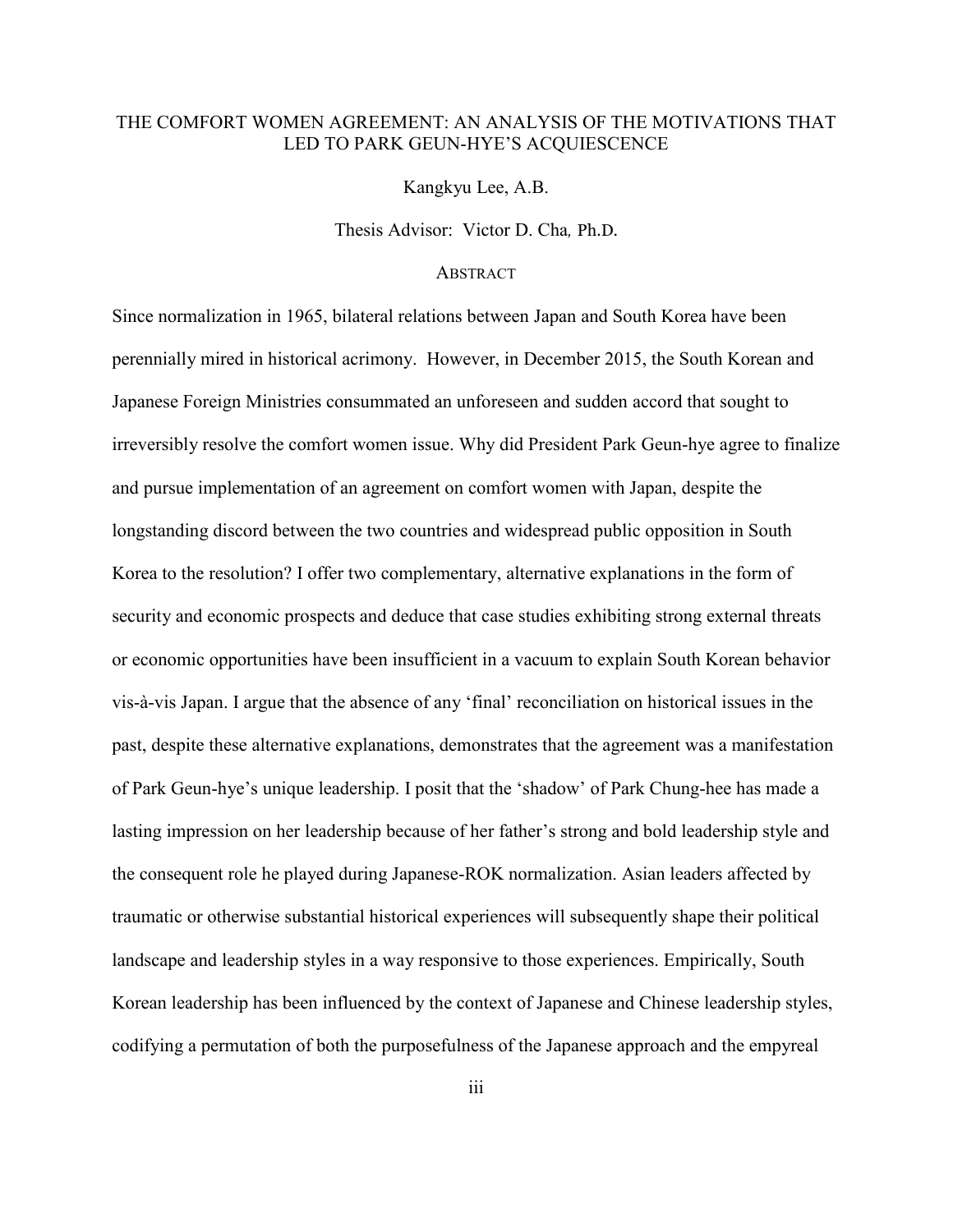sense of virtue of the Chinese approach. This has produced a high-risk, high-reward style of leadership in South Korea. This observation is primarily corroborated by Park Chung-hee's decision to strengthen South Korea, but under the recognition that Japan was a partner and model, not an enemy or dangerous rival. In this article, I contend that Park Geun-hye's attitude and policies are a byproduct of the environs created and left by Park Chung-hee, making the comfort women agreement an outcome that could only have resulted from the unique experiences and mindset of Park Geun-hye.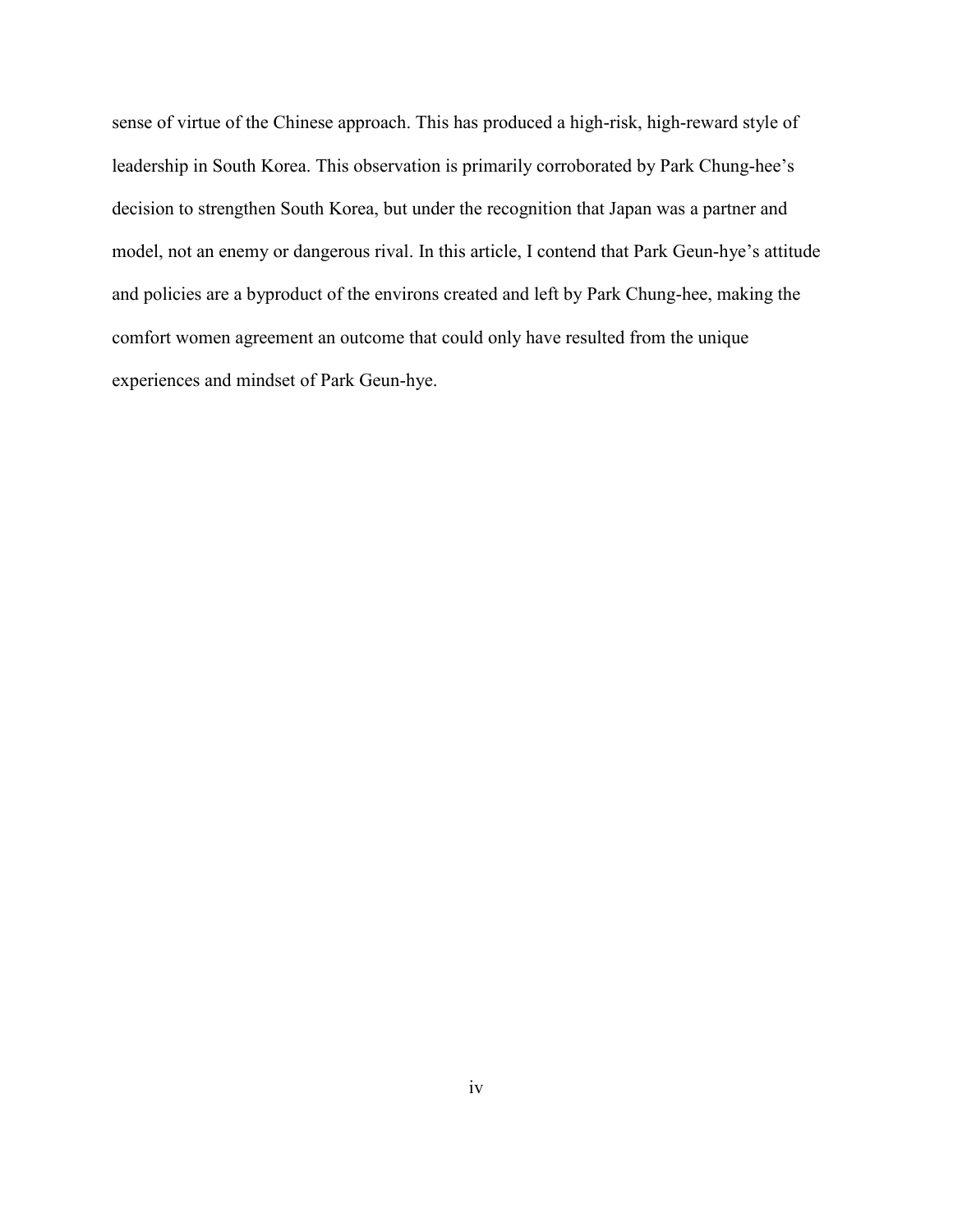I'd like to thank my friends, supervisors, and colleagues for discussing and refining initial ideas with me. I'd like to thank Robert Lyons for his endless encouragement and optimism. I'd also like to thank Professor Michael Green for providing insight to the leadership argument. Most of all, I'd like to thank Professor Victor Cha for his mentorship throughout my time at Georgetown. His guidance has expanded my academic vision and is what inspired me to succeed.

Many thanks, Kangkyu Lee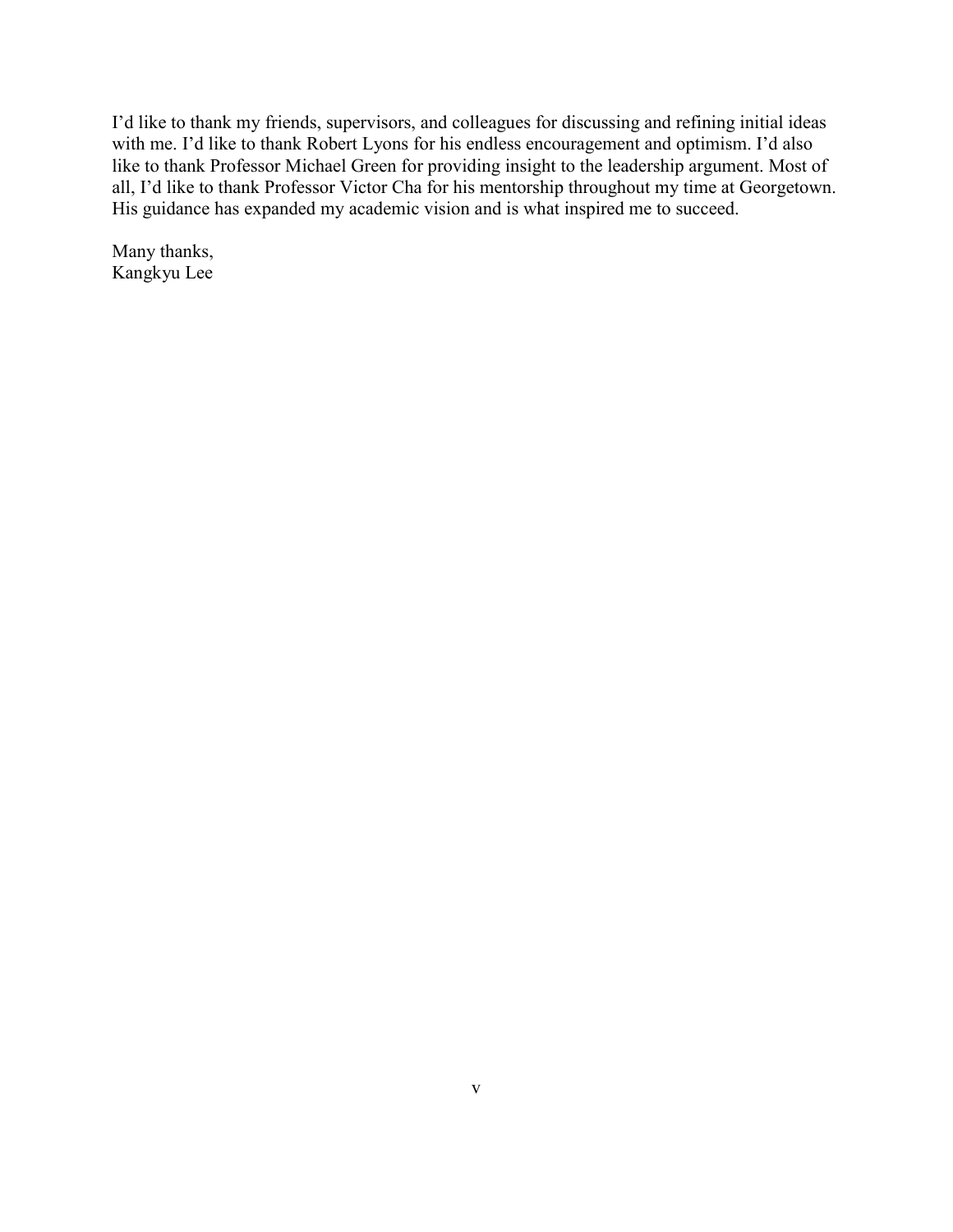# **TABLE OF CONTENTS**

|  | 31 |
|--|----|
|  | 34 |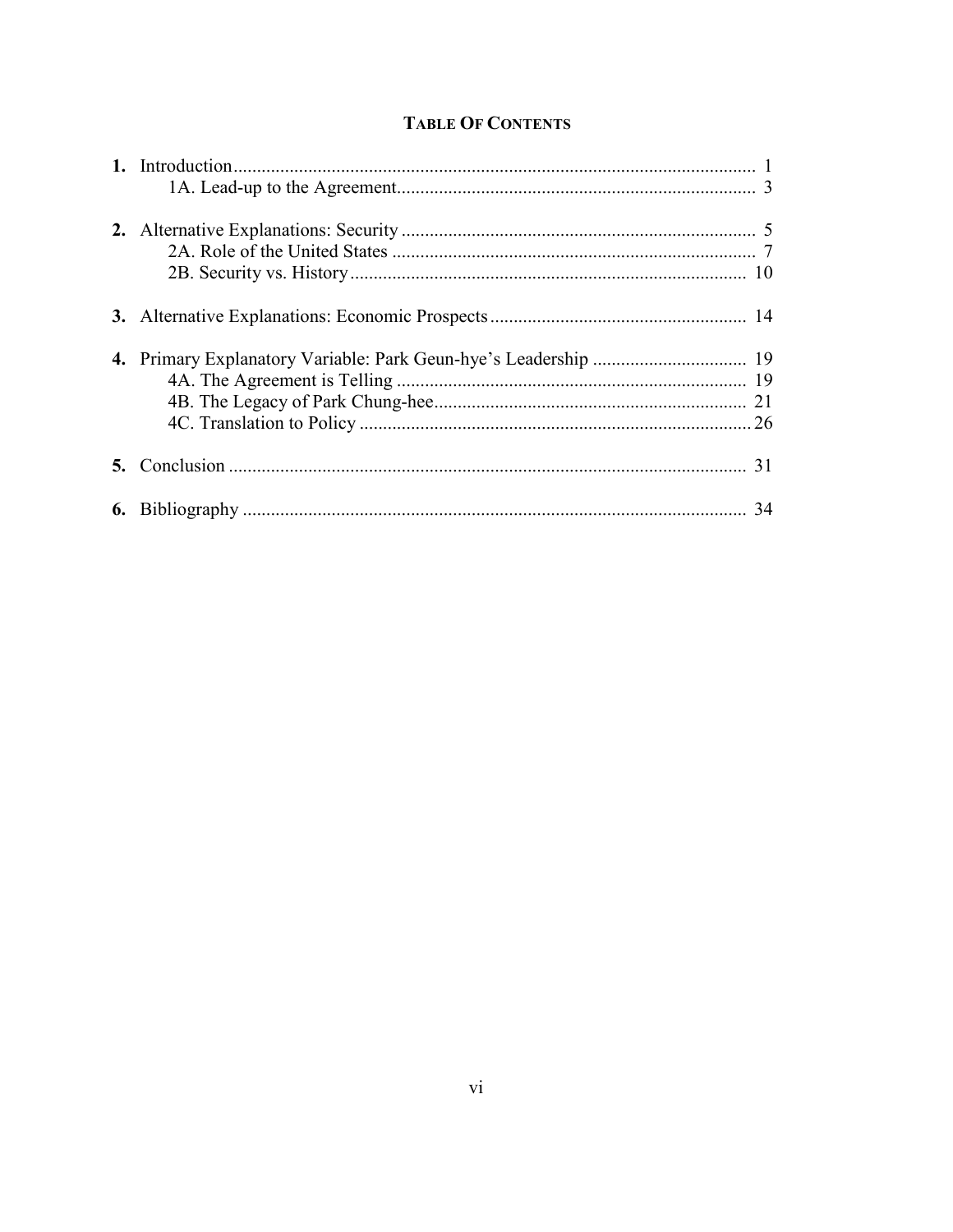### **1. INTRODUCTION**

 The politicization of history has impeded progress in bilateral cooperation between the Japanese and South Korean governments ever since the normalization of relations. Efforts to upgrade the trilateral security cooperation between the U.S., South Korea, and Japan have failed to overcome sentiments of concern entrenched in domestic oppositions and outcry. Starting in the 1990s, the convergence of political interests transfused with nationalism has resulted in the sporadic falling-out of relations between Japan and South Korea, exemplifying in historical conflict between government agencies, and emotional outbursts within traditional/social media and the general public.<sup>1</sup> One of many of these infertile discourses stem from the sexual exploitation of South Korean women during the colonial and World War II period by the Japanese.<sup>2</sup>

 Conflict and friction over the comfort women issue is undergirded by the legacy of Japanese wartime aggression and may have been eternal sticking points to policy makers in Seoul and Tokyo.<sup>3</sup> However, in December 2015, the South Korean and Japanese government reached a surprising and sudden accord that sought to irreversibly and finally resolve the comfort

<u>.</u>

<sup>&</sup>lt;sup>1</sup> Jonsson, Gabriel. 2015. "Can the Japan-Korea Dispute on "Comfort Women" be Resolved?" *Korea Observer* 46 (3), p 512.

<sup>&</sup>lt;sup>2</sup> Like many historical controversies between Japan and South Korea, the bedrock of tensions on the comfort women issue began during Japan's Imperial Era. In the years of 1932-1945 during the Korean colonial period, Japan took an estimated 70,000 – 200,000 women from its occupied territories, among which about 80 percent were Korean.<sup>2</sup> These women were used as "comfort" by the Japanese at military brothels. The policy was implemented through coercion, was a crime against humanity, and violated international law that Japan had originally pledged to observe. The Japanese government claims that the 1965 Japan-Korea Normalization Treaty is the legal authority to support its argument that the comfort women do not have a claim in international law since they were not even mentioned in its statutes. Since 1965 a cooperative relationship between Japan and South Korea has developed, but emotional discord continues to exist over this and many other issues. The historical back-and-forth on the comfort women issue is fraught with disagreement and contention, with many within their respective nations disagreeing on the intent and meaning of certain apologies or statements.

<sup>&</sup>lt;sup>3</sup> Kim, Ji Young. "Escaping the Vicious Cycle: Symbolic Politics and History Disputes between South Korea and Japan." *Asian Perspective* 38.1 (2014): P. 31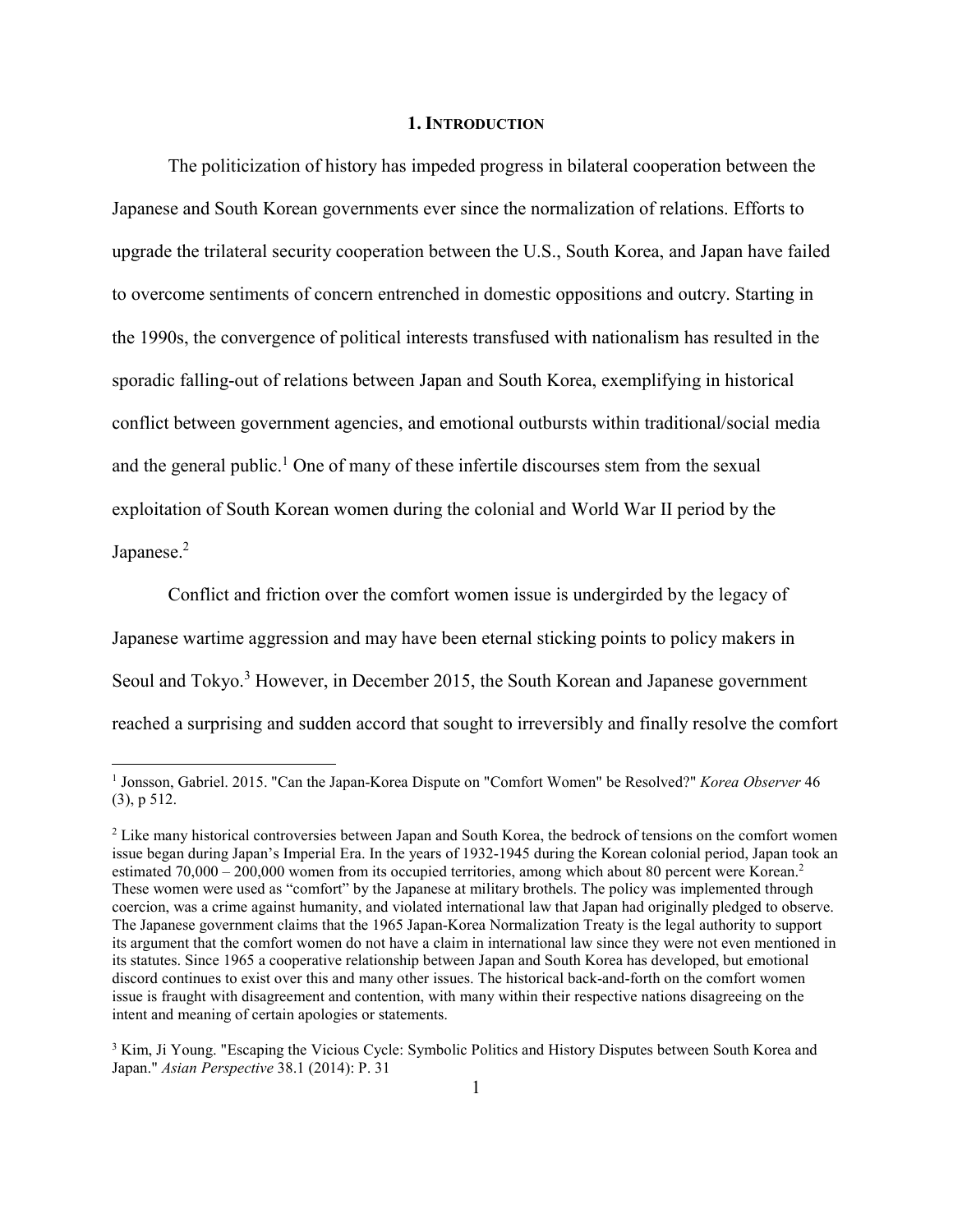women issue altogether. This sudden and rhetorically large-scale agreement has many implications for the future of bilateral relations. President Park, who was once dedicated to securing justice for the comfort women, suddenly reversed her position and has become the first South Korean leader to ever attempt providing eternal closure on the comfort women issue on a government-to-government level. What was once a race against time for Park that concerned human rights, moral responsibility, and human dignity has transformed into a battle of accommodating the acrimony spewing from her domestic audience with her own personal goals and the far-reaching security or economic ramifications of the deal.

 Why did President Park Geun-hye agree to finalize and continue to pursue implementation of an agreement on comfort women with Japan, despite the longstanding historical discord between the two countries and widespread public opposition in South Korea to the resolution? It is difficult to present evidence that concretely and directly establishes a causal link between the creation of the comfort women agreement and some clear strategic decision or plan. Nevertheless, I argue that the *absence* of any 'final' historical reconciliation on the comfort women issue in periods past, despite the existence of external security threats posed to both South Korea and Japan, and despite the great economic benefits historical reconciliation would have granted, demonstrate that the agreement was a manifestation of Park Geun-hye's unique leadership.<sup>4</sup> Deriving the intent behind Park's decision will help diagnose the future trend of

<sup>&</sup>lt;sup>4</sup> Regarding the use of 'final,' the Japanese government has issued apologies in the past that have been unsatisfactory to the South Koreans. The *Kono Statement* was a public statement made by Chief Cabinet Secretary Yohei Kono in 1993 in which he announced that a government study concluded that the Japanese Imperial Army had indeed exploited comfort women. This was significant because it was the first time the Japanese government had ever acknowledged its role in coercing comfort women. Next, after the Liberal Democratic Party lost power for the first time at the advent of Japan's 'lost decade', Tomiichi Murayama became Prime Minister on June 30, 1994. During his administration, the Asian Women's Fund was established for the express purpose of providing monetary compensation to comfort women of many Asian countries including Taiwan, the Philippines, the Netherlands, Indonesia, and South Korea. However, the South Korean government did not accept the AWF as a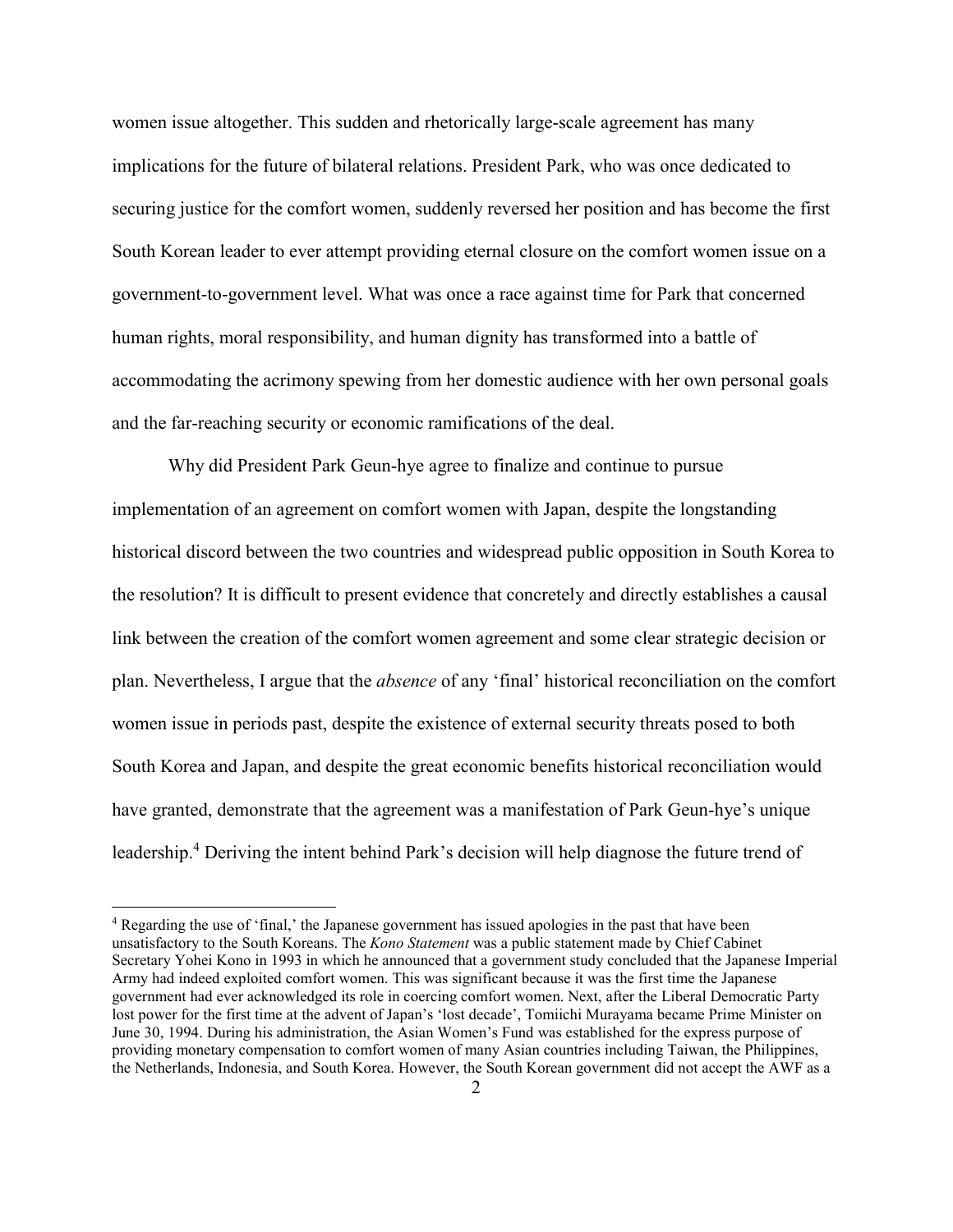South Korean-Japanese relations and determine what makes the era of leadership of President Park Geun-hye so unique, and perhaps a possible turning point for bilateral relations.

## **1A. LEAD-UP TO THE AGREEMENT**

-

 Since inauguration, President Park Geun-hye had very meaningfully and openly distanced herself from Japan. In an interview with BBC, she had stipulated that she would not engage in summits with Japan until the issue of comfort women was properly acknowledged.<sup>5</sup> This was a position she made in direct reference to Prime Minister Abe Shinzo's 2007 denial that Japan played a role in the exploitation of comfort women.<sup>6</sup> However, Park suddenly became very forward and open to Japan. During the Q&A session of President Park's keynote address at CSIS, she stated that the she would hold a bilateral summit with Abe, dropping the comfort women prerequisite she herself had established.<sup>7</sup> During the summit itself, both Abe and Park had agreed that the issue of comfort women demanded immediate resolution as time was running out for victims.<sup>8</sup> Following this series of events, South Korea and Japan agreed to 'irreversibly

symbol of genuine Japanese reconciliation and penance. The biggest reason was that the AWF was set up as a private fund and ergo, all \$5 million of its compensation was donated by the Japanese people. South Korea desired state redress and compensation stemming directly from the Japanese government. Only 7 Korean survivors ended up accepting the AWF offer, largely deeming the AWF a failure; as interest waned and the South Korean position persisted, the AWF was dissolved in March 31, 2007. A few months after the establishment of AWF, in August 1995 PM Murayama made a statement apologizing for all the damage and suffering caused by Japan during World War II. Although the statement did not explicitly mention comfort women, his role in the AWF during and after his administration implies he felt a genuine obligation to apologize to comfort women. While many Koreans quote the *Murayama Statement* as the official position of the Japanese Government as a state apology, the aforementioned lack of specificity has created an inconclusive debate over what the statement did and did not address. The cloudy and ambiguous nature on the question of Japanese repentance endured for many administrations, until President Park Geun-hye took up the mantle.

<sup>5</sup> Panda, Ankit. "Park Geun-hye: Japan Summit 'Pointless' Without Apology." *The Diplomat*. 5 Nov. 2013. 6 Tabuchi, Hiroko. "Japan's Abe: No Proof of WWII Sex Slaves." Washington Post. March 01, 2007.

http://www.washingtonpost.com/wp-dyn/content/article/2007/03/01/AR2007030100578.html.

<sup>7</sup> *Statesmen's Forum: The Honorable Park Geun-hye President of the Republic of Korea*. Center for Strategic and International Studies, 15 Oct. 2015.

<sup>8</sup> Snyder, Scott A. "Assessing the First Park-Abe Summit." *Council on Foreign Relations*. 04 Nov. 2015.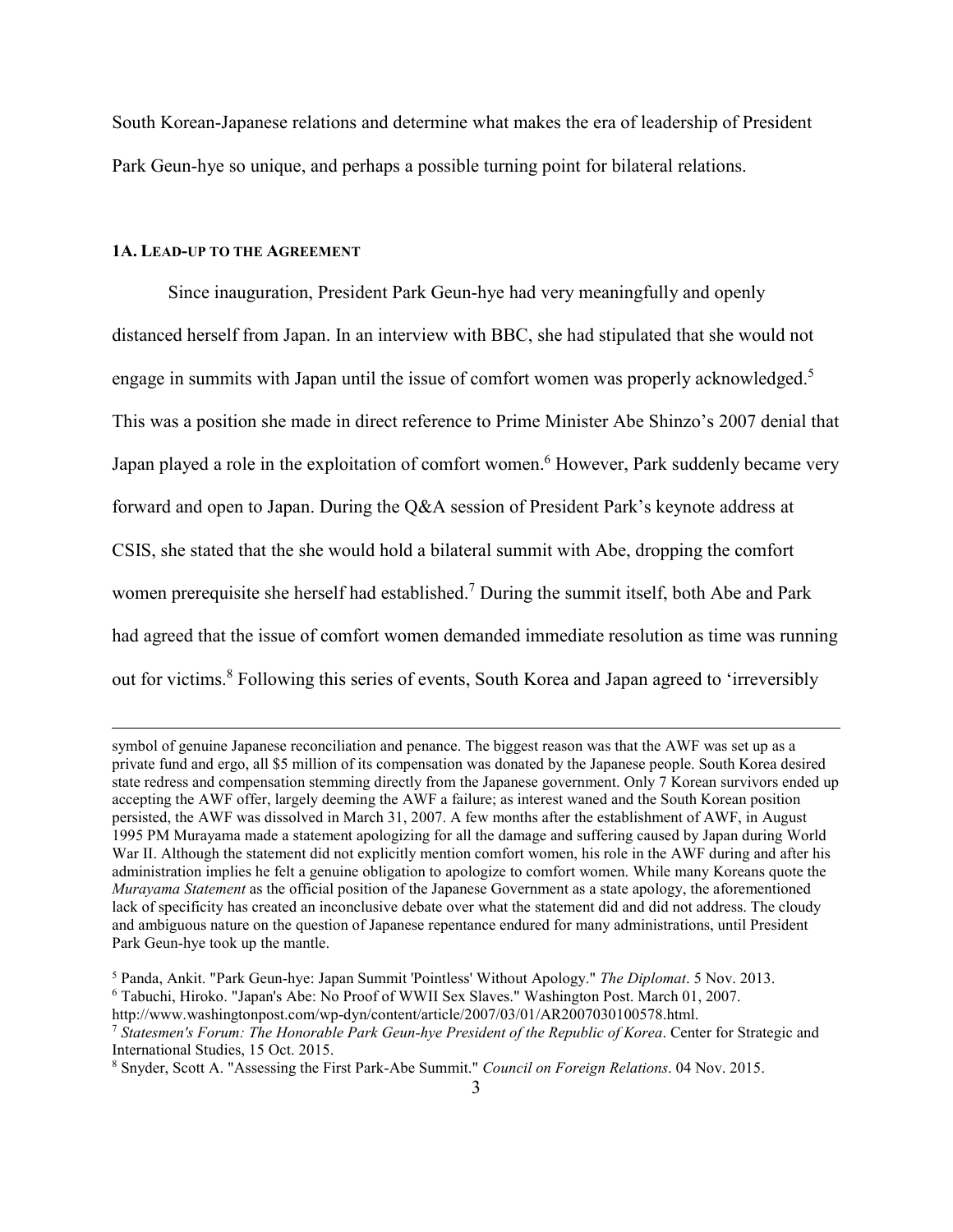resolve' the issue by having the Japanese government provide 1 billion yen (\$8.3 million) to a South Korean fund that would be newly established to aid victims.<sup>9</sup> In addition, the two governments agreed to refrain from criticizing and blaming each other in the international society and stop bringing up the matter altogether in their domestic audiences – a provision that has laughably already been broken in both countries. How do we explain Park's sudden change in behavior? What was the primary impetus that convinced her to compromise on her initial prerequisite and finalize an agreement that politicians and victims in South Korea characterize as shoddy and unsatisfying? Foremost, I will discuss the possibility of security and economy-based motivations as independent variables that may explain Park's decision to finalize a deal with Japan. I will then proceed to argue that Park's identity as a leader and her leadership style is the primary explanatory variable behind the formation of the comfort women agreement. The implications of my argument roughly translates into: if Park Geun-hye was not serving during the 18th Presidential term of South Korea, it is unlikely we would have seen a final deal on comfort women.<sup>10</sup>

 9 Yan, Holly et al. "South Korea, Japan Reach Agreement on 'Comfort Women'" CNN. December 29, 2015. http://edition.cnn.com/2015/12/28/asia/south-korea-japan-comfort-women/.

<sup>&</sup>lt;sup>10</sup> I recognize there is a great deal of discussion over the concept and the use of the term "comfort woman." Korean, Japanese, and foreign scholars alike have written extensively on objectively detailing to what extent the Japanese government and military played a role with the sexual exploitation of Korean women during colonization and World War II. While I do not attempt to settle this debate, this paper proceeds under the assumption that the Japanese were involved, in some degree, with the exploitation of Korean women during this period with some examples being provided. Consequently, throughout this paper I will continue to use the euphemism "comfort women" to refer to the victims of said exploitation alongside the phrase "comfort women agreement" to refer to the landmark accord reached between South Korea and Japan late December of 2015. To that end and purview, this paper focuses exclusively on the motivations behind what led Park to pursue the comfort women agreement instead of delving into the discourse and controversy surrounding the comfort women and what they did or did not suffer.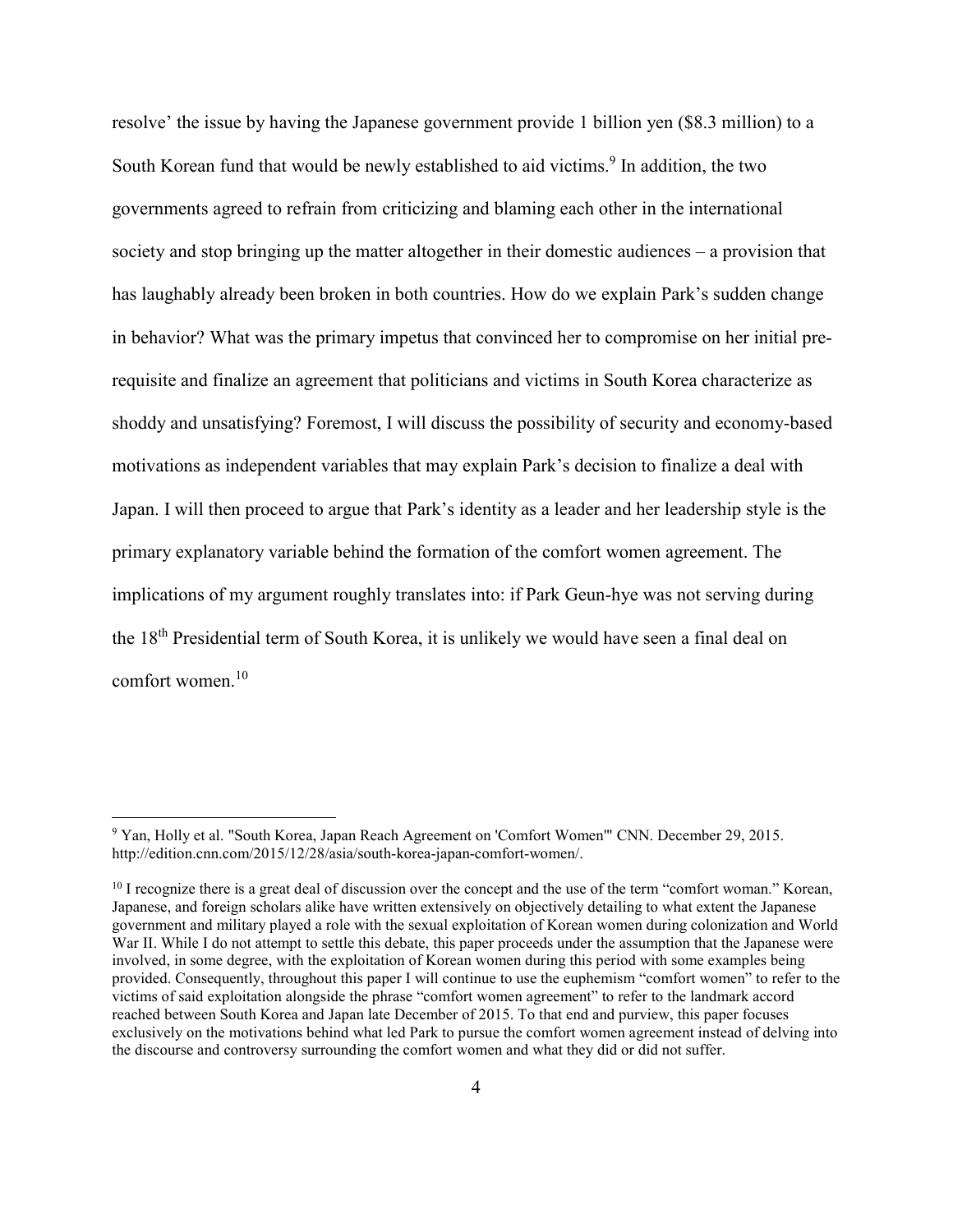### **2. ALTERATIVE EXPLANATIONS: SECURITY**

 There are numerous scholars who have analyzed the Japanese and South Korean relationship in a security-based context. Most discussions dive into the matter of weighing historical enmity vis-à-vis an external security threat. These theories package the South Korean and Japanese diplomatic tensions 'psychohistorically', that is targeting cases of contention between the two countries such as the Yasukuni Shrine issue, to encapsulate the uniqueness of their bilateral relations.<sup>11</sup> The realist approach contends that the degree of cooperation between South Korea and Japan correlates with the level of external threat. Victor Cha's *quasi-alliance model* utilizes the fear of entrapment and abandonment as the primary variables that explains South Korean and Japanese behavior within the U.S. hub-and-spokes alliance.<sup>12</sup> The theory predicts that whenever America shows a lack of commitment or resolve in East Asia (the Soviet threat and North Korean aggression are labeled as examples), Japan and South Korea undergo a period of cooperation.<sup>13</sup> Mutual coordination crops up because Japanese and South Korean leaders perceive that their collaboration lowers the possible costs of US involvement. On the other hand, whenever the US is clearly committed to the region, frictions caused by the aforementioned asymmetrical entrapment and abandonment fears materialize.<sup>14</sup> Being pitted against communist major powers and the volatile North Korea, South Korea and Japan had very considerable incentive to work together to externally balance against threatening neighbors and ergo, increase the likelihood of their own survival. Yoon Tae-ryong presents another perspective

<u>.</u>

<sup>11</sup> Chun, Ja-Hyun. "Have Korea and Japan Reconciled? A Focus on the Three Stages of Reconciliation." *Japanese Journal of Political Science* 16, no. 03 (2015): p. 317.

<sup>&</sup>lt;sup>12</sup> Cha, Victor D. Alignment despite Antagonism: The United States-Korea-Japan Security Triangle. Stanford, CA: Stanford University Press, 1999. P. 36.

<sup>13</sup> *Ibid 38.* 

<sup>14</sup> *Ibid 42.*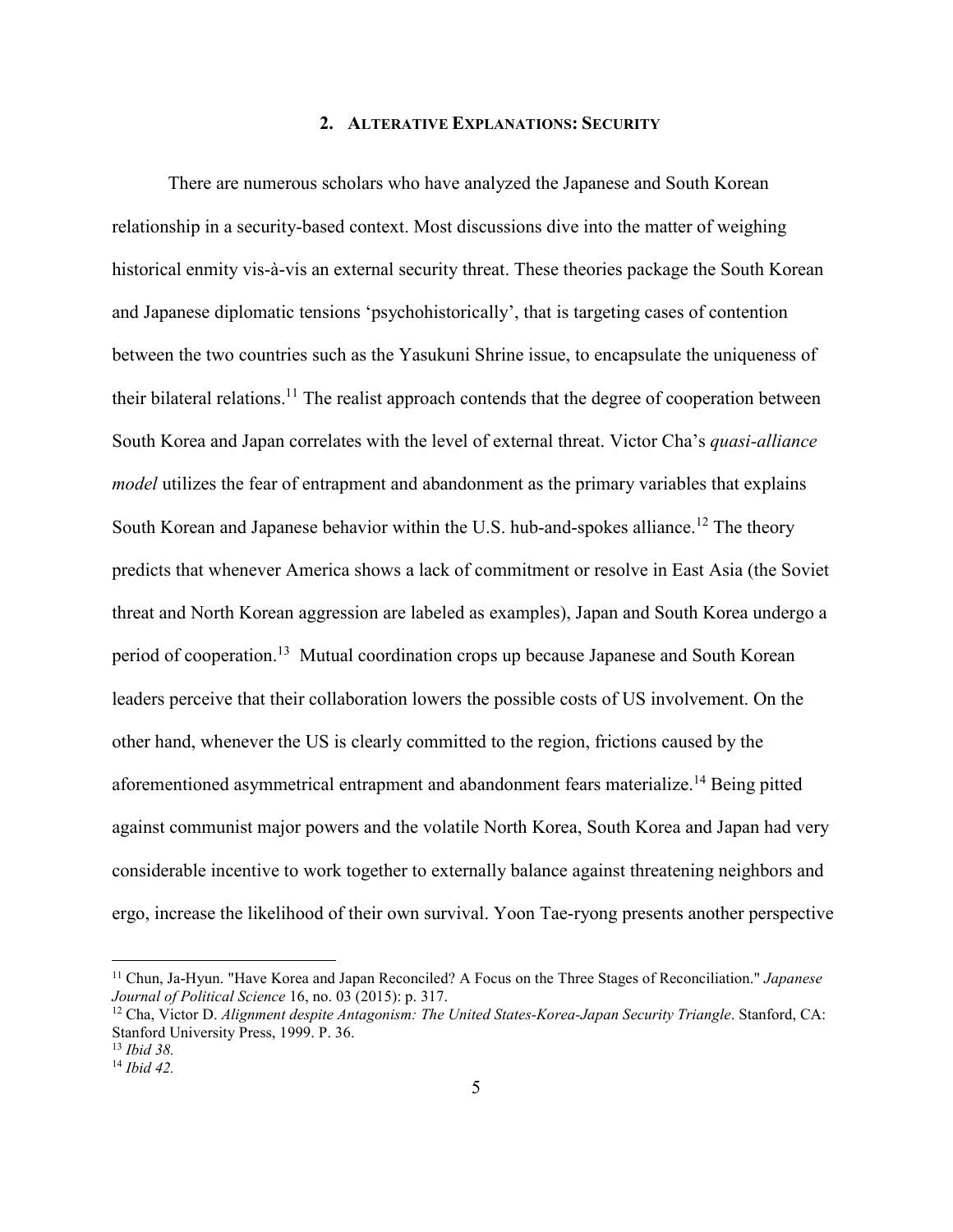to Cha's. Yoon believes that the any cooperation between South Korea and Japan stems from calculation based on the *net threat* theory.<sup>15</sup> *Net threat theory* explains that either cooperation or discord between Seoul and Tokyo happens depending on "the balance between a common threat and the resources that are mustered against it."<sup>16</sup> Yoon argues that in the context of the South Korea-Japan-U.S. security triangle, the net threat is actually determined by what the U.S. perceives as common threats alongside the credibility of its own commitment from the onset.

 These theories are helpful and make a compelling case that may explain periods of Japanese-South Korean cooperation despite threads of tension caused by history. However, this paper does not seek to answer the degree of cooperation that may result from the threat that Japan, South Korea, or the U.S. may perceive. I do not refute either Cha or Yoon's theories because they both hold significant merit in context; however, in the absence of any Japan-ROK precedents of deep reconciliation over the comfort women issue, or on any historical reconciliation for that matter, they are not as relevant to diagnosing the catalyst behind the comfort women agreement. Because the focus of my argument lies on isolating Park's primary motivation for finalizing the comfort women issue, some existing theories that regard bilateral cooperation in the security domain are not helpful. In other words, while these theories are useful in proving that historical issues are not enough to deter Japanese and South Korean cooperation in a threat-riddled environment, they do not prove that security threats are enough to *push* Japan and South Korea into reconciliation over historical issues. Security threats simply give way to a period where South Korea and Japan briefly *put aside* their historical disputes in favor of amicable discourse and security-based cooperation, if any. Once the need for that cooperation

<sup>15</sup> Yoon, Tae Ryong (2006), 'Searching for a New Paradigm for Korea–Japan Relations', *KukjeKwankyeYonku*, 12 (2): P. 183.  $16$  *Ibid.*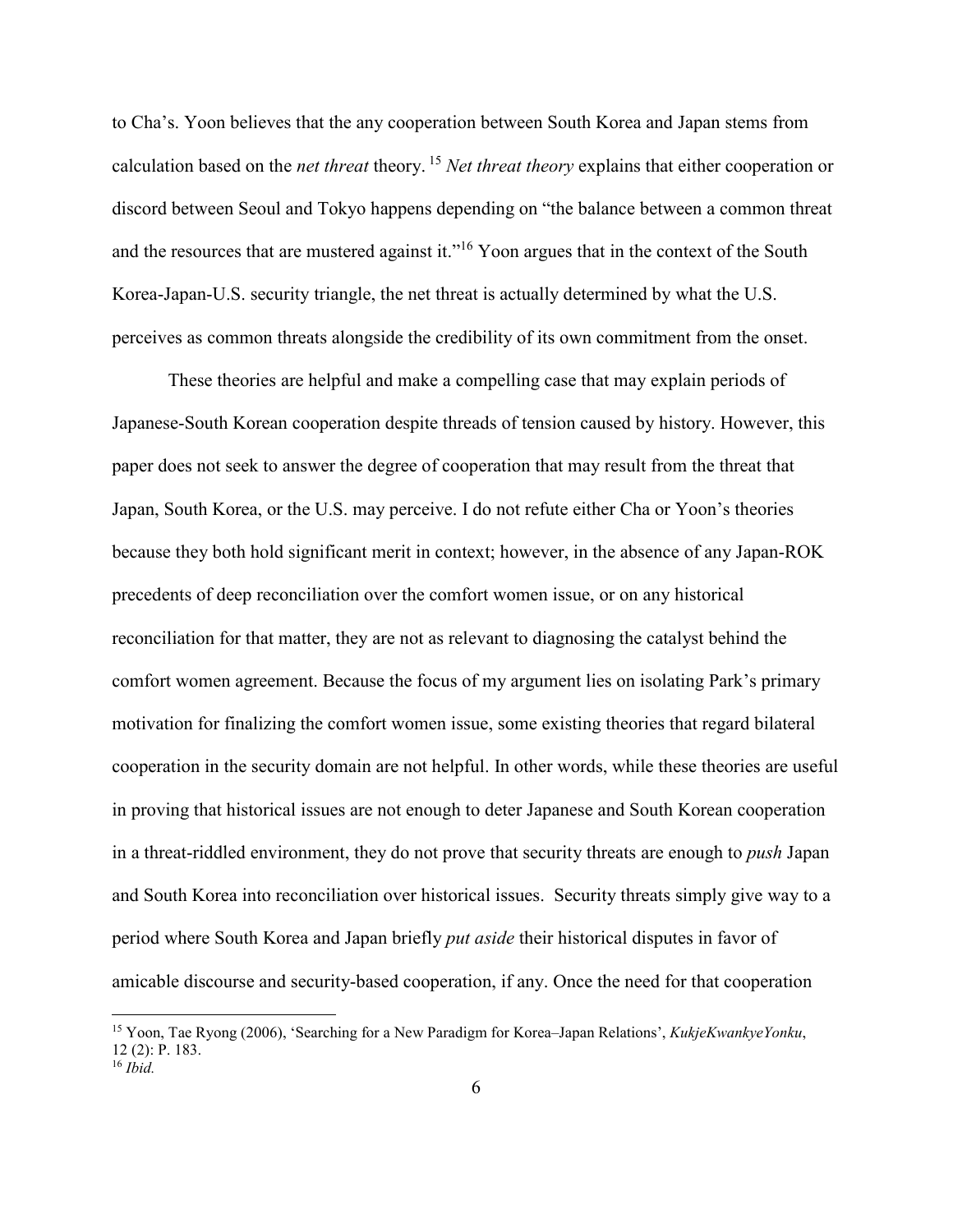subsides, nationalism returns – this is how it has always been since the  $1980s$ .<sup>17</sup> Any examples of security based-cooperation must come about after a major historical reconciliation in the absence of a major security threat – evidence that is difficult to scrounge up at a level that matches a 'final, landmark deal' on the comfort women issue.

#### **2A. ROLE OF THE UNITED STATES**

<u>.</u>

 However, bouncing off of the implications of *net theory*, as a subset of a security-based explanation, we can attempt to find out what role the United States could have played in the creation of the comfort women agreement. When the agreement was first announced, the U.S. was unsurprisingly very pleased, with John Kerry citing the agreement as a way for Japan and South Korea to move forward and work together on "regional and global issues, including advancing…economic ties and security cooperation."<sup>18</sup> The Congressional Research Service reports that U.S. officials have played a role in encouraging the agreement from a mediating stance.<sup>19</sup> Indeed, just a few hours after Kerry's remarks at a background briefing, a State Department spokesperson said: "The U.S. has played an appropriate and constructive role. The Obama Administration strongly supported all gestures of reconciliation. We have shared our best advice; we've underscored the benefits to us and to everybody in reaching an agreement; and we've worked quietly to, where possible, prevent or to resolve misunderstandings between the

<sup>17</sup> Togo, Kazuhiko. *Japanese Foreign Policy: Japanese and Korean Politics: Alone and Apart from Each Other*. New York: Palgrave Macmillan, 2015. P. 208

<sup>&</sup>lt;sup>18</sup>"Resolution of the Comfort Women Issue." U.S. Department of State. December 28, 2015. Accessed May 13, 2016. http://www.state.gov/secretary/remarks/2015/12/250874.htm.

<sup>19</sup> Manyin, Mark E. et al. "U.S.-South Korea Relations. South Korea-Japan Relations: A Breakthrough?" Congressional Research Service. April 26, 2016. P. 6. https://www.fas.org/sgp/crs/row/R41481.pdf.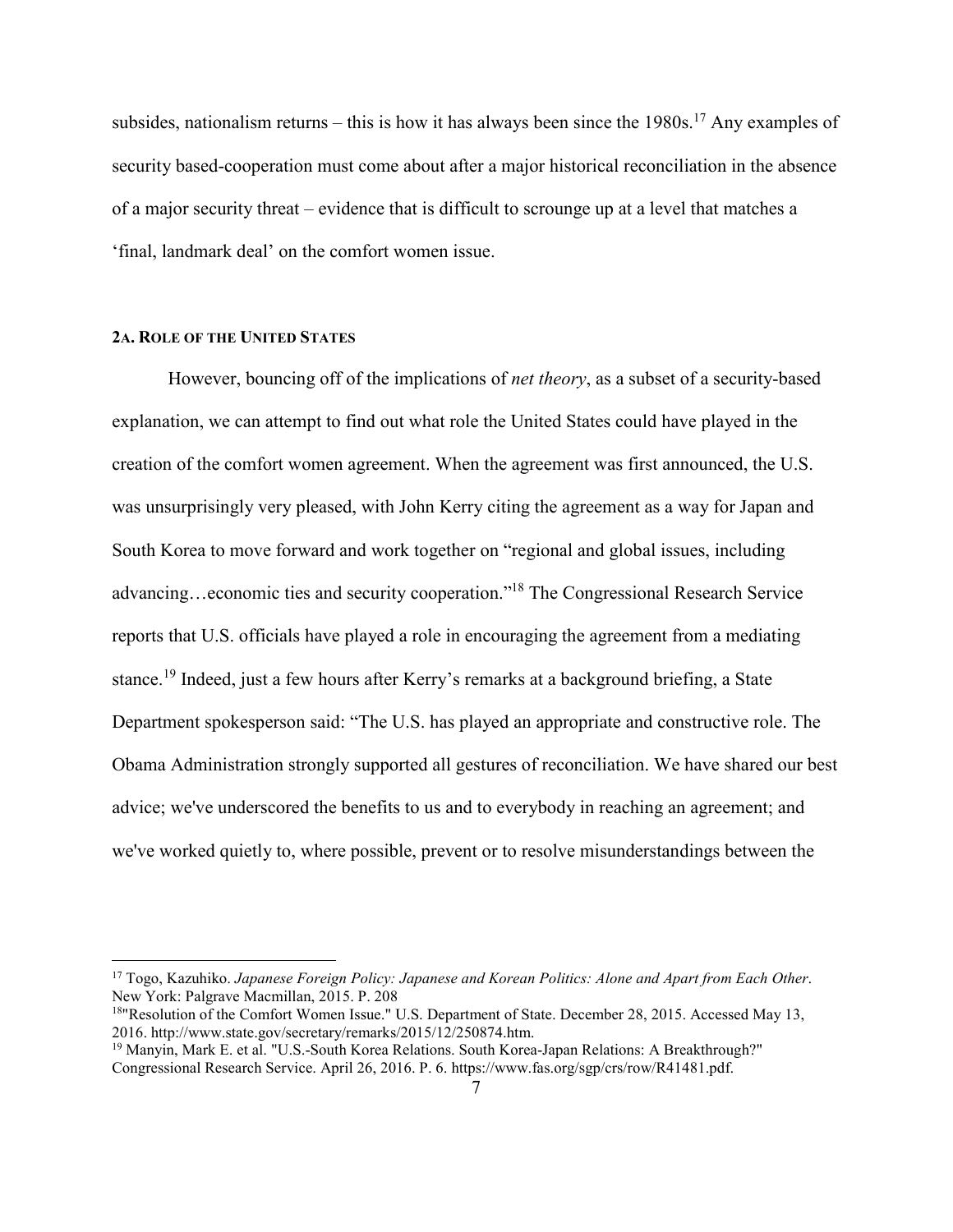two."<sup>20</sup> However, the problem is that this pressure was rolled out in protracted periods in an timeframe of 4 years that had started unremarkably during the Noda and Lee administrations – it is difficult to label pressure from the US as the primary reason Park pursued the deal.<sup>21</sup>

 The U.S. decision to pressure for reconciliation did extend from a security or strategic fear. They feared that a debilitated relationship between South Korea and Japan would erode American strategic interests.<sup>22</sup> It is easy to imagine that tension between America's most important allies in Northeast Asia would not bode well for the defense of the Korean peninsula against a volatile North Korea or a sudden Chinese advance for regional dominance. For example, the Chinese establishment of the Air Defense Identification Zone pressed Joe Biden to visit Tokyo and Seoul in 2013.<sup>23</sup> After going to Japan, Biden thought that he had guaranteed a promise from Abe saying that he would not be provocative with historical issues.<sup>24</sup> As a result, Biden pushed Park to meet with Abe and to drop the initial preconditions she had set on resolving the comfort women issue. According to Daniel Sneider, who had the opportunity to meet Park during her visit at a Stanford group, Park was very unhappy with U.S. pressure and suggested that Abe shouldn't be trusted.<sup>25</sup> Park's predictions came true when Abe visited Yasukuni Shrine a few days later, embarrassing Biden and the efforts of other U.S officials.<sup>26</sup> U.S. pressure also does not explain why President Park suddenly changed her attitude towards

<sup>&</sup>lt;sup>20</sup> "Background Briefing - Developments on the Relationship between Japan and the Republic of Korea." U.S. Department of State. December 28, 2015. http://www.state.gov/r/pa/prs/ps/2015/12/250881.htm.

<sup>&</sup>lt;sup>21</sup> Daniel Sneider, "Behind the Comfort Women Agreement," Toyo Keizai Online, January 10, 2016. http://toyokeizai.net/articles/-/99891

<sup>&</sup>lt;sup>22</sup> Manyin, Mark E. et al. "U.S.-South Korea Relations. South Korea-Japan Relations: A Breakthrough?" Congressional Research Service. April 26, 2016. P. 6. https://www.fas.org/sgp/crs/row/R41481.pdf. <sup>23</sup> *Ibid 26.* 

<sup>24</sup> *Ibid.* 

<sup>25</sup> *Ibid.* 

<sup>&</sup>lt;sup>26</sup> McCurry, Justin. "Japan's Shinzo Abe Angers Neighbors and US by Visiting War Dead Shrine." The Guardian. December 26, 2013. http://www.theguardian.com/world/2013/dec/26/japan-shinzo-abe-tension-neighbours-shrine.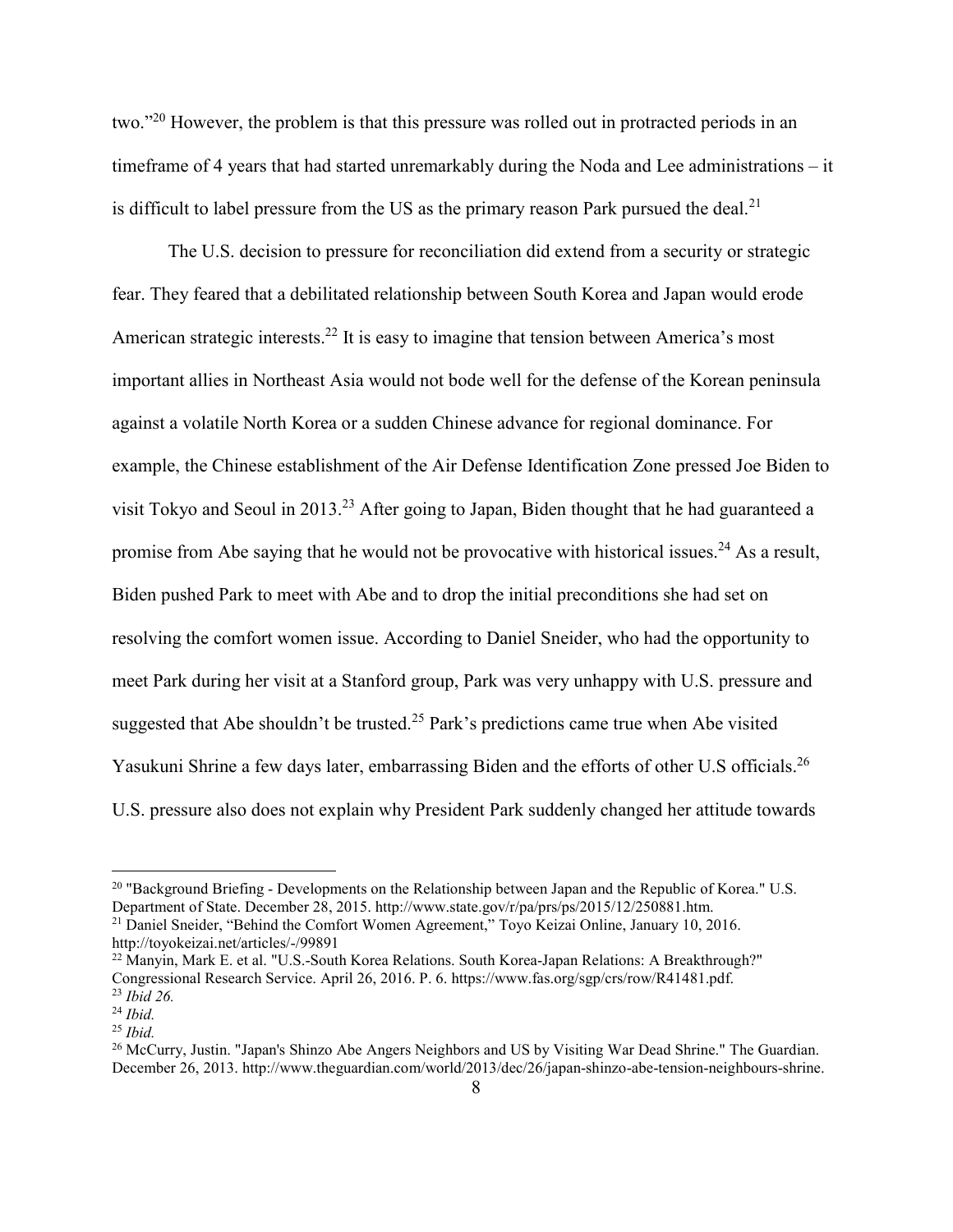the Japanese. Even with Obama's efforts in organizing a trilateral summit with Park and Abe in 2014, 1.5 years of American pressure resulted only in 12 meetings with little progress to speak  $of.<sup>27</sup>$ 

 At best, the 1965 Treaty on Basic Relations between Japan and the Republic of Korea, or the Normalization Treaty, stands as the closest metric in which the security motivations for its inception can be compared and analyzed to the possible security motivations behind the comfort women agreement. While the Normalization Treaty was not created with the intent of settling or compensating for war crime or crimes against humanity (during negotiations, many U.S., South Korean, and later U.N. documents were presented with great care to exclude claims for personal injuries due to such violations), the U.S. played a tremendous role in securing this agreement.<sup>28</sup> The U.S. feared the growing communist threat as Vietnam began to fall and many strategic thinkers in Washington wanted to prepare to pull American troops out of Korea.<sup>29</sup> The economic and political pressure advanced by the U.S. during this period is incomparable to the pressure that was imposed by Washington to push a resolution to the comfort women issue.<sup>30</sup> The circumstances are also vastly different – there is no longer a world-dividing ideological conflict as powerful and serious as the one presented during the Cold War.

<sup>&</sup>lt;sup>27</sup> Daniel Sneider, "Behind the Comfort Women Agreement," Toyo Keizai Online, January 10, 2016. http://toyokeizai.net/articles/-/99891

<sup>28</sup> Lee, Sue R. "Comforting the Comfort Women: Who Can Make Japan Pay". *Journal of International Law* 24 (2). 2014. P. 537.

<sup>29</sup> Victor Cha, "Bridging the Gap: The Strategic Context of the 1965 Korea-Japan Normalization Treaty," *Korean Studies* 20 (1996), pp. 123-160

<sup>30</sup> *Ibid.*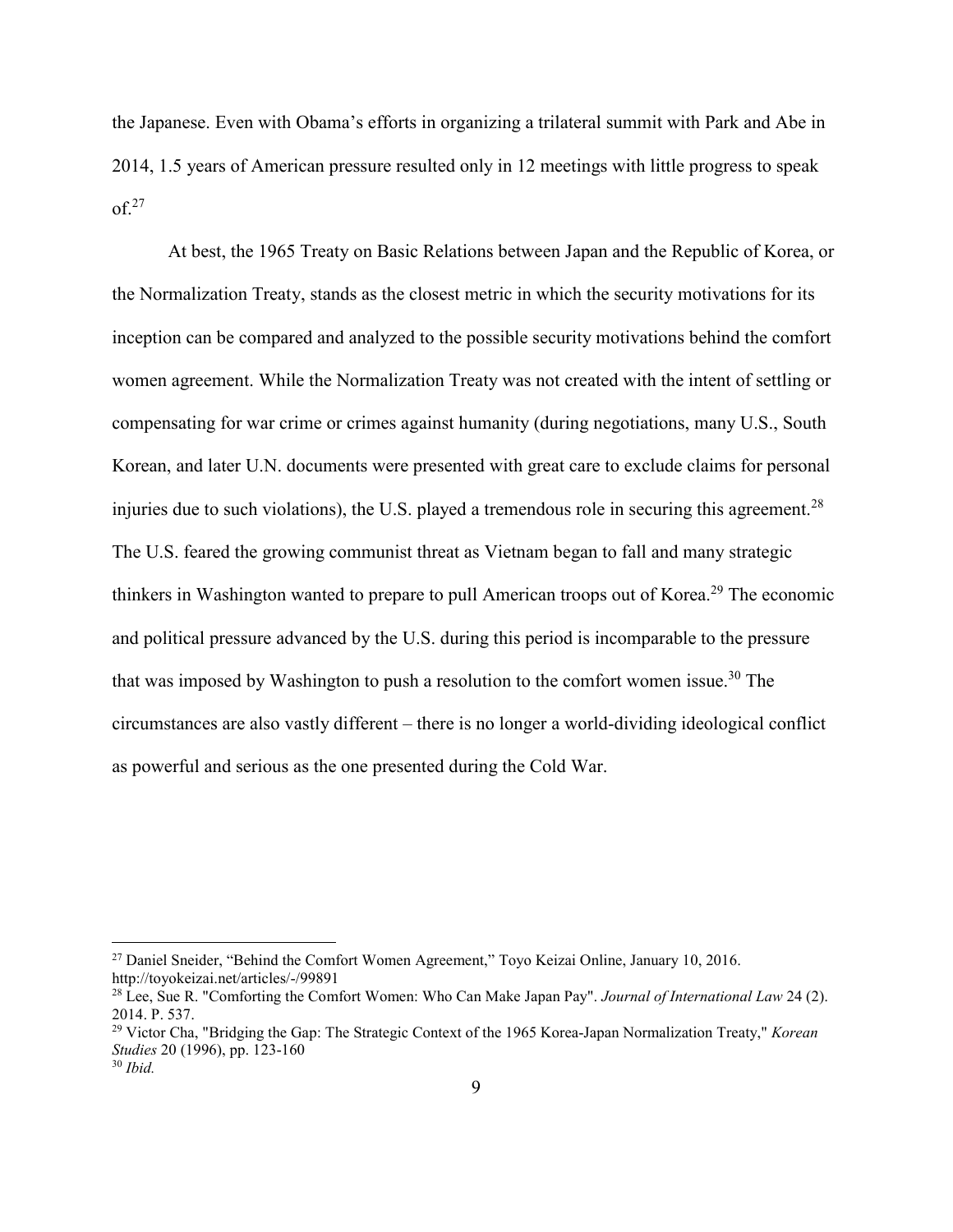### **2B. SECURITY VS HISTORY**

 $\overline{a}$ 

 It is certainly true that Seoul and Tokyo have not always been hostile to one another. They have cooperated numerous times in various fields – the deep-rooted trilateral discussion and cooperation during the current North Korean crisis is a great example.<sup>31</sup> However, the explanatory power of security does not demonstrate that threat played a role in motivating Park to greenlight the comfort women agreement. Consequently, we cannot determine that security issues motivated Park into finalizing the comfort women issue unless we find an external threat in the autumn of 2015 that far surpasses the magnitude of previous, modern external threats posed to Japan and South Korea.

 As mentioned previously, the primary security threats in Northeast tend to stem from Chinese aggression and from North Korea. Starting with the financial recession, China began to heavily assert itself in the South China Sea and blatantly disregard ASEAN, EAS, and ARF normative standards from 2009 onward.<sup>32</sup> The 2013 establishment of the ADIZ should also have been disconcerting since its zones overlapped both Japanese and South Korean territory. As for North Korea, the 2010 sinking of Cheonan and the Yeonpyeong Island shellings were dangerous instigations that brought North and South Korea the closest to war in the modern period.<sup>33</sup> Furthermore, North Korea conducted its third nuclear test just days before Park's inauguration.<sup>34</sup> The aggressive nature of China and North Korea should have merited lasting security cooperation between Japan and South Korea – but it didn't. While the South Korean and

<sup>&</sup>lt;sup>31</sup> Landler, Mark. "As Obama Hosts Nuclear Security Summit, the Focus Is on China." The New York Times. March 31, 2016. http://www.nytimes.com/2016/04/01/world/nuclear-security-summit-obama.html? $r=0$ .

<sup>32</sup> Bader, Jeffrey A. *Obama and China's Rise: An Insider's Account of America's Asia Strategy*. Chapter 3. Brookings Institution Press, 2012.

<sup>33</sup> Snyder, Scott, and See-Won Byun. "Cheonan and Yeonpyeong." *The RUSI Journal* 156, no. 2 (April/May 2011): P. 74-81.

<sup>34</sup> "Profile: South Korean President Park Geun-hye." BBC News. November 01, 2013. http://www.bbc.com/news/world-asia-20787271.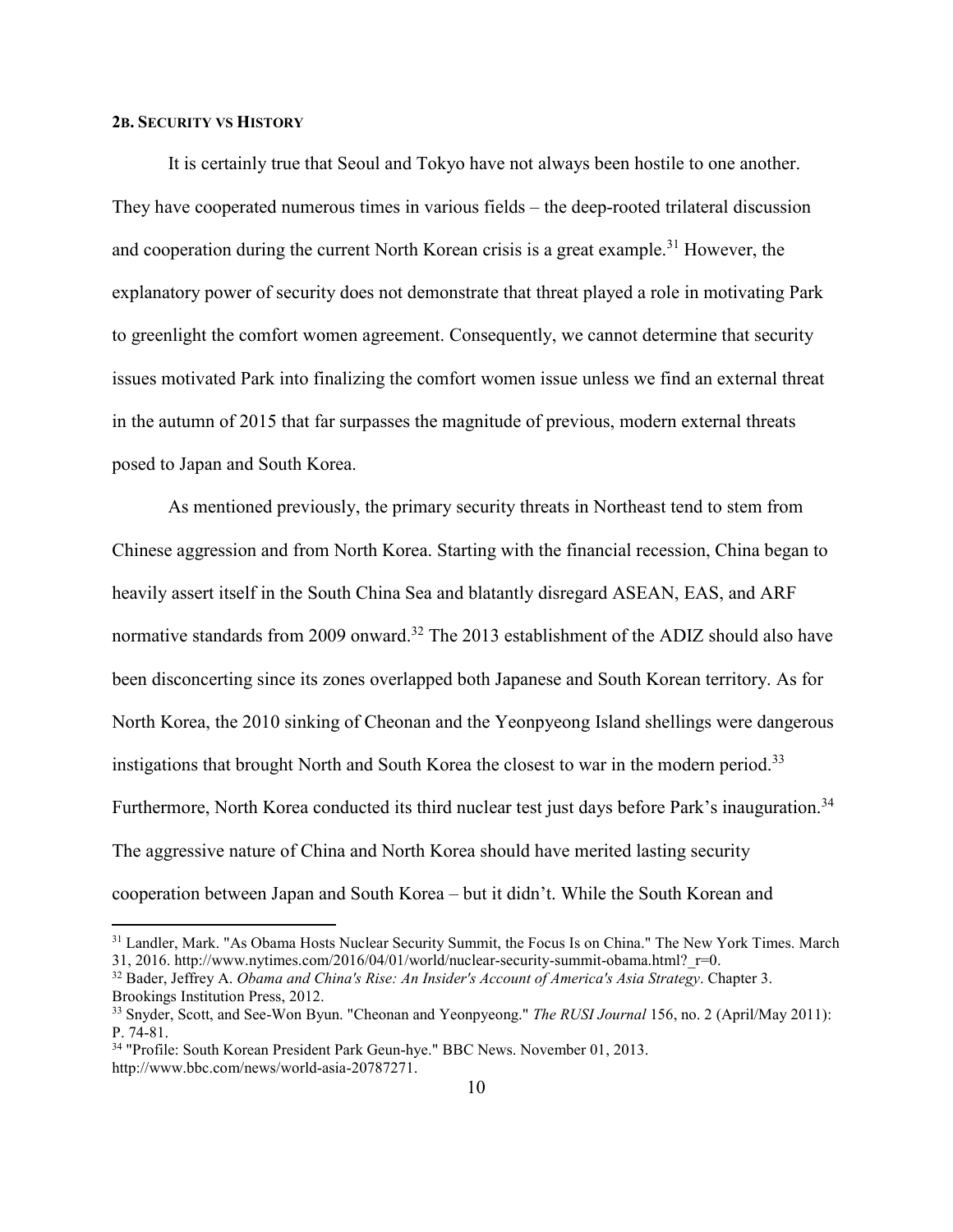Japanese governments did grow closer, historical tensions eventually tore them apart again. Cheonan did lead President Lee Myung-bak to talk with Prime Minister Naoto Kan for the first time.<sup>35</sup> And Kan was very supportive of South Korea in the wake of the Yeonpyeong shellings, even pledging closer security cooperation and vigilance.<sup>36</sup> However, controversy over Japanese textbooks and heated nationalism over the Liancourt Rocks ruined chances for agreement on the General Security of Military Information (GSOMIA) and the Military Acquisition and Cross-Servicing Agreement (ACSA). On June 29, 2012, the South Korean Foreign Ministry called off the signing one hour before the official time due to strong public outcry against closer military ties with Japan.<sup>37</sup>

 In comparison, the external security threats of autumn 2015 were comparatively minimal at worst. The only noteworthy event of interest was the August landmine crisis between North and South Korea.<sup>38</sup> There was largely a lull in Chinese aggression in the South China Sea, with only minimal developments and the surge of legal drama as ASEAN nations pushed for Chinese restraint.<sup>39</sup> Neither of these threats are particularly useful in diagnosing the comfort women agreement as a product of security calculations by Park. Empirics tell us that security considerations simply don't matter when it comes to analyzing the relations between these two nations. After the history textbook crisis of 2000-2001, South Korea cancelled a joint military

<sup>35</sup> Kim, Hee-sung. "Japan Reconfirms Support for Stance on Cheonan Sinking." Korea Net. June 28, 2010. http://www.korea.net/NewsFocus/Policies/view?articleId=81764.

<sup>&</sup>lt;sup>36</sup> LaFraniere. Sharon with reporting by Martin Fackler and Su Hyun Lee, "South Korea Cancels Confrontational Island Drills", The New York Times, 29 November 2010.

http://www.nytimes.com/2010/11/30/world/asia/30seoul.html?hp

<sup>37</sup> *Glosserman, Brad, and Scott A. Snyder. The Japan-South Korea Identity Clash: East Asian Security and the United States*. Columbia University Press, 2015. P. 105

<sup>38</sup> Lankov, Andrei. "The Hidden Meaning of August's Inter-Korean 'crisis.' North Korea News. August 04, 2015. https://www.nknews.org/2015/10/the-hidden-meaning-of-augusts-inter-korean-crisis/.

<sup>39</sup> "Malaysia lodges diplomatic protest against intrusion at Beting Patinggi Ali". *Bernama*. The Rakyat Post. 15 August 2015. http://www.pcacases.com/web/sendAttach/1524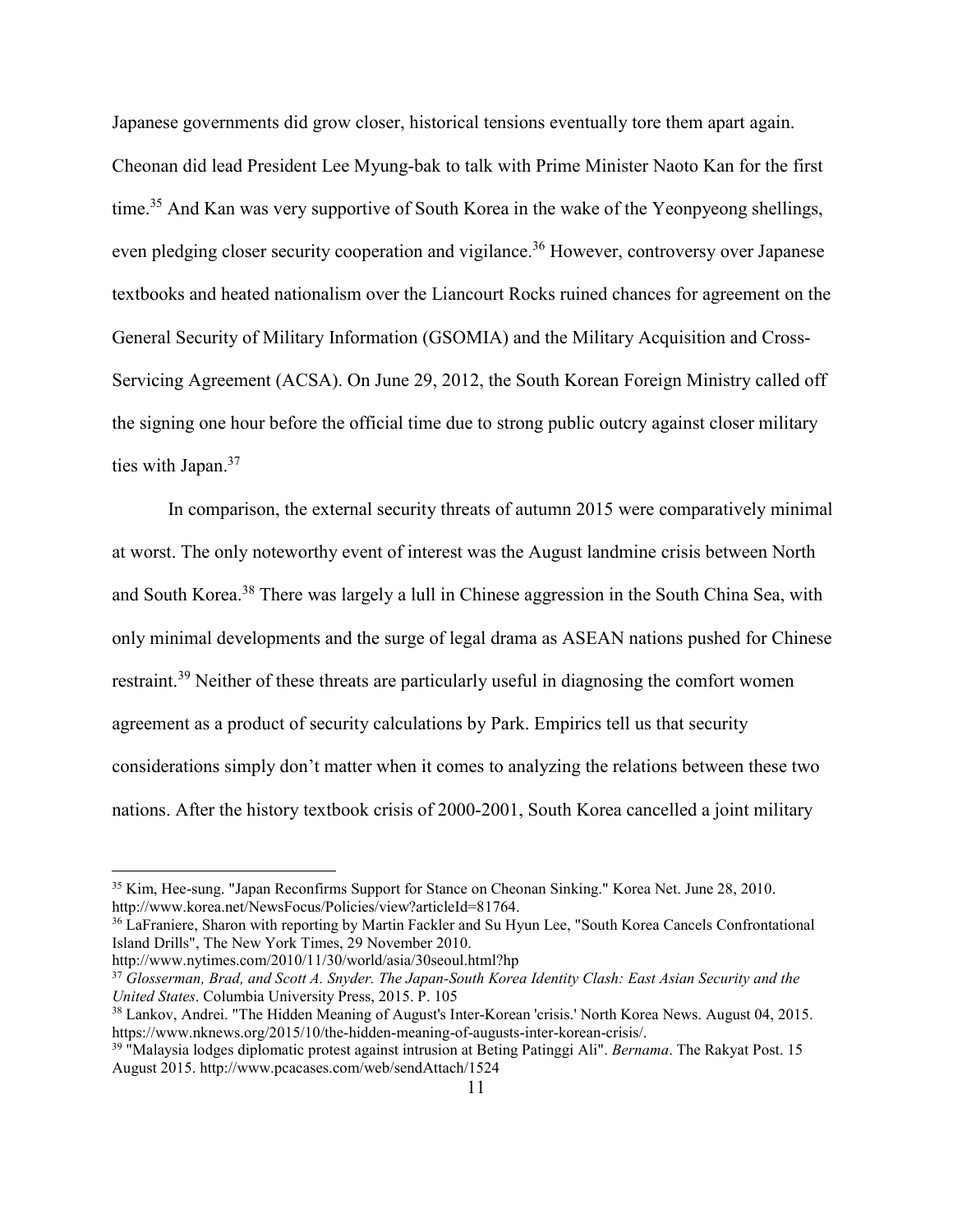exercise with Japan and even temporarily banned the import of Japanese pop-culture products.<sup>40</sup> The Japanese also declined the American proposal to have the Self Defense Force join US-ROK naval exercises conducted in the Yellow Sea after Yeonpyong.<sup>41</sup>

 Historical tensions are almost always the prime culprit for the uncooperative behavior of both countries. The threat posed by China and North Korean after the financial recession was not enough of an impetus for the South Koreans to sign onto GSOMIA and ACSA, meaning traditional security theories have to borrow from elsewhere to offer a compelling reason why states in such an unsafe environment would allow historical disputes to deleteriously impact relations.

 However, the security domain is a complementary explanation to my main argument. My argument does not outright deny the existing theories; it adjusts their relevance. The benefits the U.S. gains from closer ties after the comfort women agreement are still benefits to South Korea's overall security environment. As Berkshire Miller puts it, "The removal of a long-standing bilateral irritant should help Japan and South Korea work toward security agreements on military information sharing and equipment acquisition and cross-servicing."<sup>42</sup> The comfort women agreement may in fact enable greater trilateral security cooperation, reopening possibilities of signing GSOMIA and ACSA once again down the road. Park may have signed on to politically finalize an issue that had once prevented effective cooperation between Japan and South Korea on key security threats. Perhaps Park is attempting to change the national attitude towards Japan

<sup>40</sup> Kirk, Don. "South Korea Cancels Joint Military Exercise in Dispute over Textbooks: Seoul Demands Tokyo Rewrite History." *New York Times.* May 9, 2001. http://www.nytimes.com/2001/05/09/news/09iht-a4\_23.html. <sup>41</sup> Youngshik D. Bong. 2013. "In Search of the Perfect Apology: Korea's Responses to the Murayama Statement." *Japan and Reconciliation in Post-war Asia: The Murayama Statement and its Implications*. New York: Palgrave Macmillan. P. 47

<sup>42</sup> Miller, Berkshire. "No Grand Bargain." Foreign Affairs. January 12, 2016.

https://www.foreignaffairs.com/articles/northeast-asia/2016-01-12/no-grand-bargain.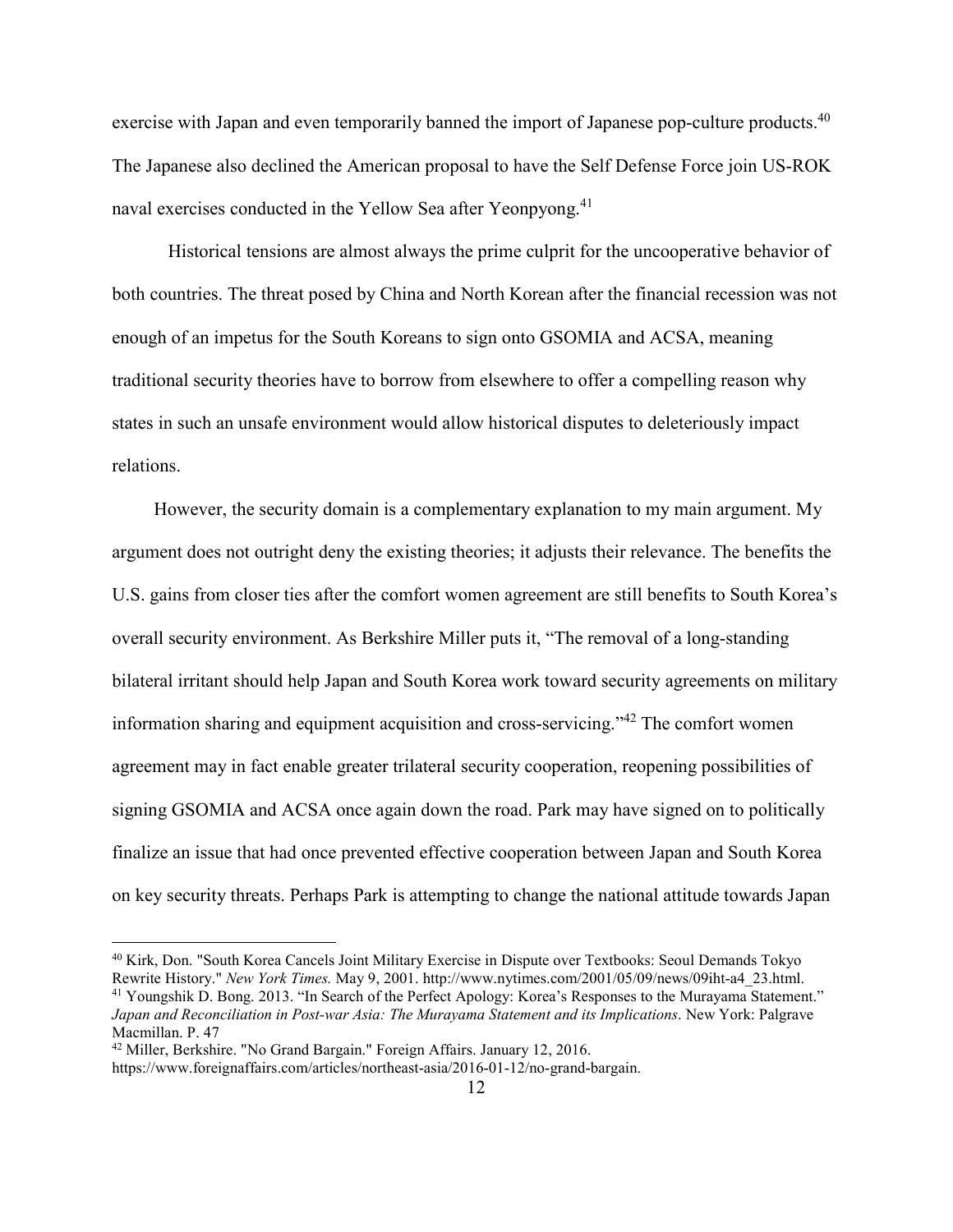so that relations are smoothened enough that a robust U.S.-Japan-Korea alliance develops. The 4<sup>th</sup> North Korean nuclear crisis is an immediate example of pressing security challenges that can and are being more productively tackled with fortified relations.<sup>43</sup>

 Nevertheless, because Korean public opinion is largely critical of Japanese power and identity, bilateral trust and the existence of a common identity are still clearly absent.<sup>44</sup> In other words, a threatening security environment is not enough to overcome the normative dynamics that remain stuck around historical sensitivities. In conclusion, the comfort women agreement wasn't pursued strictly due to American pressures nor the threat of the external security environment, but the resulting security benefits of the deal may still have been attached to Park's calculation to pursue the deal.

<sup>43</sup> Landler, Mark. "As Obama Hosts Nuclear Security Summit, the Focus Is on China." The New York Times. March 31, 2016. http://www.nytimes.com/2016/04/01/world/nuclear-security-summit-obama.html? $r=0$ .

<sup>&</sup>lt;sup>44</sup> Hemmer, Christopher, and Peter J. Katzenstein. "Why is there no NATO in Asia? Collective identity, regionalism, and the origins of Multilateralism. *"International Organizations* 56, No. 03 (2002): 575-607.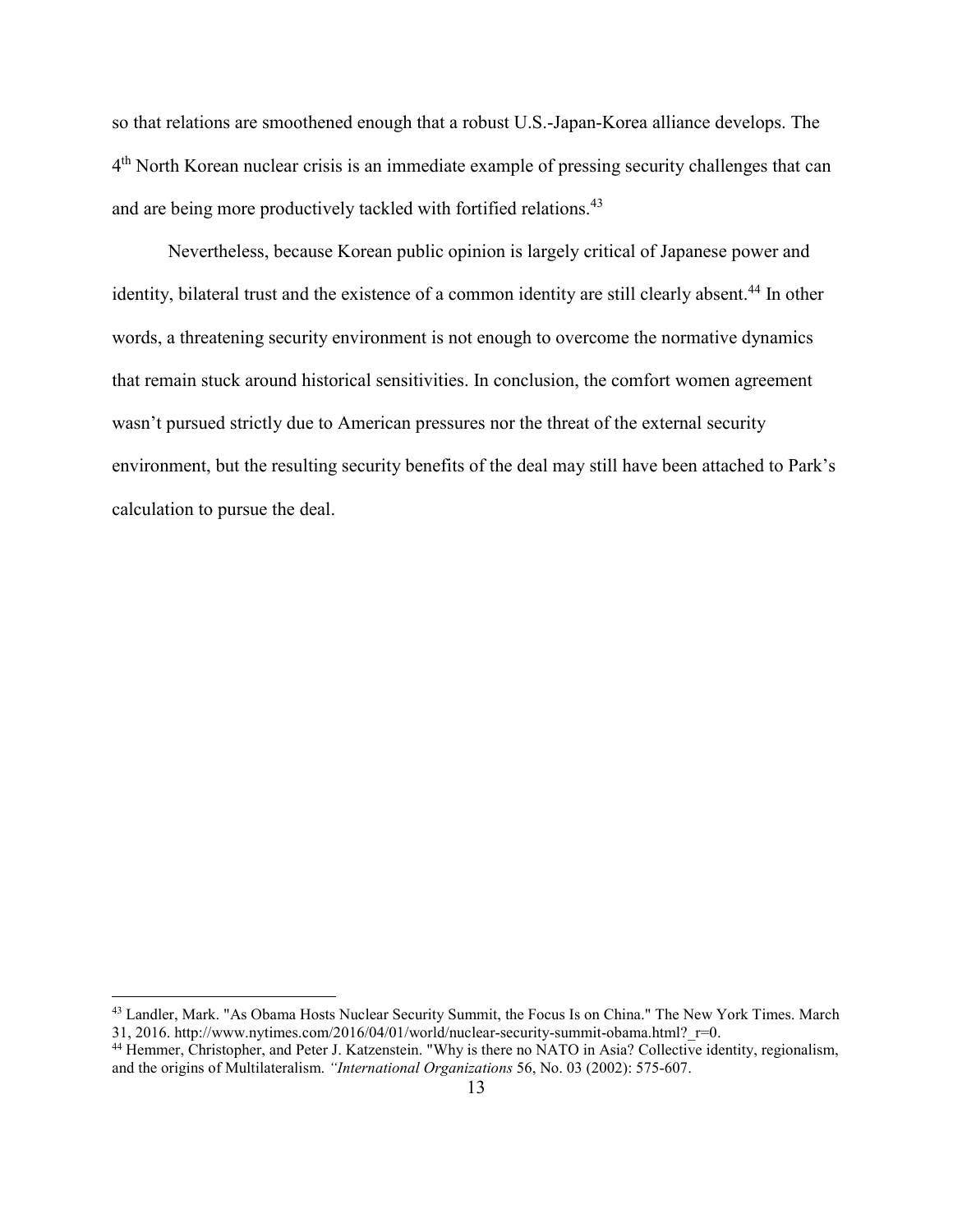#### **3. ALTERATIVE EXPLANATIONS: ECONOMIC PROSPECTS**

 With growing domestic consumption, energy demands, and determinable growth, there is a growing need for Northeast Asian countries to band together for mutual benefit. Kent Calder has noted that deeper connections and networks between nations in Northeast Asia would help them tackle serious developmental challenges – that is, closer regional integration is key to sustaining or even increasing economic growth.<sup>45</sup> For South Korea and Japan, the comfort women agreement presents an avenue that facilitates stronger economic cooperation. It is possible that President Park Geun-hye pursued the agreement based on the economic implications of historical resolution. This is because improved historical ties reduces the transaction costs for negotiations (initial disagreements and bureaucratic shortcomings) and public opposition to deeper economic integration.<sup>46</sup>

 Such calculations make empirical sense: since 2010, Japan and South Korea have been each other's third-largest trading partners.<sup>47</sup> South Korean exports to Japan consistently make up 4% of Japan's total import and 6% of South Korea's total exports.<sup>48</sup> With similar economic growth histories, strategies, and types, the removal of a historical issue makes it easier for both countries to implement and pursue the Trans-Pacific Partnership once Seoul gets on board.<sup>49</sup> Indeed, Park had always shown grandstanding ambition typed for this transcontinental mindset with projects such as the Eurasia Initiative and the Silk Road Express, designed to provide a vast

<sup>45</sup> Calder, Kent, and Min Ye. "The Making of Northeast Asia." *Political Studies Review* 11, no. 1 (2013): P. 13-14. <sup>46</sup> Miller, Berkshire. "No Grand Bargain." Foreign Affairs. January 12, 2016.

https://www.foreignaffairs.com/articles/northeast-asia/2016-01-12/no-grand-bargain. <sup>47</sup> Korea International Trade Association. 2010. "Exports and Imports by Country." *Ministry of Knowledge Economy: Knowledge Economy Statistics Portal.* 

<sup>48</sup> Japan External Trade Organization. 2010. "Japan's Governance Crisis." *Asan Institute for Policy Studies.*  <sup>49</sup> Miller, Berkshire. "No Grand Bargain." Foreign Affairs. January 12, 2016.

https://www.foreignaffairs.com/articles/northeast-asia/2016-01-12/no-grand-bargain.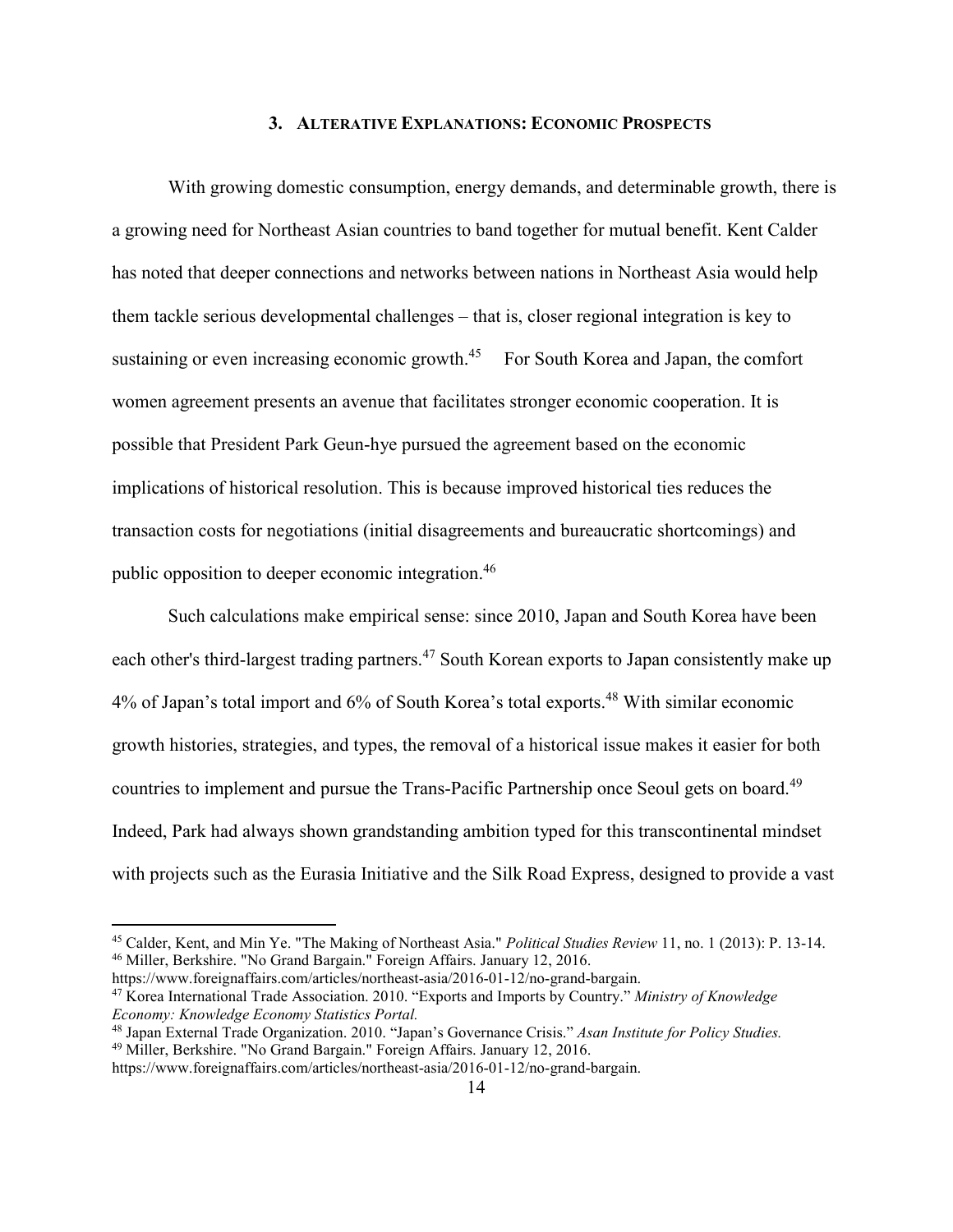trade and resource framework for South Korea.<sup>50</sup>

 Looking further back, in spite of historical issues, the 1997 Asian Financial Crisis had positively altered South Korean perceptions of Japan. The increase in their inter-regional economic interdependence (to combat the crisis) had compelled South Korea to pursue bilateral and multilateral free trade agreements because it had objectively the most to gain in a subregional FTA with Japan.<sup>51</sup> Over the past decade, Japan and South Korea have indeed become increasingly integrated in the regional economy. We can see that since Japan has imported more from East Asian countries than North America since 1979 and has exported more to East Asia than to any other region since  $1990^{52}$ 

 There is also empirical evidence that suggests that historical reconciliation between South Korea and Japan leads to positive economic developments. President Kim Dae-jung's state visit to Japan in October 1998 was productive and profitable to both Japanese and Korean businesses, and simultaneously proved to be an emblematic gateway to friendlier, warmer ties.<sup>53</sup> The summit meeting between Kim and Japanese Prime Minister Keizo Obuchi became the centerpiece for an action-oriented re-evaluation of bilateral relations. The 'Japan-Republic of Korea Joint Declaration: Partnership towards the 21st Century' was the first time both countries had publically committed to "close, friendly and cooperative relations" and elevating their partnership to "a higher plane".<sup>54</sup> As a result, Kim opened up Korean industries to Japanese

<sup>51</sup> Moon, Chung-in and Taehwan Kim. 2004. "South Korea's International Relations: Challenges to Developmental Realism?" *The International Relations of Northeast Asia*, p 269. Lanham, MDL Rowman & Littlefield. <sup>52</sup> Grimes, Williams W. 2004. "Japan's International Relations: The Economic Dimension." *The International* 

<u>.</u>

<sup>50</sup> Campi, Alicia. "South Korean-Mongolian Energy Cooperation and the Eurasia Initiative." *On Korea* 8 (2015), Korea Economics Institute Academic Paper Series. P. 118.

*Relations of Northeast Asia. Lanham, MDL Rowman & Littlefield, p 184-185*

<sup>53</sup> Glosserman, Brad, and Scott A. Snyder. *The Japan-South Korea Identity Clash: East Asian Security and the United States*. Columbia University Press, 2015. P. 394

<sup>54</sup> *Ibid,* P. 65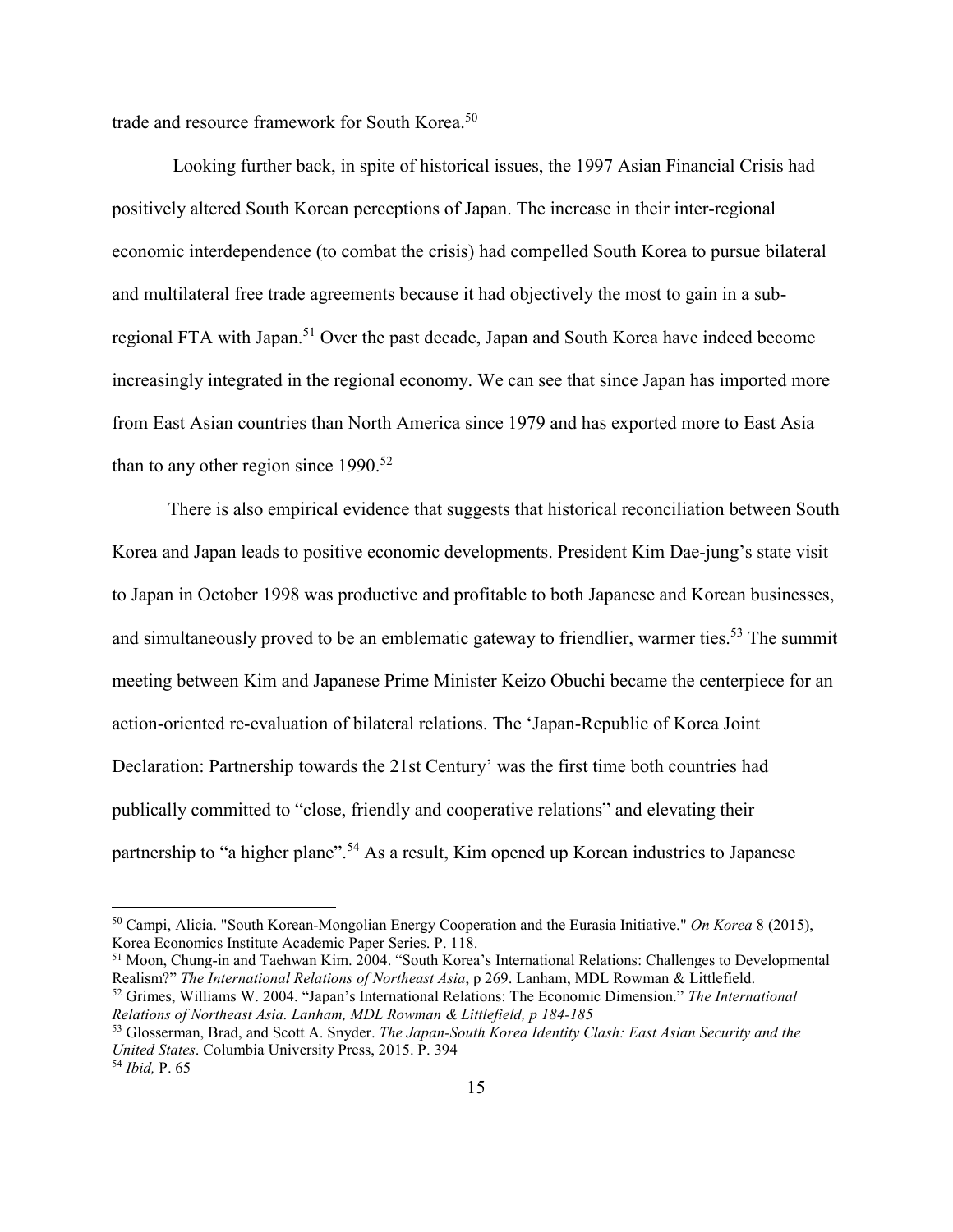investors – there was no longer a limit to the amount of Korean real estate, financial products, and businesses Japanese buyers could purchase.<sup>55</sup> The Joint Declaration also resulted in bilateral investment agreements, the expansion of youth exchange, and cultural forums to discuss joint projects such as the 2002 World Cup.<sup>56</sup> The impressive amount of economic progress eventuated positive media attention in both nations. *The Japan Times* called Kim a "'visionary' and a man who [understood] the Japanese better than any other Korean leader," and the *Japanese Daily*  declared that Kim had "already inaugurated a new era in relations with Japan."<sup>57</sup> Public opinion consequently improved and student exchanges increased significantly both ways as Kim removed South Korean restrictions on the imports of Japanese pop culture: Japanese films, music, manga, anime, etc.<sup>58</sup>

 However, as an independent variable to explain Park's decision to pursue the comfort women deal, economic prospects are simply too inconsistent to be useful. Referencing the same examples provided in the security section, it's very puzzling that South Korea and Japan let historical tensions affect their trade relations and partnerships in modern times. For example, the lack of progress on a Korea-Japan free trade agreement does not make sense when the KORUS FTA was successfully negotiated in 2010.<sup>59</sup> Furthermore, on paper, there are more economic negotiations between Seoul and Beijing than with Tokyo, despite the fact that Japan is Korea's most theoretically well-aligned security and economic partner.<sup>60</sup> Therefore the problem lies in the same root cause that influences the security argument: in the same way realists struggle with

<sup>55</sup> Glosserman, Brad, and Scott A. Snyder. *The Japan-South Korea Identity Clash: East Asian Security and the United States*. Columbia University Press, 2015. P. 392

<sup>56</sup> *Ibid,* P. 403.

<sup>57</sup> *Ibid,* P. 401

<sup>58</sup> *Ibid.* 

<sup>59</sup> Grimes, Williams W. 2004. "Japan's International Relations: The Economic Dimension." *The International Relations of Northeast Asia. Lanham, MDL Rowman & Littlefield, p 184-185*

<sup>60</sup> *Ibid.*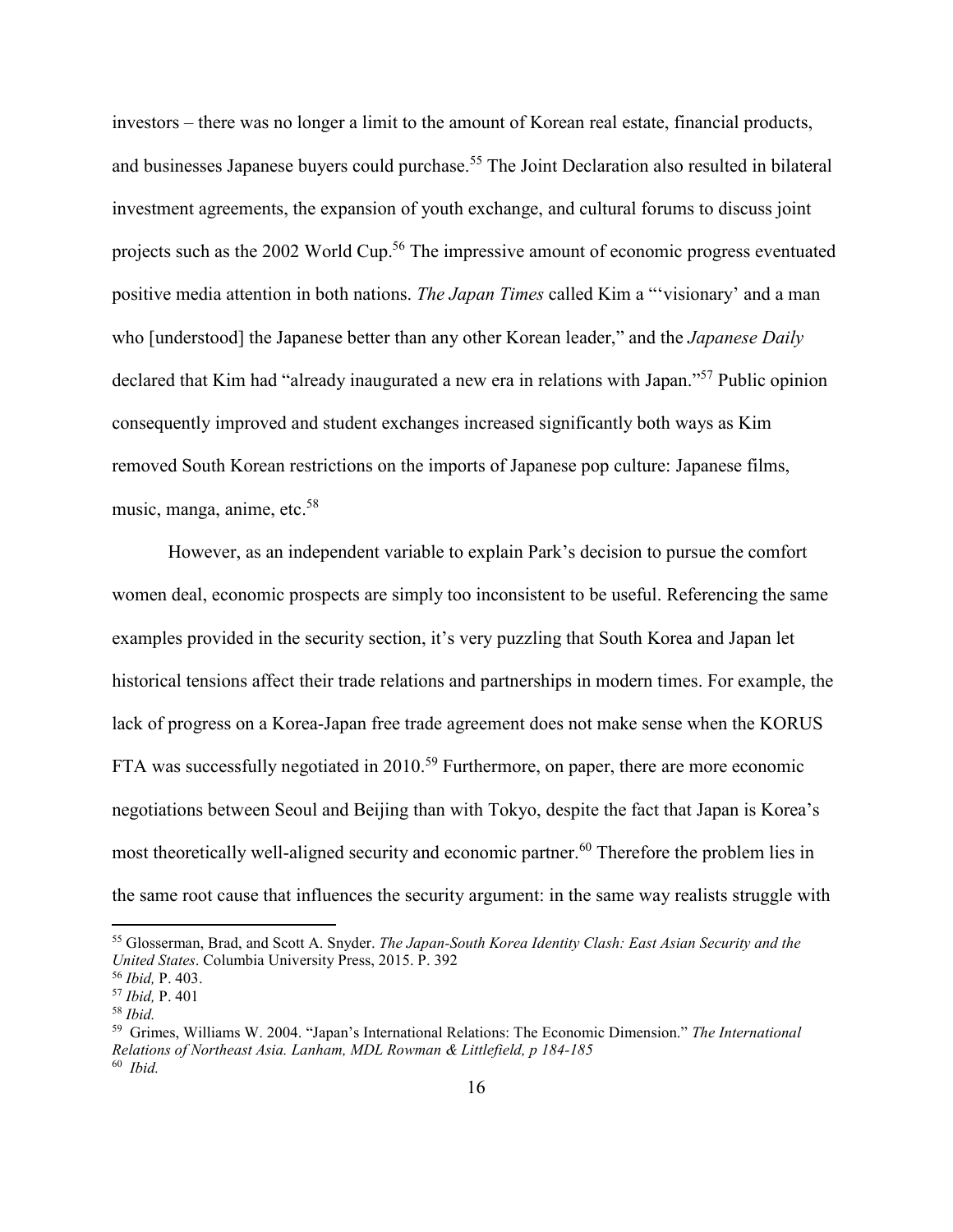answering why South Korea backed out of GSOMIA in 2012, neoliberalists would have trouble explaining for example, why South Korea again banned the import of Japanese pop-culture in 2001, despite the success of the 1998 summit and the increase in their overall economic interdependence.<sup>61</sup>

 Nevertheless, while South Korea's trade relationship with China is nearly double in magnitude and importance than its trade relations with Japan, both Japan and South Korea have no interest in completely sacrificing their economic ties due to historical tensions. As the fishing trawler incident between China and Japan demonstrated in September 2010, historical disputes impede economic growth and closer economic integration.<sup>62</sup> It is possible that Park sought the deal in order to dissolve existing cultural barriers to promote economic exchange, similar to how Kim and Keizo had done in 1998. While the comfort women agreement isn't expected to resolve the historical nightmares voiced by either country's citizenry, it is symbolic of stepping forward and placing a referential threshold basically demonstrating: "South Korea and Japan resolved the comfort woman issue." Essentially, while the \$8.3 million provided by the deal itself is a drop in the bucket (which isn't the focus of the argument anyways), the concept of finalizing a historical dispute that plagued ties since normalization is significant. Consequently, as years go by, social, cultural, and economic exchanges between the two countries will slowly increase, keeping bilateral relations healthy. While the pursuit of economic prospects is inconsistent as an explanatory variable, the argument is complementary to my main argument because the comfort women agreement is both a demonstration that Park has an effective hedge against an economic

<sup>61</sup> Baker, Michael. "Japanese Culture, Not Hollywood, May Swamp Korean Society." *The Christian Science Monitor*. 5 Nov. 1998.

<sup>62</sup> "High-seas collisions trigger Japan-China diplomatic spat". *The Times of India*. Agence France-Presse. 30 October 2010. http://timesofindia.indiatimes.com:80/world/china/High-seas-collisions-trigger-Japan-China-diplomaticspat/articleshow/6515037.cms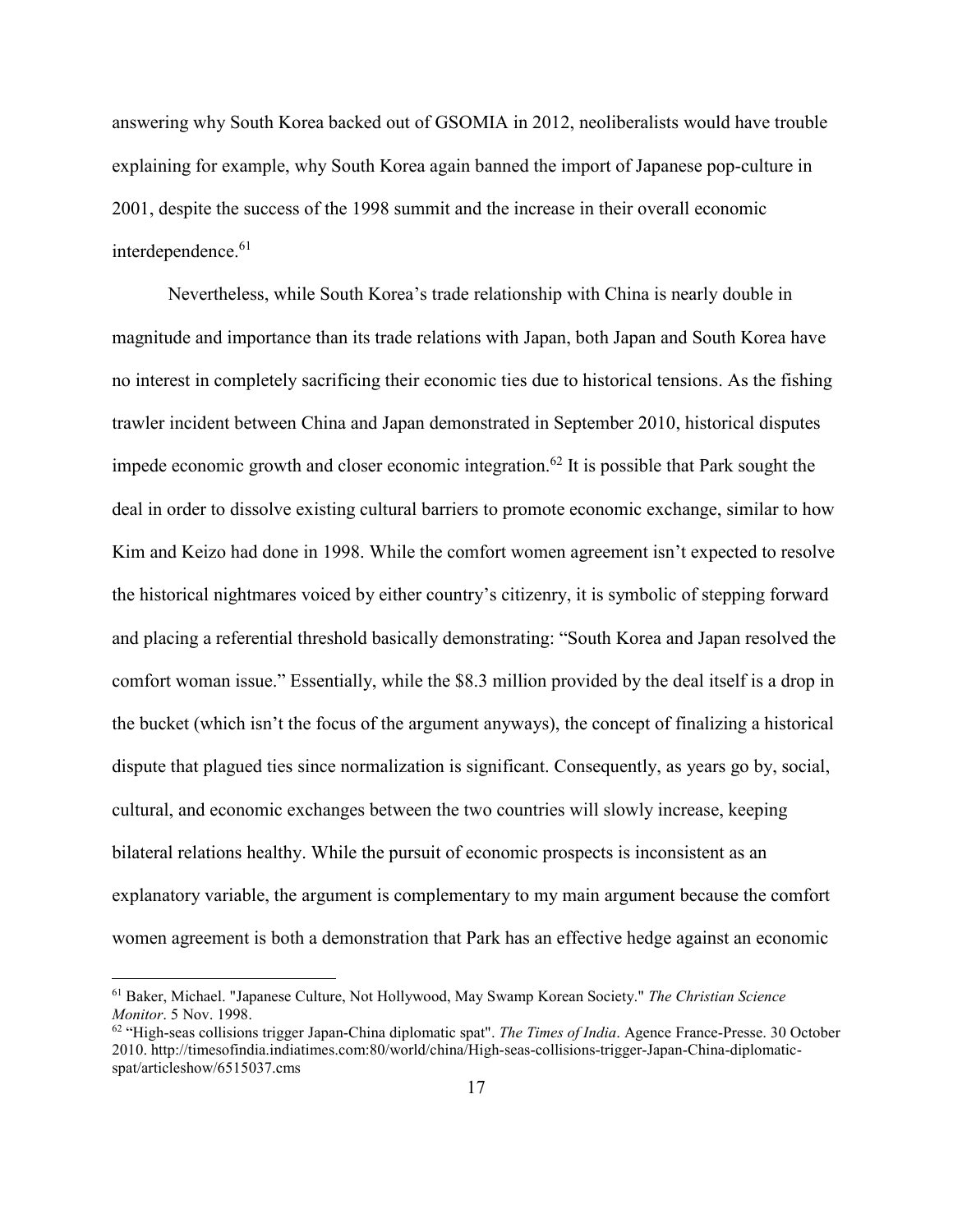downturn in the same way she may have hedged against security issues, and that she possesses an understanding of the implications of deeper economic integration with Japan.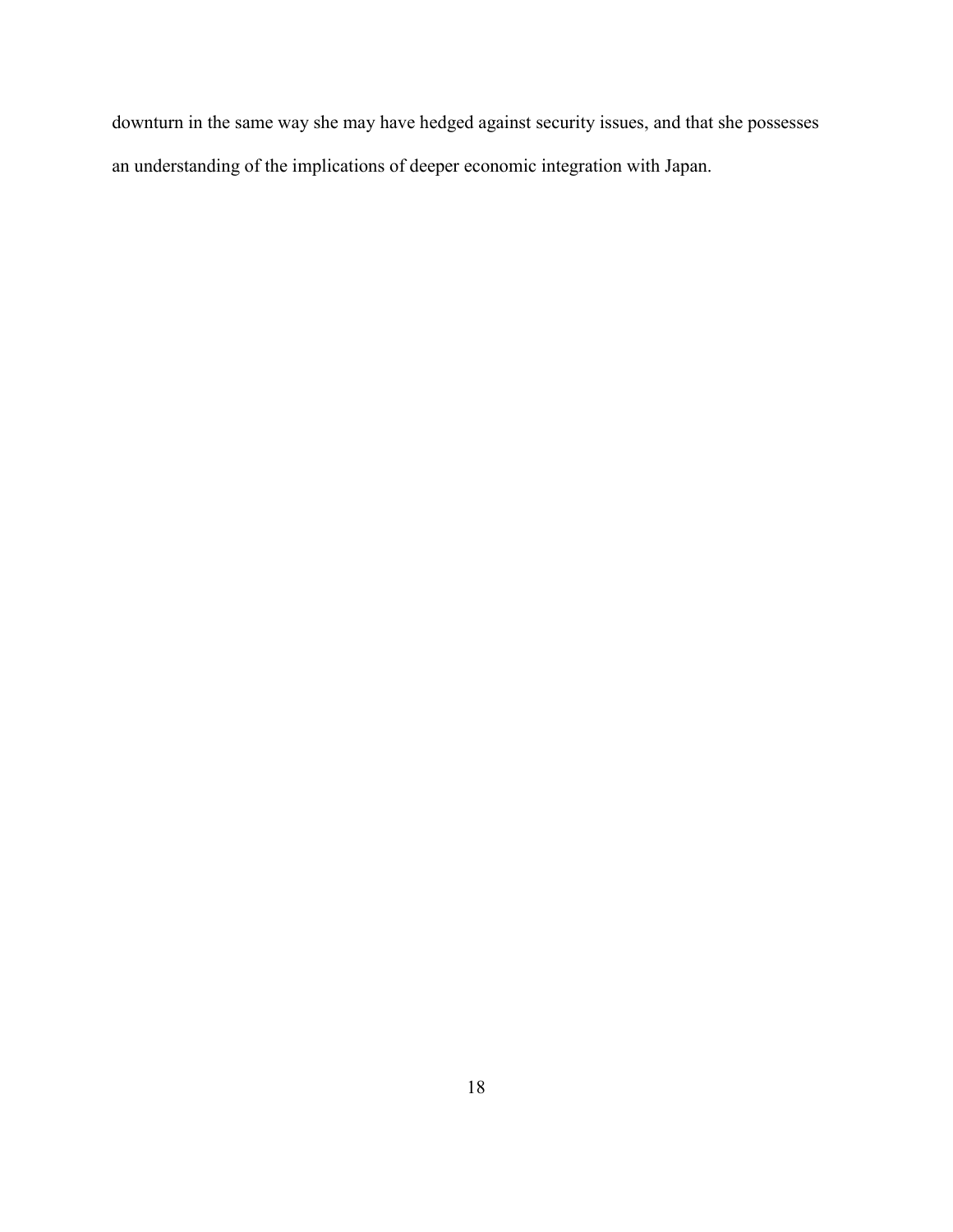#### **4. PRIMARY EXPLANATORY VARIABLE: PARK GEUN-HYE'S LEADERSHIP**

#### **4A. THE AGREEMENT IS TELLING**

 As the first female President of South Korea, there is a unique significance to Park Geunhye's leadership. Park is in fact the first female President of any Northeast Asian nation and ironically, the only South Korean president to have been born as a South Korean citizen. In trying to analyze the motivations behind Park's decision to finalize the comfort women issue, I have attempted to establish that there are no empirical precedents or determinants that can effectively demonstrate that Park made her decision strictly based on security or economic calculations. However, the security and economic benefits offered by the comfort women agreement are still quite clear, which is why the alternative explanations offered do not detract from the primary argument. This is because regardless of what empirics have demonstrated, Park is the first South Korean leader to have finalized the comfort women issue in a period where the economic and threat-based circumstances surrounding Japan and South Korea were comparatively quail to the circumstances in 1965, 1998, or 2008 – 2012.

 As a result, I argue that the decision to finalize the comfort women issue can only be explained exclusively by Park's identity and style as a leader and the historical implications surrounding her leadership. Whether the agreement came about as an urgent, last-minute decision to put the issue to rest, or from her desire to leave a lasting mark on her presidency, or even perhaps for the security and economic benefits discussed earlier, nobody currently knows. What is 'factually known' is that President Park Geun-hye is the first South Korean leader to decide on finalizing this specific historical issue, and that alone merits analysis. There are no conclusive pieces of literature or scholarship that can piece together why Park suddenly decided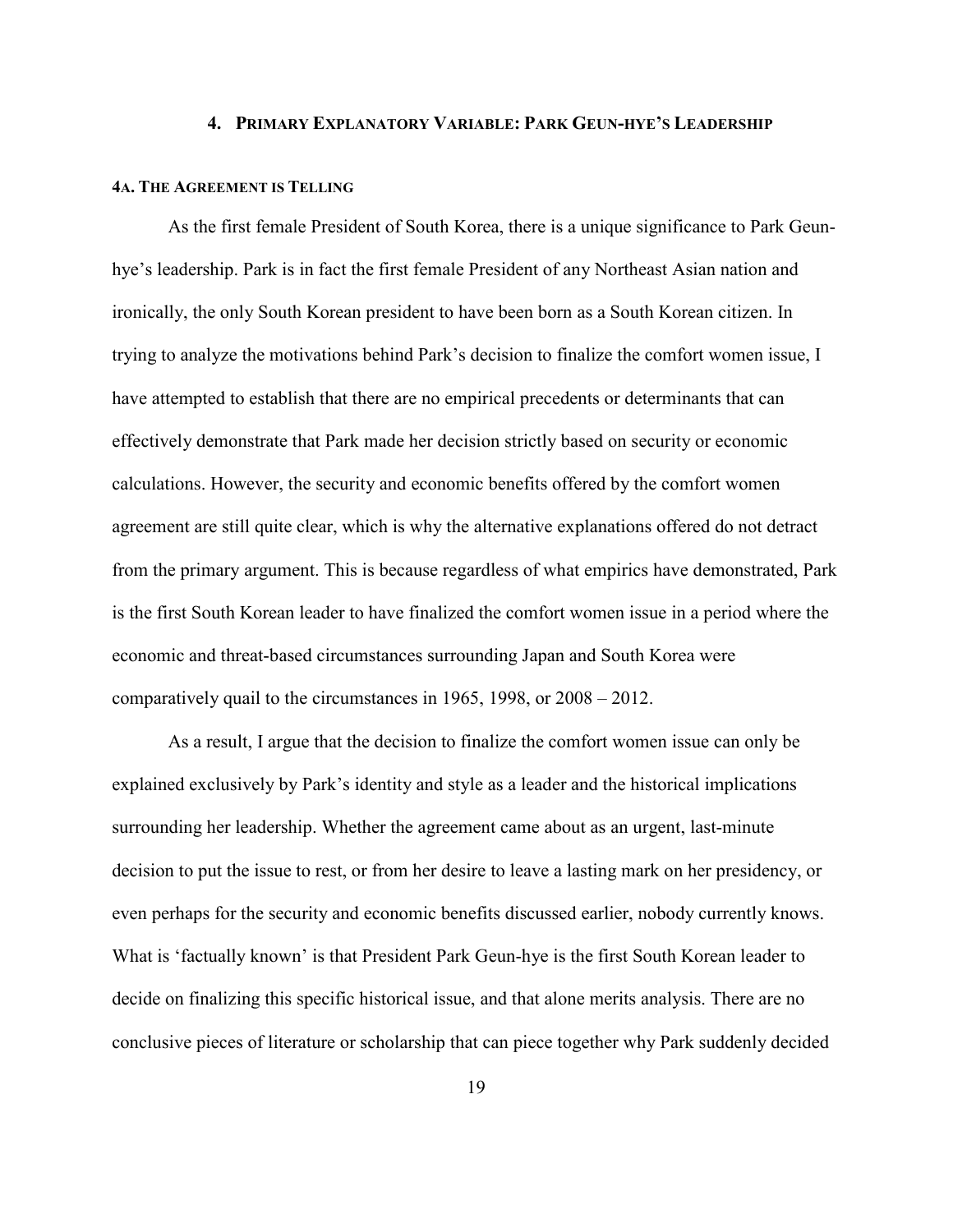to pursue this deal. However, the primary argument revels in the absence of this evidence: because there are no precedents that can provide context or theory to her decision, the possibility that the deal was pursued simply because she is the current leader makes the variable more persuasive and likely.

 There are very few scholars and media outlets that believe that the comfort women agreement will actually 'work'. Foremost, the South Korean comfort women themselves are outright disgusted by the deal and the way their thoughts and emotions were treated. The South Korean government did not even consult with comfort women prior to the conception of this deal.<sup>63</sup> This is directly antithetical to Park's previous commitments to defend the dignity of the victims and urging wholesome resolution over the matter years prior to the agreement.<sup>64</sup> It is difficult to imagine that the Park of 2013 would have ever perceived the current agreement as acceptable or successful. As a result, it is also likely that Park negotiated this agreement without the express intention of bringing genuine closure to the comfort women.

 In the past, Japan has expressed regret and provided material compensation for its exploitation of comfort women in various ways. However, these gestures have never satisfied the Koreans.<sup>65</sup> With the recognition that it would be cumbersome to reach a genuine, ideational apology from the Japanese government, it is likely that Park concluded that this agreement was the best way to provide a resolution before the Korean comfort women all passed away.<sup>66</sup> That is, some semblance of closure was better than none at all. As previous attempts have

-

<sup>63</sup> McCurry, Justin. "Former Sex Slaves Reject Japan and South Korea's 'Comfort Women' Accord." The Guardian. January 26, 2016. http://www.theguardian.com/world/2016/jan/26/former-sex-slaves-reject-japan-south-koreascomfort-women-accord.

<sup>64</sup> "Park Geun-hye: Japan Summit 'Pointless' Without Apology." The Diplomat. November 05, 2013. http://thediplomat.com/2013/11/park-geun-hye-japan-summit-pointless-without-apology/.

<sup>65</sup> Chun, Ja-Hyun. "Have Korea and Japan Reconciled? A Focus on the Three Stages of Reconciliation." *Japanese Journal of Political Science* 16, no. 03 (2015): p. 329.

<sup>66</sup> *Ibid.*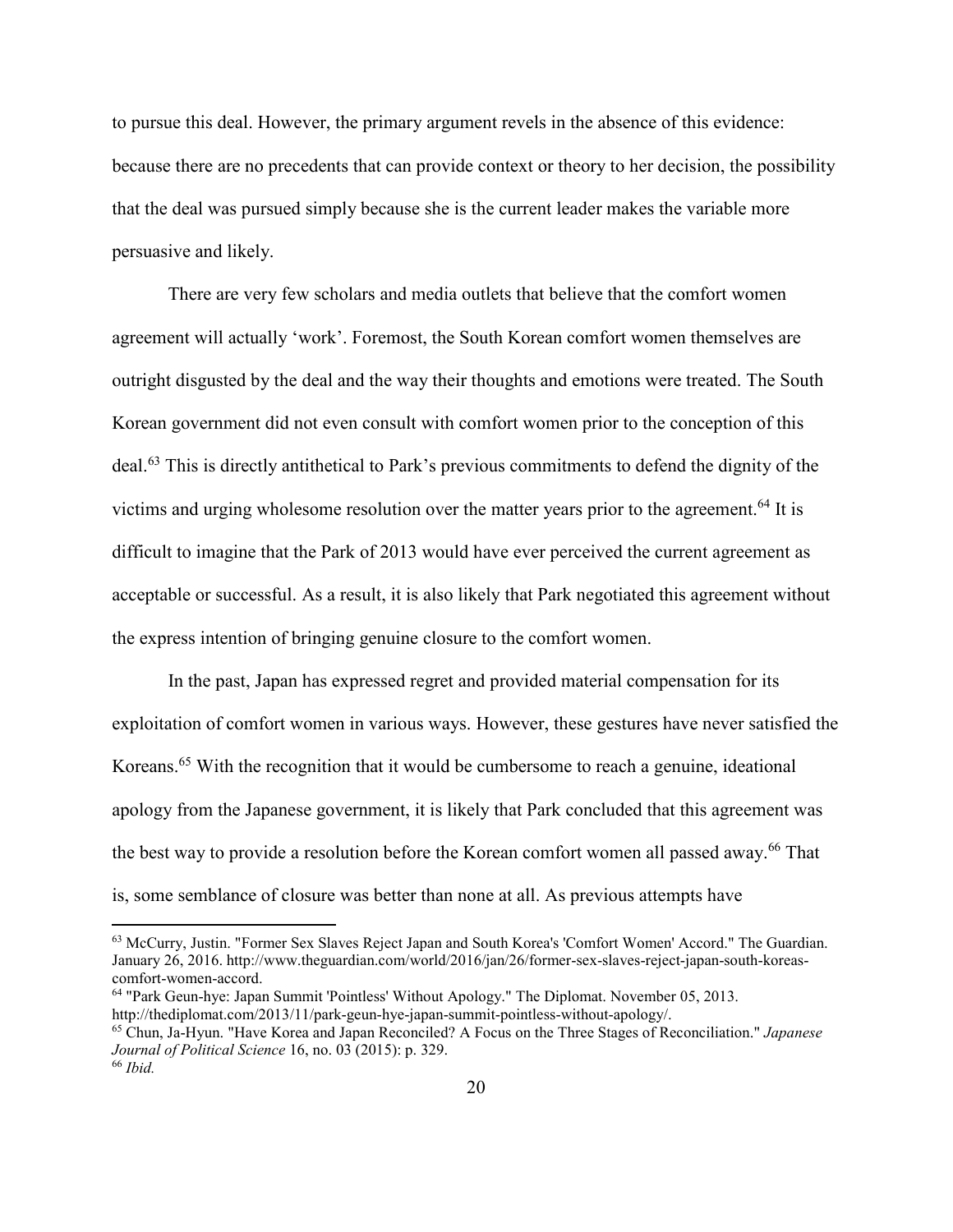demonstrated, the closed minds of South Koreans render ideational reconciliation an arduous task. As Katherine Moon puts it: "What is the ultimate action or gesture the Japanese could do in order to satisfy the Korean sense of being wronged, being victimized, and having that wrong righted?"<sup>67</sup>

 This also may suggest that Park agreed to the comfort women accord out of security or economic calculation. Since the beginning of her inauguration, Park had worked meticulously trying to attain legitimate justice and reconciliation on behalf of these women; now, she faces tremendous political opposition and public unpopularity for her insensitivities. From her many years working to resolve this issue, Park certainly had some idea of the negative consequences for compromising on this agreement.<sup>68</sup> Only her mindset and decision-making could explain the flip-flop and her motivations to pursue the accord. That decision-making calculus is not mutually exclusive with the possibility that she desired the discussed security and economic bonuses that come intrinsically tied to signing the accord.

#### **4B. THE LEGACY OF PARK CHUNG-HEE**

 $\overline{a}$ 

 The lynchpin of my argument is that the unique leadership of Park Geun-hye by most accounts and measures truly gave way to the comfort woman agreement. The head of state operates as the actor with the most influence on a country's affairs regardless of the structural or security environment. Park's leadership is uniquely interesting because the circumstances surrounding the agreement stands against logical expectations that had previously defined South

<sup>67</sup> Moon, Katherine H.S., and Sheila A. Smith. "Korea-Japan Relations: An Interview with Katharine Moon and Sheila Smith." The Brookings Institution. August 13, 2015.

http://www.brookings.edu/research/interviews/2015/08/13-rok-japan-moon.

<sup>68</sup> Miller, Berkshire J. "Election Defeat Complicates Park's Plans in South Korea." World Politics Review. April 27, 2016. http://www.worldpoliticsreview.com/articles/18622/election-defeat-complicates-park-s-plans-in-south-korea.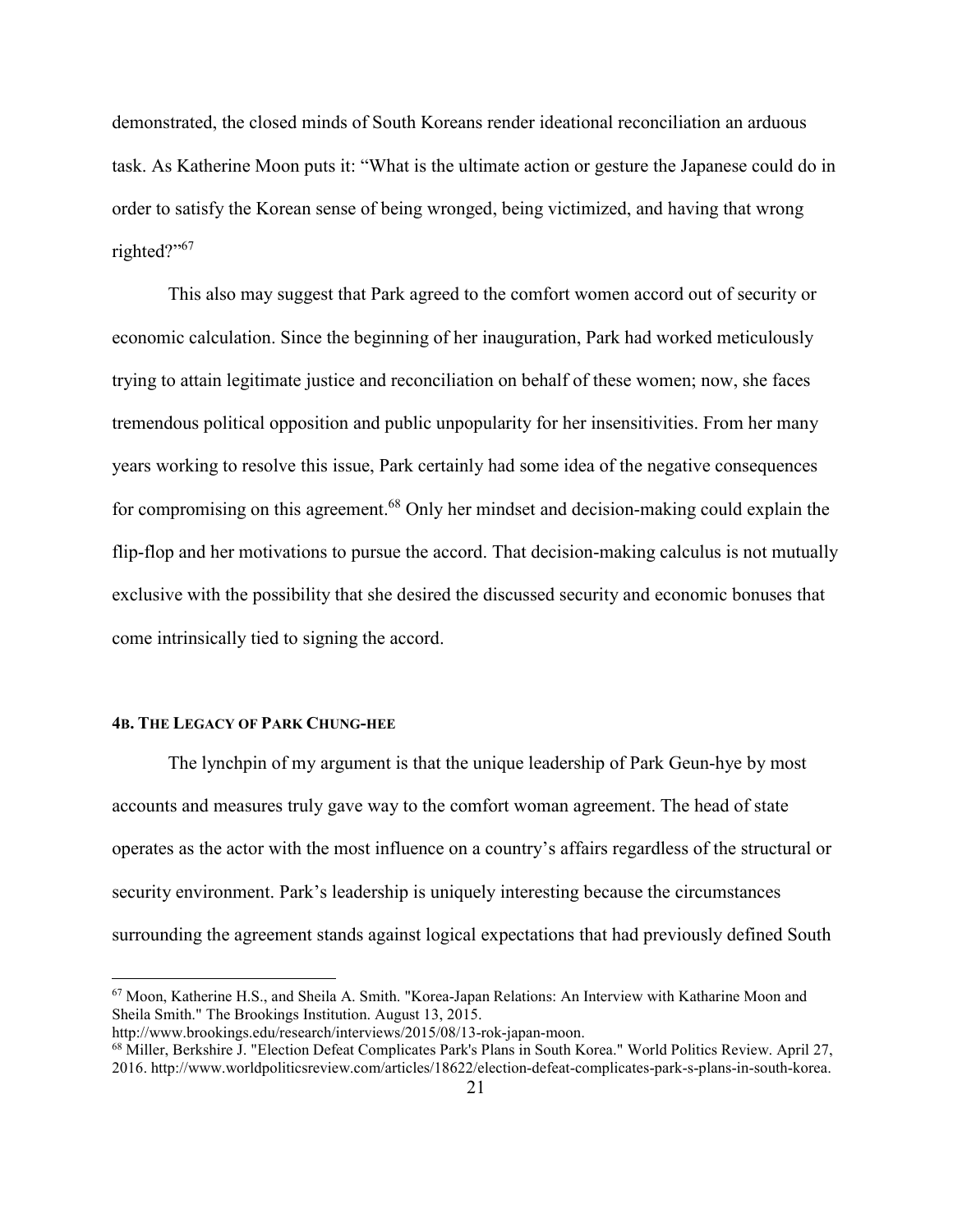Korean-Japanese relations on the nature of historical disputes and the domestic-political fervor they entail. However, the backbone of her leadership style may in fact have originated from her father. Utilizing leader-based scholarship, I will attempt to establish that Park Geun-hye's presidency is inextricably tied to the legacy of her father Park Chung-hee. Doing so aids in explaining the driving behavior of her foreign and domestic policies and ultimately answering what led her to finalize the comfort women agreement.

 Empirically, South Korean leaders have always been syllogistically bound to the affairs of the public and their responses to historical disputes – this meant their actions as leaders would inevitably affect Japan-ROK relations for better or worse.<sup>69</sup> Richard Samuels operationalizes the concept of leadership as "political actors who have a greater range of assets than others in the community for 'stretching' the constraints on geography and natural resources, institutional legacies and international location."<sup>70</sup> Machiavelli has explored this concept and has posited that leaders must remain in the 'shadows' of past customs and institutions – "this he must do because men in general are as much affected by what a thing appears to be as by what it is."<sup>71</sup> For Park Geun-hye, I argue that the 'shadow' of her father has made a lasting impression on her leadership because of Park Chung-hee's own strong and bold leadership style and the consequent role he played during Japanese-ROK normalization. Since Park Chung-hee, South Korean leaders were constrained by the notion of 'history.' And due to the public's refusal to let 'history' go, future leaders found no seeming alternative or identity to talking about 'history'

<sup>69</sup> Kim, Ji Young. "Escaping the Vicious Cycle: Symbolic Politics and History Disputes between South Korea and Japan." *Asian Perspective* 38.1 (2014): P. 31

<sup>70</sup> Samuels, Richard J. *Machiavelli's Children: Leaders and Their Legacies in Italy and Japan*. Ithaca: Cornell University Press, 2003. P. 3

<sup>71</sup> Machiavelli, Niccolò, and David Wootton. 1995 *The Prince.* "Chapter XVIII - Concerning the Way in Which Princes Should Keep Faith." Indianapolis: Hackett Pub. Co.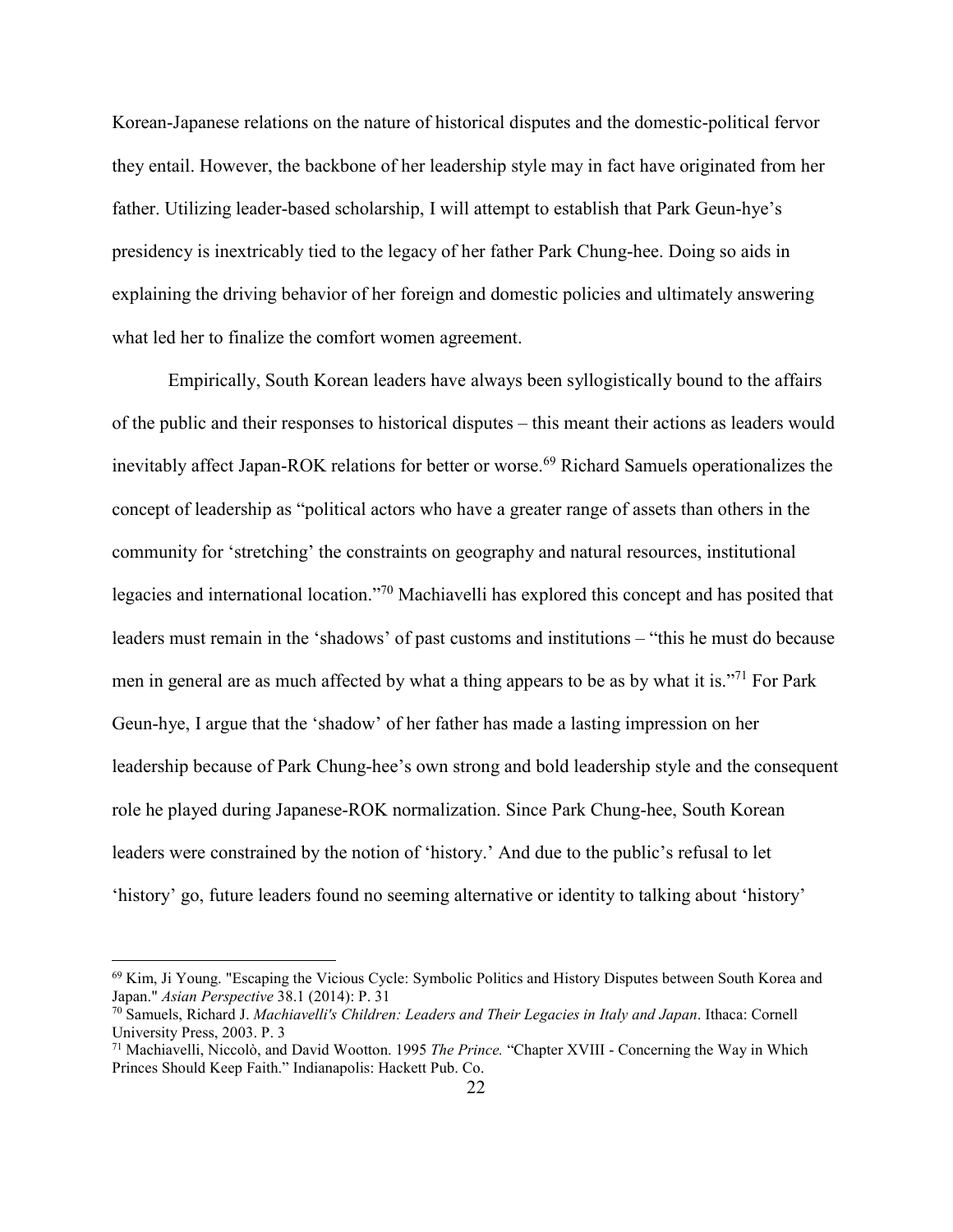when it came to bilateral relations.<sup>72</sup> In other words, this tradition that started with Park Chunghee has reached all the way to Park Geun-hye's leadership.

 Historically, South Korean presidents have had their work cut out in procuring international attention and prestige. Scholars like Lucian Pye have found that since the end of World War II, South Korean leaders were forced into a position that required determined, bold, and adamant action.<sup>73</sup> This is because through history, they were geographically and politically bullied as the 'shrimp amongst whales.' The inherent nature of South Korean leadership borrows from both Japanese and Chinese leadership styles because of their geographic proximities and influences. The end result is a permutation of both the purposefulness of the Japanese approach and the empyreal sense of virtue of the Chinese approach.<sup>74</sup> This has produced a high-risk, highreward style of leadership in South Korea.

 One only need to look to the shame and dehumanizing impact that started with Japanese colonial rule for confirmation. Following what should have been independence instead gave way to the ordeals of the Korean War and consequently nation-wide division. Park Chung-hee's decision to establish the *Yushin* Constitution and conduct draconian military rule was conceived as a byproduct of these traumas and the desire for an economic miracle, striving to become a 'whale amongst whales'.<sup>75</sup>According the Lee Chong-sik, the nuance here lies in the fact that Park Chung-hee sought to strengthen South Korea, but under the recognition that Japan was a partner and model, not an enemy or dangerous rival.<sup>76</sup> The 1965 creation of the Normalization

-

<sup>72</sup> *Glosserman, Brad, and Scott A. Snyder. The Japan-South Korea Identity Clash: East Asian Security and the United States*. Columbia University Press, 2015. P. 95

<sup>73</sup> Pye, Lucian W., and Mary W. Pye. *Asian Power and Politics: The Cultural Dimensions of Authority*. Chapter 3 - East Asia: Varieties of Confucian Authority Cambridge, MA: Belknap Press, 1985. P. 58 <sup>74</sup> *Ibid.* 

<sup>75</sup> Lee Chong-sik. 2012. Park Chung-hee: From Poverty to Power. Palos Verdes, CA: The KHU Press.

<sup>76</sup> *Ibid p. 59.*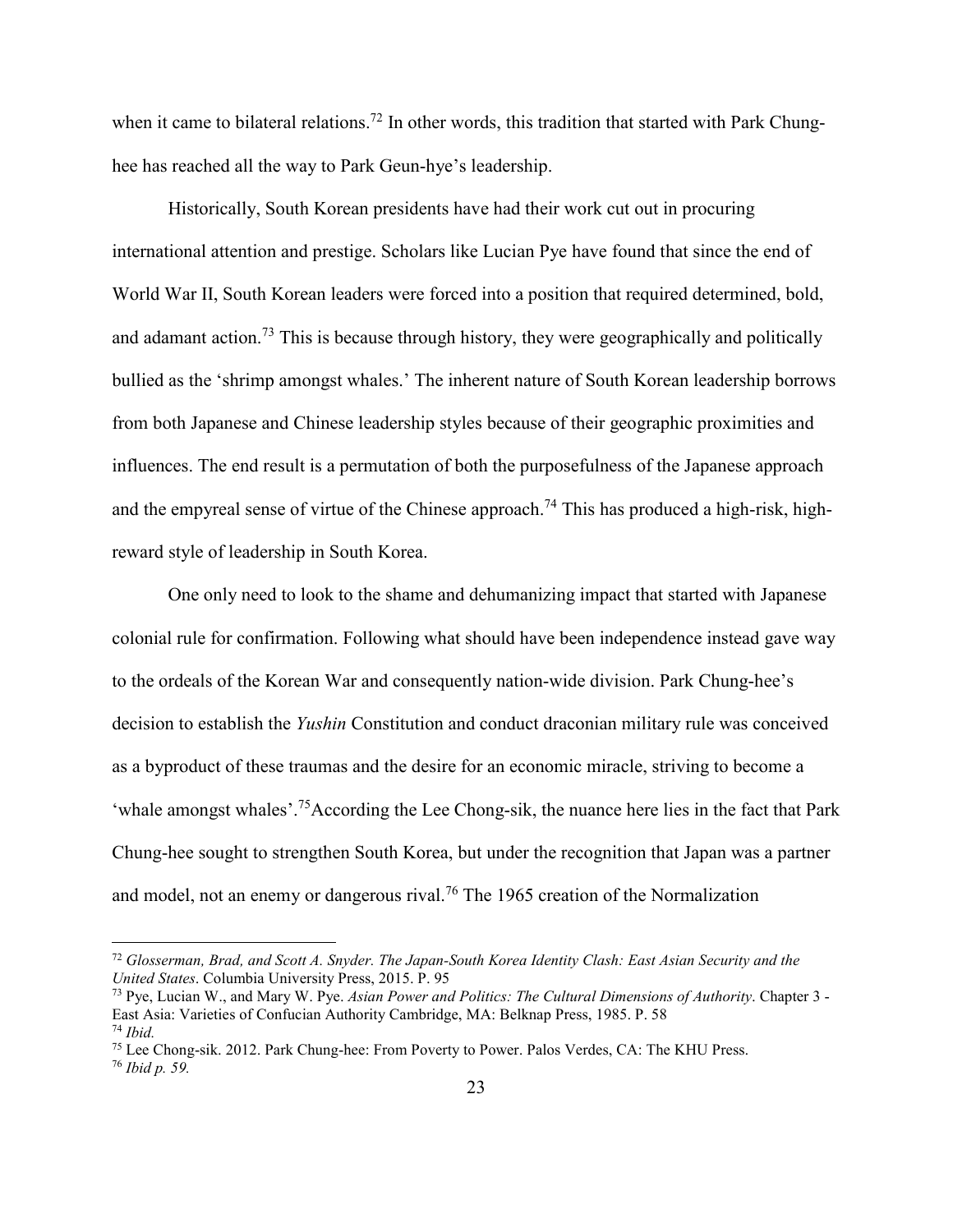Treaty was the ultimate success story of his goals in both an economic and security sense. His desire and perspective was more likely than not influenced by his time in the Japanese military: his formative years. Borrowing from sociologist Karl Mannheim's *generational theory*, Asian leaders affected by traumatic or otherwise substantial historical experiences will subsequently shape their political landscape and leadership styles in a way responsive to those experiences.<sup>77</sup> Indeed, even within Park Chung-hee's manifesto, he alluded that his time serving in the Japanese Imperial Army led him to fully understand that he needed to prevent further great powers from "swallow[ing] Korea."<sup>78</sup> Park Chung-hee went so far as to suppress anti-Japanese sentiment that manifested in student rebellions in 1960 and 1961 just so initial negotiations on normalization would proceed smoothly.<sup>79</sup>

 But what conclusions can we draw from this diagnosis about Park Geun-hye's leadership style? Park Chung-hee's influence on South Korea's economic and political development is incontrovertible – as his daughter, Park Geun-hye adopted a superstar status that boosted her road to Presidency, doubling as a reputation she felt the need to uphold. In other words, the highrisk and bold leadership style of Park Chung-hee has translated to her own beliefs. Within *generation theory*, *interaction theory* postulates that a younger generation of leaders acts in response to the preceding generations of leaders.<sup>80</sup> Mannheim's *experiential theory* further argues that each generation of leaders is stamped by a unique experience that permanently alters

-

<sup>77</sup> Steele, Brent J., and Jonathan M. Acuff. *Theory and Application of the "Generation" in International Relations and Politics*. New York: Palgrave Macmillan, 2012.

<sup>78</sup> Park Chung Hee. 1969. Our Nation's Path: Ideology of Social Reconstruction. Seoul: Dong-a Publishing. P. 102 <sup>79</sup> Ogawa, Akira. "Normalizing the Relationship Between Japan and The ROK: Etsusaburo Shiina and Park Chung Hee." *The Miracle in 1965.* The Okazaki Institute. http://www.okazaki-inst.jp/miracle65.html

<sup>80</sup> Ogawa, Akira. "Normalizing the Relationship Between Japan and The ROK: Etsusaburo Shiina and Park Chung Hee." *The Miracle in 1965.* The Okazaki Institute. http://www.okazaki-inst.jp/miracle65.html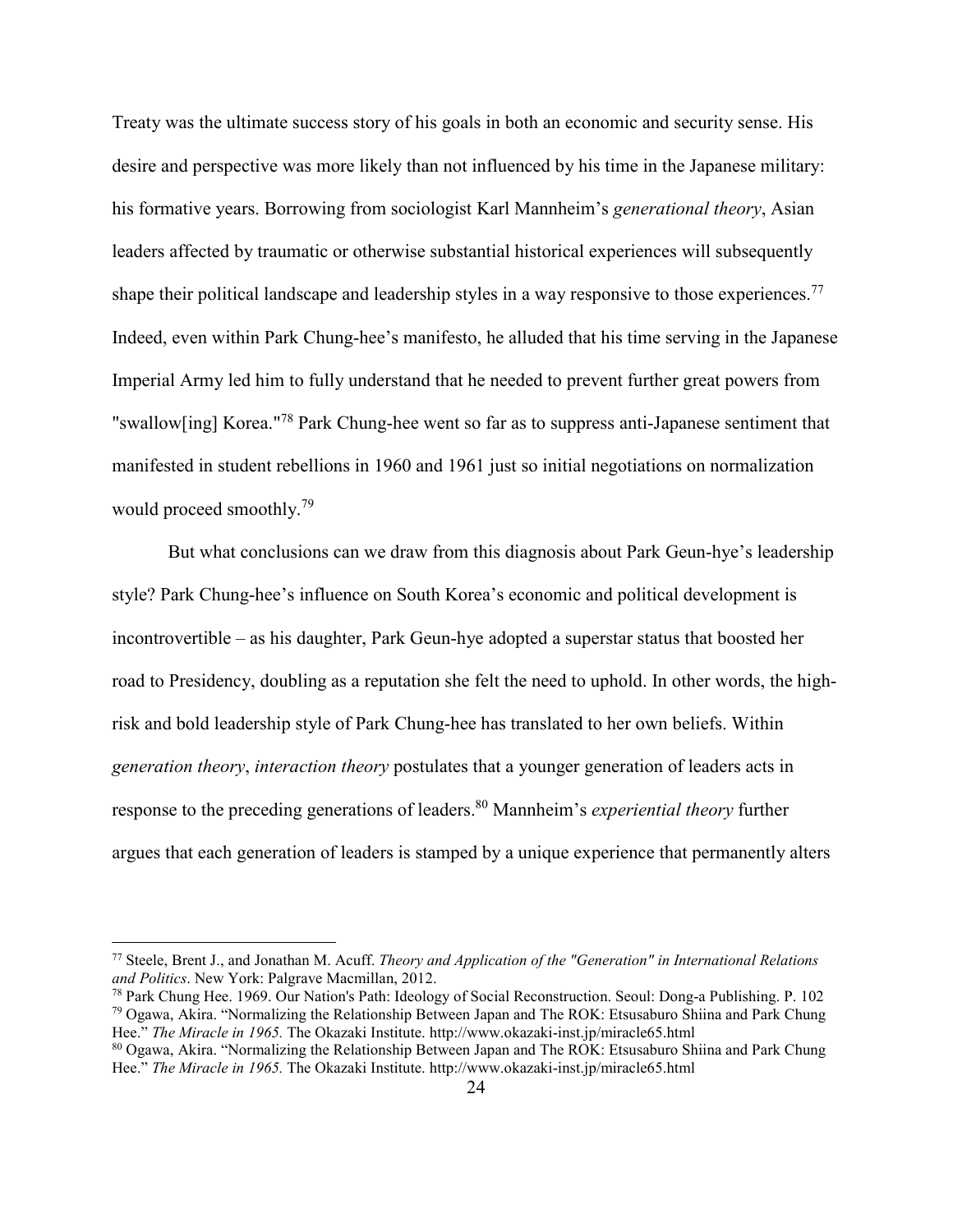their new world view.<sup>81</sup>

 Park Geun-hye's individual perceptions and actions are affected by belief systems based on the images of her past.<sup>82</sup> Her belief systems become the very lenses through which her strategic calculations concerning the physical and social environment is received. In this sense, Park's attitude and policies are a byproduct of the environs created and left by Park Chung-hee, making the comfort women agreement an outcome that could only have resulted from the unique experiences and mindset of Park Geun-hye. How Park Geun-hye carries herself provides ample evidence to suggest that this is in fact the case.

 In Park Geun-hye's bibliography, she devotes one entire chapter to what she titles "my father's lessons in politics." She has written that whenever she faces an obstacle, she without fail thinks about what her father has taught her in order to resolve it.<sup>83</sup> Park Geun-hye also very clearly values the legacy left by her father: during her 2012 presidential campaign, she was put on the spot regarding her father's rule more than a few times. She coolly held a single press conference apologizing for her father's actions whilst cleverly appealing to the inherent Confucian traditions of Korean culture by stating: "I do not think that the people of Korea really want me, a daughter, to spit on her father's grave."<sup>84</sup> Park Geun-hye also spoke of her father's 'sacrifice' to the country during the anniversary of his assassination. She has never clarified what was sacrificed, but she asserted that Park Chung-hee had to be a strong leader for what was at the

<sup>81</sup> *Ibid.* 

<sup>82</sup> Inoguchi, Takashi. *Japanese and Korean Politics: Alone and Apart from Each Other*. New York: Palgrave Macmillan, 2015. P. 75

<sup>83</sup> Park, Geun-hye. *Despair Tests Me, Hope Moves Me*. Goyang: Wisdom House, 2007. P 114-115.

<sup>84</sup> Seong, Yeon-cheol. "Park Geun-hye Apologizes for Abuses by Her Father's Regime." The Hankyoreh. September 25, 2012. http://www.hani.co.kr/arti/english\_edition/e\_national/553264.html.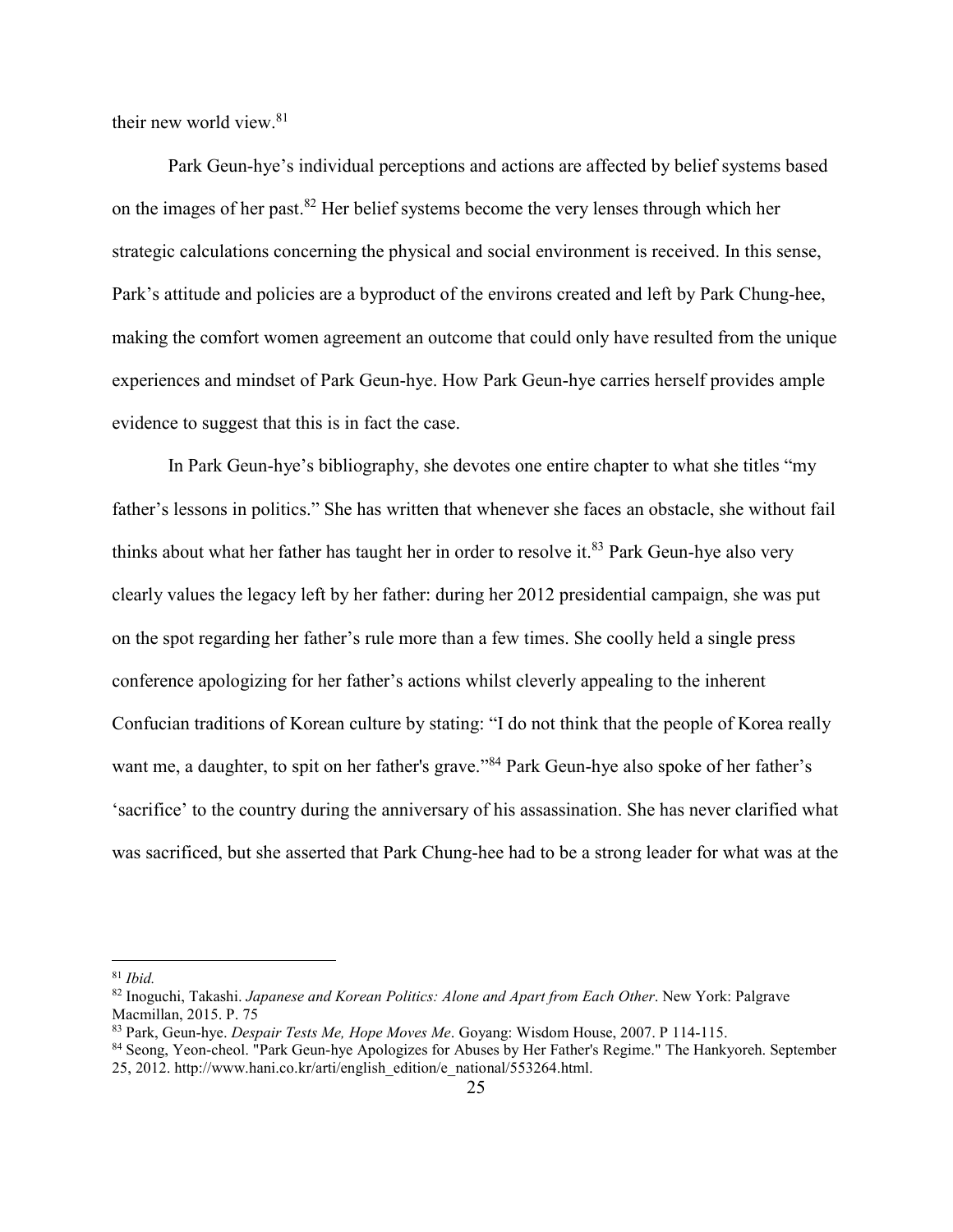time a very weak country.<sup>85</sup> Park Geun-hye made clear that she also intended to make sacrifices like her father in order to make her country great.<sup>86</sup> Utilizing rhetoric analogous to the rhetoric of her father, Park Geun-hye pledged to build a Korea that was "prosperous and powerful" during her inauguration. Instead of promising compromise, Park flew into office with a 'wealth and power' mindset, dedicating her leadership to making all Koreans happy, just like her father strived for.<sup>87</sup> Her recognition of the need for further 'sacrifice' in order to attain the next stage of wealth and power is a direct piggy-back off of Park Chung-hee's leadership style and historical legacy. Her promise to "correct mistakes so as to transform the country and allow it to enter a new path" is an outright demonstration of her commitment to make the same, bold strategic decisions her father had with a similar irreverence to political constraint or audience.<sup>88</sup>

## **4C. TRANSLATION TO POLICY**

 This inherited pedigree has clearly influenced both her tactics and her public image; her image as Park Chung-hee's daughter shapes her public perception as a strong leader. Again, the lives of her parents taught her many things about leadership, and their deaths cemented the confident, adamant figure Park is today. Indeed, many perceive her as a stalwart figure with a great deal of contextual intelligence. These characteristics have manifested into adventurous policies and ambitious goals exemplified by her Northeast Asia Peace and Cooperation Initiative

<sup>85</sup> "S. Korean Presidential Hopeful Apologizes for Father's Actions" Xinhua News. September 24, 2012. http://news.xinhuanet.com/english/world/2012-09/24/c\_131869009.htm.

<sup>86</sup> Delury, John. The Kishi Effect: A Political Genealogy of Japan-ROK Relations. *Asian Perspective, 39*(3), 2015. P. 441-460.

<sup>87</sup> *Ibid.* 

<sup>88</sup> *Ibid.*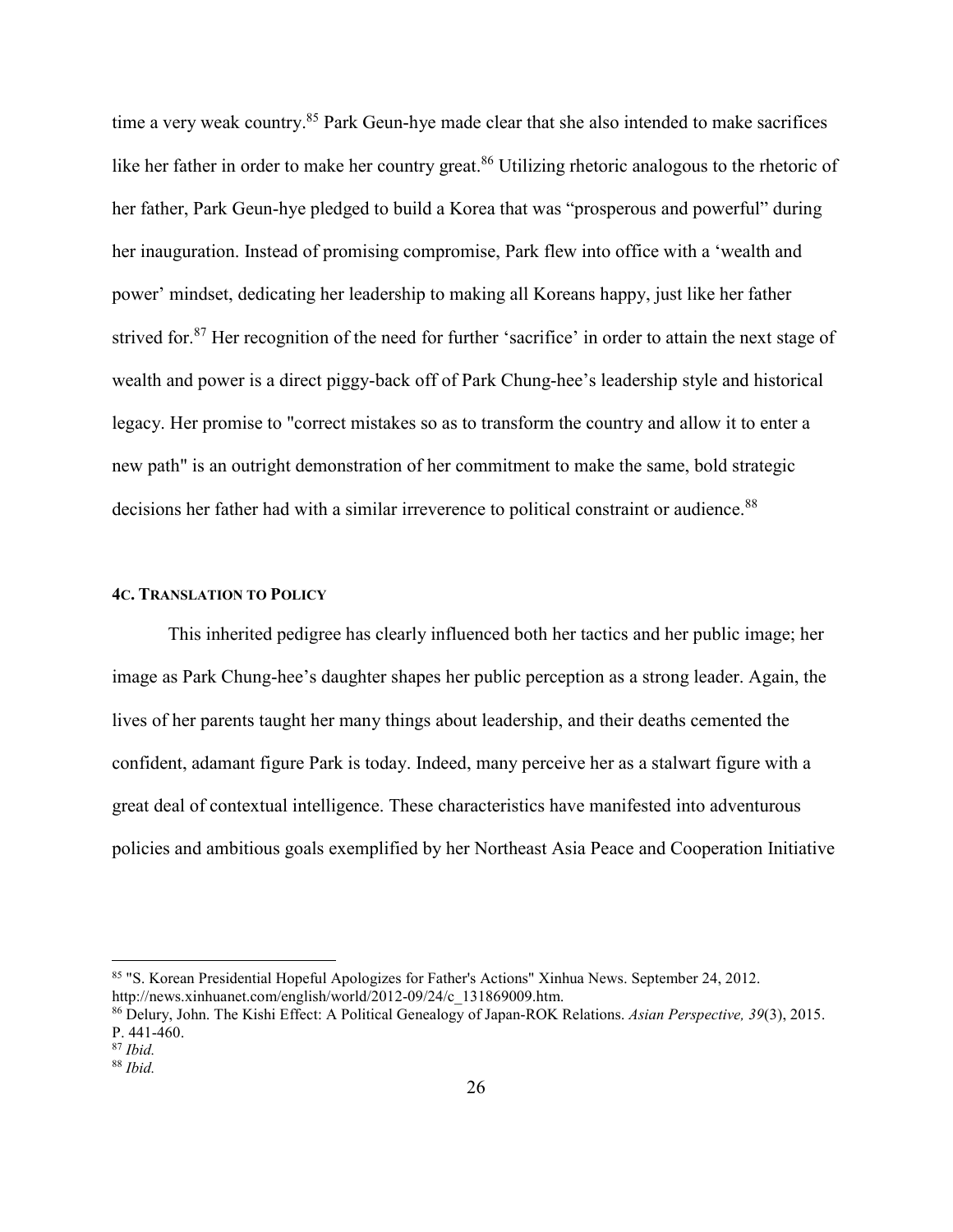and her purported *daebak* unification with North Korea – key elements of *trustpolitik.*<sup>89</sup> From the beginning, it was clear that she was dedicated to reinvigorating the image of South Korea and changing the security and economic landscape of her country – the comfort women agreement just seems like a consistent addition to the laundry list under such a framework.

 Bouncing off of her strong image, many scholars find that Park is also a powerful bully. Rather, her bullying provides her the easy authority and grounds for many of her buying tactics. Park does not give off a very effeminate image and she is intimidating to those who work under her. This portrayal is further amplified by the fact that she remains unmarried. Park is very stubborn with her domestic politics, cracking down on press that criticizes her administration and making public protest very difficult.<sup>90</sup> She also went forward with the decision to institute a national textbook and unilaterally kick out members of the *Saenuri Party* before the National Assembly elections in April.<sup>91</sup> Indeed, many feared Park Geun-hye would cause the second coming of authoritarianism in South Korea.<sup>92</sup> Arguably, her 'Park Chung-hee style' bullying and stubborn refusal to listen to her dissidents is what led the *Saenuri Party* to lose the elections so disastrously.

 Her bold style in foreign policy is also very notable. Her attitude towards North Korea in four instances demonstrates that she would not hesitate to become hardline towards Kim Jong-un despite her *daebak* rhetoric: first, the 3rd nuclear test, second, the North Korean withdrawal from

<sup>90</sup> Fifield, Anna. "In South Korea, Journalists Fear a Government Clampdown on the Press." Washington Post. December 11, 2014. https://www.washingtonpost.com/world/asia\_pacific/in-south-korea-journalists-fear-agovernment-clampdown-on-the-press/2014/12/09/ff13603e-7a2f-11e4-8241-8cc0a3670239\_story.html

<sup>91</sup> Kim, Hyo-jin. "Anti-Park Lawmaker Kicked out of Ruling Party." Korea Times. March 23, 2016. http://www.koreatimes.co.kr/www/news/nation/2016/03/116\_201033.html.

<sup>89</sup> *Statesmen's Forum: The Honorable Park Geun-hye President of the Republic of Korea*. Center for Strategic and International Studies, 15 Oct. 2015.

<sup>92</sup> Do, Je-hae. "How Will State Textbooks Describe Park Chung-hee?" Korea Times. November 06, 2015. http://www.koreatimes.co.kr/www/news/nation/2015/11/116\_190417.html.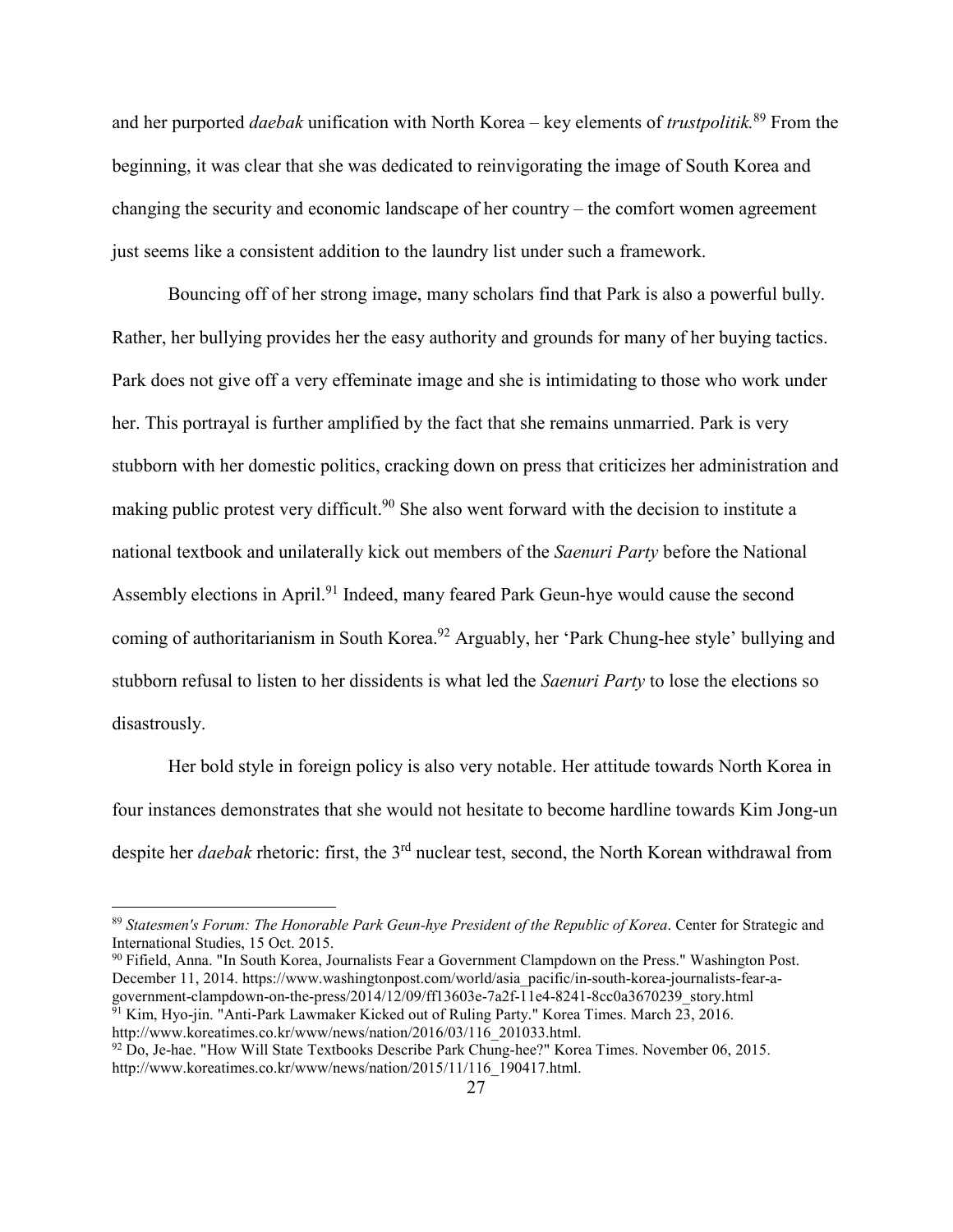Kaesong, third, the August landmine crisis, and fourth, the 2016 round of nuclear tensions.<sup>93</sup> Park utilizes a strategy Victor Cha calls *Diplomacy 2.0* – a flexible pursuit of alignment with any nation that suits the national interest at that very moment.<sup>94</sup> Her presence at the Chinese Victory Parade and support for the Chinese AIIB is an example of this foreign policy; Park aggressively ventures to better relations with nations in a strategy that may appear initially counterintuitive.

 As the successor to Park Chung-hee's beliefs, image, and leadership style, it is possible that her sudden change in attitude towards Abe Shinzo and Japan is another striking example of *Diplomacy 2.0*. With her inauguration, she vowed to never meet Abe in a summit without reconciliation over the comfort woman issue. In 2015, she suddenly changed her stance and met with Abe to improve relations, later finalizing an agreement in December at the cost of massive domestic opposition and uproar. Today, after the 4<sup>th</sup> nuclear test, Park again seems to have forgotten about her romance with China, again aligning with Japan and the US, pushing for greater security cooperation and THAAD deployment.<sup>95</sup> All in all, these examples demonstrate that Park is very tactical and flexibly willing to hedge against anything and everything – of course, whether or not she can be considered a successful leader is an entirely different matter.

 I would like to conclude with a quote from Michael Green who supplements the analysis done by Lucian Pye: "Korea has long been on the receiving end of other decisive leaders and the object of international relations, so Korean leadership style today reflects an archetype of leadership in which leaders who roll the dice and seize decisive moments are rewarded. So, all of

<u>.</u>

<sup>93</sup> "North Korea Profile - Timeline." BBC News. May 06, 2016. http://www.bbc.com/news/world-asia-pacific-15278612.

<sup>94</sup> Cha, Victor. "A Path Less Chosun." Foreign Affairs. October 08, 2015. Accessed May 13, 2016. https://www.foreignaffairs.com/articles/china/2015-10-08/path-less-chosun.

<sup>95</sup> THAAD Talks to Pursue Feasibility of Deployment at 'earliest Possible Date'" Korea Times. April 13, 2016. http://www.koreatimes.co.kr/www/news/nation/2016/04/120\_202553.html.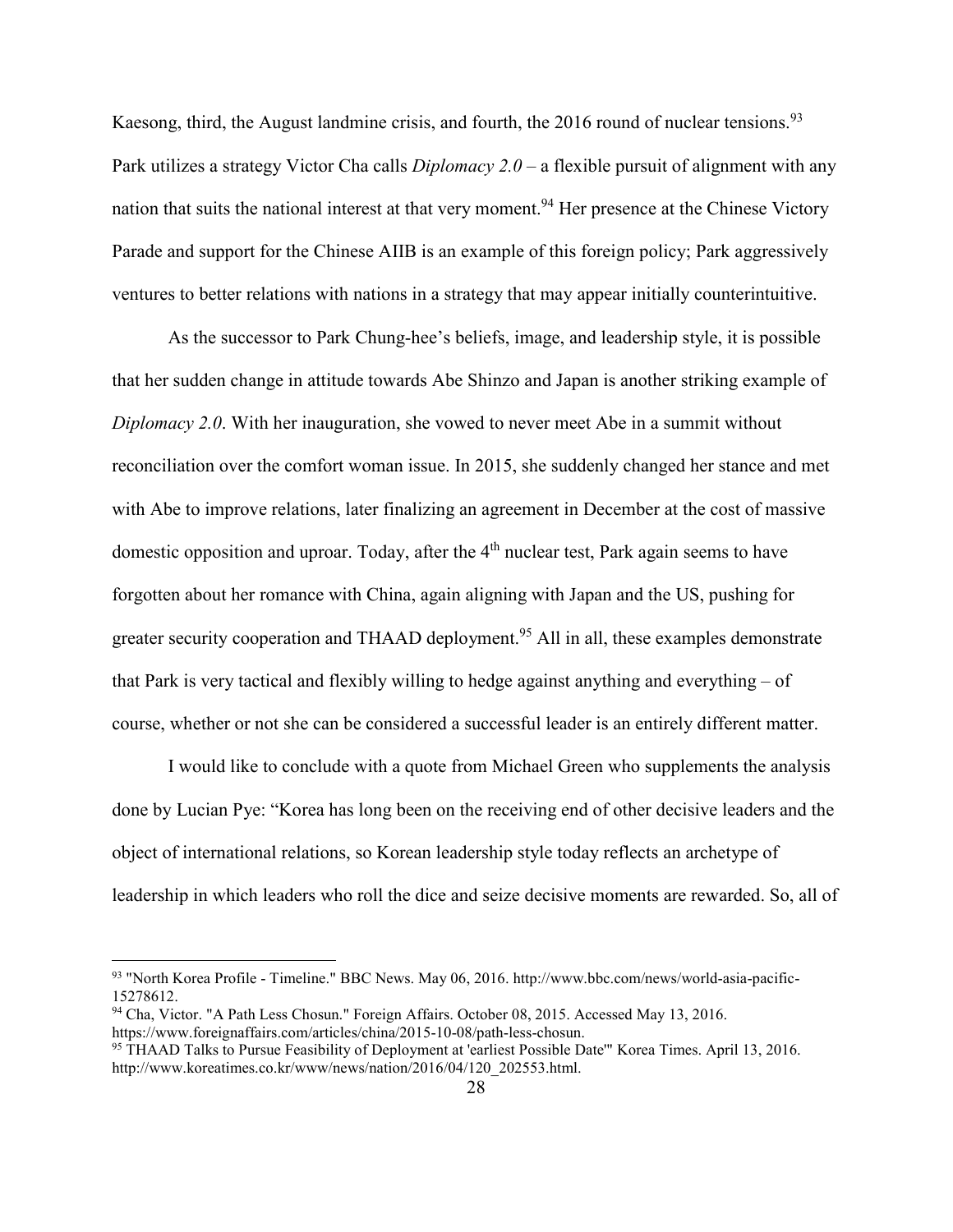these residual or historic archetypes are still very powerful."<sup>96</sup> The historic archetypes shaped by Park Chung-hee's forceful leadership style are conveniently molded for 'seizing decisive moments' and subsequently became the defining attributes of Park Geun-hye's own leadership.

 Coming full circle, the primary argument utilizes indirect evidence to suggest that the unique characteristics of Park Geun-hye's leadership is what ultimately motivated her decision to compromise on the comfort women agreement. In the face of great political opposition, public outcry, and perhaps even an undermining of her own values, Park compromised and agreed on the final resolution because of the legacy she has adopted from her father  $-i.e.$  the need to sacrifice for an ambition of greatening her country – and the resulting world view she equipped, shaped by her experiences during her formative years.

 There is also a great deal of circumstantial evidence that demonstrates her policies are in line with her leadership style, and therefore explains the motivations behind the comfort women agreement. The sudden change in her attitude and behavior towards Abe sheds some light on her internal behaviors and attitudes that may have caused the compromise. As covered in the alternative explanations, the absence of any grand historical reconciliation during both times of great security-based stress and great economic bonanza demonstrates the agreement was a function of an extraordinary choice made by Park. She has demonstrated herself as a leader willing to take domestic flare in order to progress her open, multilateral approach to Diplomacy  $2.0<sup>97</sup>$  The backlash she received after the agreement from domestic institutions (political parties,

<sup>96</sup> Green, Michael. "Makers of Modern Asia." *Georgetown Journal of Asian Affairs* 2, no. 2 (Winter 2016). p. 84 https://asianstudies.georgetown.edu/sites/asianstudies/files/files/upload/gjaa. 2.2 green.pdf 97 Cha, Victor. "A Path less Chosun." *Foreign Affairs*. 08 Oct. 2015.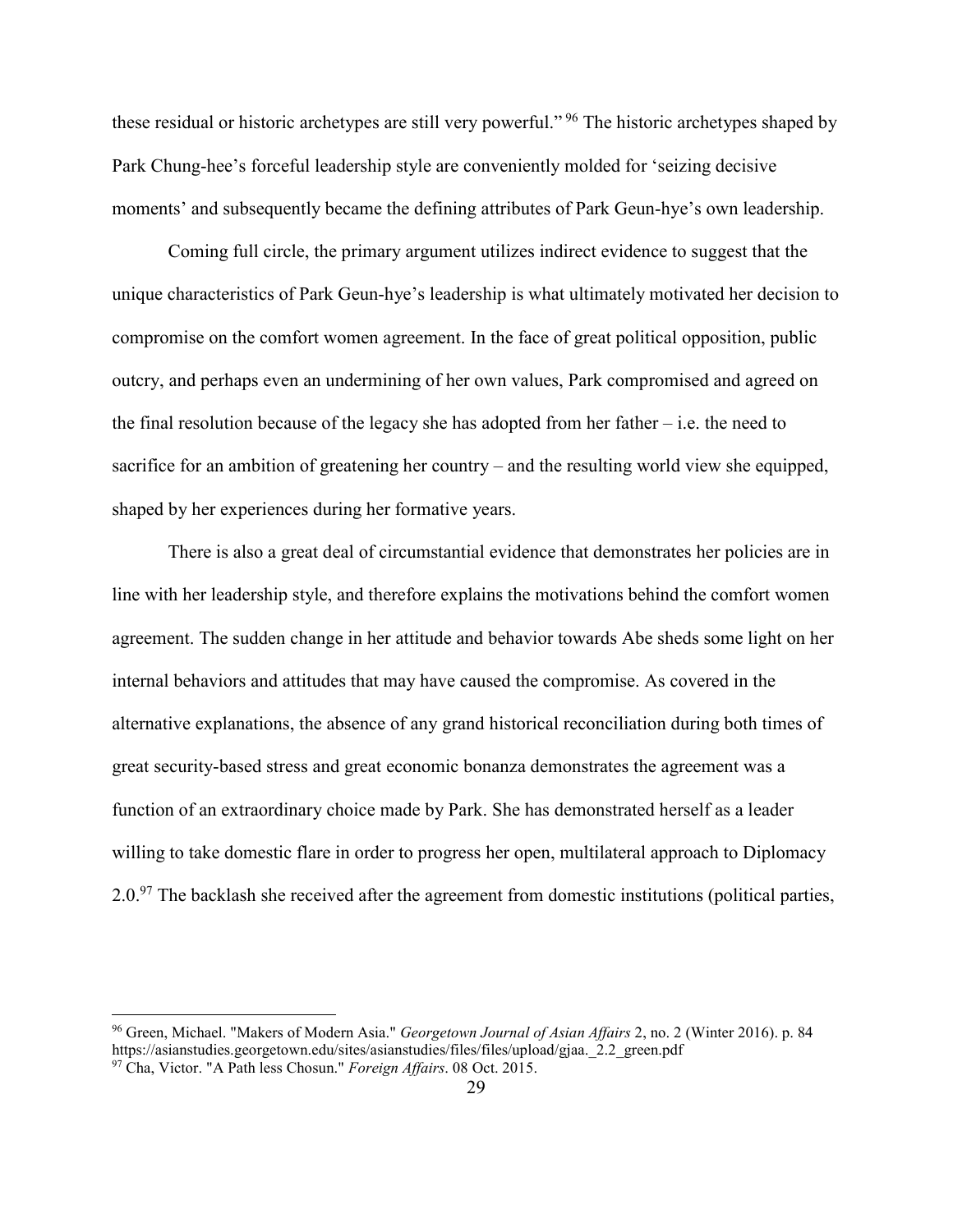the media, social media) was immediate and unsurprising.<sup>98</sup> Furthermore, the compromise was unlikely to have been a calculation made for genuine closure on the comfort women issue: the agreement was not at perceived as an apology, neither to the public nor to the victims. The best and most concise explanation for her motivations in pursuing this deal lies in the uniqueness of her ideals, agenda, and leadership style.

<sup>98</sup> Panneerselvam, Prakash, and Sandhya Puthanveedu. "6 Months Later: The 'Comfort Women' Agreement." The Diplomat. May 11, 2016. Accessed May 13, 2016. http://thediplomat.com/2016/05/6-months-later-the-comfortwomen-agreement/.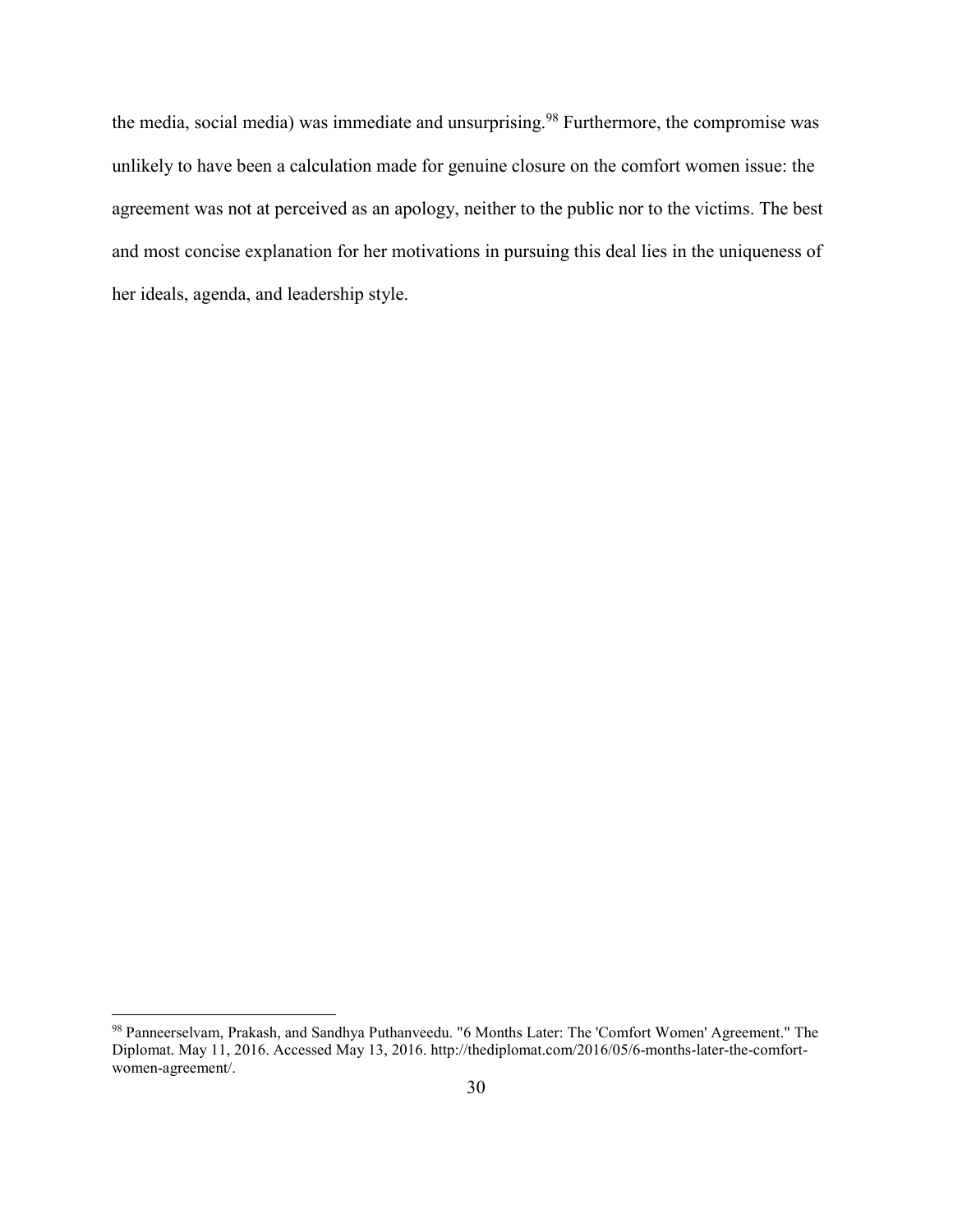### **5. CONCLUSION**

 Compounding off of the security and economic benefits that stem from a resolution of the comfort women issue, the final agreement is genuinely a product of the individual leadership traits of Park. Whether the agreement derived itself from Park's desire for progress or not, she changed her adamant position from 2013 while recognizing the criticism and backlash she would receive. Her behavior is best explained by the particular traits of her leadership style and goals. Her presidency is a manifestation of her father's legacy and her bold decision-making calculations are often a reflection of her desire to better her country. While it is unknown why Park suddenly pursued the compromise at the expense of her own domestic credibility and political capital, the alternative explanations exhibit that there was great possible benefit in securing the deal. Nevertheless, while the political and economic benefits cannot be understated, they are only calculable factors because Park was the only leader whom seriously considered finalizing the comfort women issue during administration.

 I have laid out two complementary alternative explanations in the form of security and economic prospects. However, the power of my main argument is the co-opting power of its implications. That is, even if Park pursued the deal because of U.S. pressure, or because of a desire for closer economic integration, the comfort women agreement was finalized *because* the current leader is Park. Furthermore, regardless of Park's true motivations, the deal still captures all of the security and economic benefits that have been presented. Any case studies of strong external threats or economic opportunities in a vacuum cannot sufficiently explain South Korean behavior vis-à-vis Japan. While empirically, historical disputes have impeded closer security cooperation and deeper economic integration, the modern leaderships of Park and Abe – that is,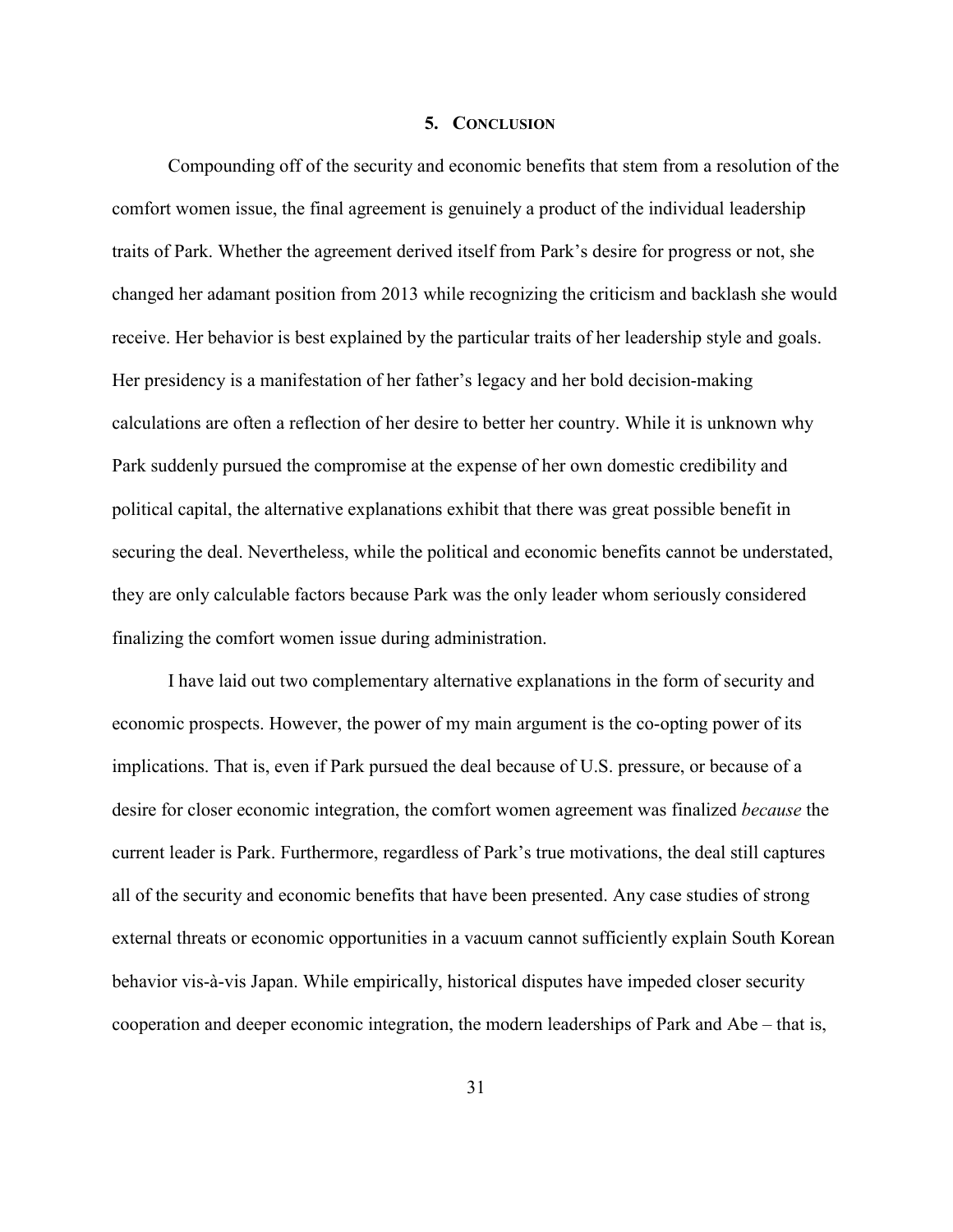their strong, unique leadership styles, open up avenues of cooperation in security and economic domains. Indeed, we see this is already the case with Park's burning desire to adopt the TPP and the close round of security dialogue between the US, Japan, and South Korea in the recent round of North Korean nuclear tensions at the Nuclear Security Summit. It is not out of the question to see GSOMIA and ACSA successfully negotiated and consequently create a lasting improvement of relations that will affect future administrations.

 Park's recent loss in the National Assembly Elections throws the possible implementation of the comfort woman agreement up in the air.<sup>99</sup> And while complete resolution and absolute historical reconciliation continues to appear distant, President Park's leadership and policies have sufficiently demonstrated a willingness to leave a lasting mark like her father.<sup>100</sup> Additionally, the domestic outcry against the comfort woman agreement stems from a genuine, visceral anger against the way the agreement was artlessly signed away, more so than a fear of say, Japanese military-based aspirations. Moving forward, both governments must take care in aiming for further ideational reconciliation. With implementation of the deal still on the drawing board, the issue may yet drag on. It is imperative that Park and Abe endeavor to briskly implement the agreement to prevent domestic discontent from fermenting to safeguard bilateral relations.

 Nevertheless, following in the footsteps of her father, Park has made great commitments to economic progress and imaginative stances on regional issues though initiatives like NAPCI. The question of whether she is a successful leader is a toss-up, and it is impossible to predict whether the positive atmosphere will continue. Park's attitude and Abe's responsiveness (not personally visiting Yasukuni) leaves room for hope and expectation. Indeed, we can see tangible

<u>.</u>

<sup>99</sup> Miller, J. Berkshire. "Election Defeat Complicates Park's Plans in South Korea." *World Politics Review.* April 28, 2016. http://www.worldpoliticsreview.com/articles/18622/election-defeat-complicates-park-s-plans-in-south-korea. 100 Cha, Victor. "A Path less Chosun." *Foreign Affairs*. 08 Oct. 2015.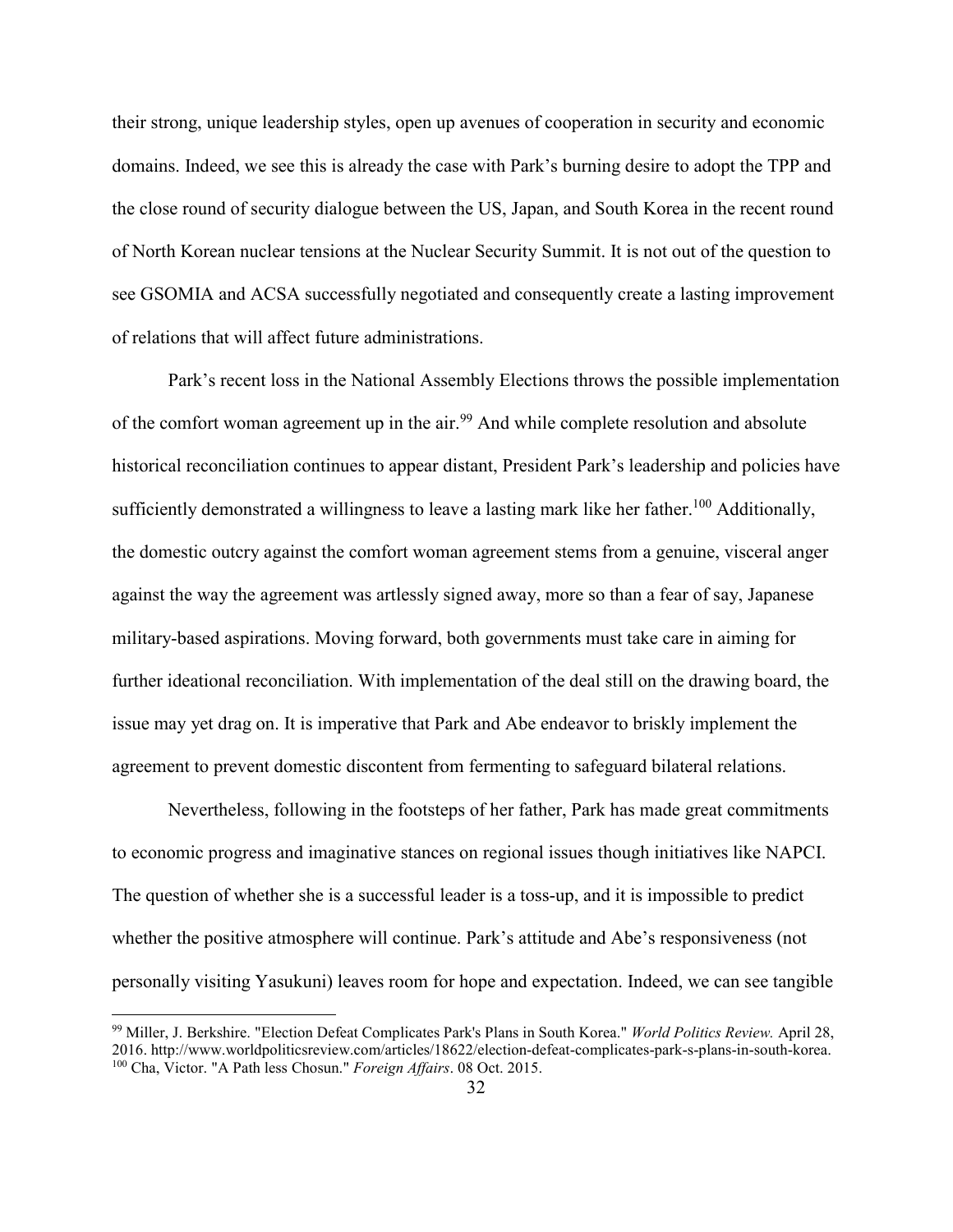positives to Park's bold leadership style: the U.S., South Korean, and Japanese governments conducted a historic meeting that sought to find policy and value-based consensus on tackling North Korean human rights violations.<sup>101</sup> This meeting is yet another first that goes beyond the realms of security or economy-based cooperation. And while it is difficult to qualify that the decision to hold this meeting correlated with Park's decision to finalize the comfort women issue, considering that Park and Abe have refused to meet with each other less than a year ago, I feel it is fair to suggest that any increase in the number of trilateral interactions are conspicuous enough to suggest there are diplomatic benefits to the agreement.

 Regardless of whether or not Park and Abe's operations will result in a 'new era for bilateral relations,' they remain adamant and resilient to domestic pressures and are seeking new outlets for cooperation. Weak leadership will only sway to the interests of the right-wing and the overwhelming nationalist nature of the public, leaving behind little room for novel ideas and resolution. But just as Park Chung-hee's leadership sculpted Park Geun-hye, Park Geun-hye's strong leadership will leave behind precedents of diplomacy that future presidents can appropriate, shape, and utilize to match current political conditions. "In short, it seems that neither large opportunity nor abundant resources is more important than the imagination of the leaders who mobilize them."<sup>102</sup> In the end, Park's decision to bring closure to the comfort women issue can be traced all the way back from her father's legacy, and it is clear that she intends to continue it.

-

<sup>101</sup> Corrado, Johnathon. "Issue Reviews Historic Meeting Aims at Consensus on Human Rights." Daily North Korea. May 10, 2016. http://www.dailynk.com/english/read.php?num=13891&cataId=nk02501. <sup>102</sup> Samuels, Richard J. *Machiavelli's Children: Leaders and Their Legacies in Italy and Japan*. Ithaca: Cornell University Press, 2003. P. 5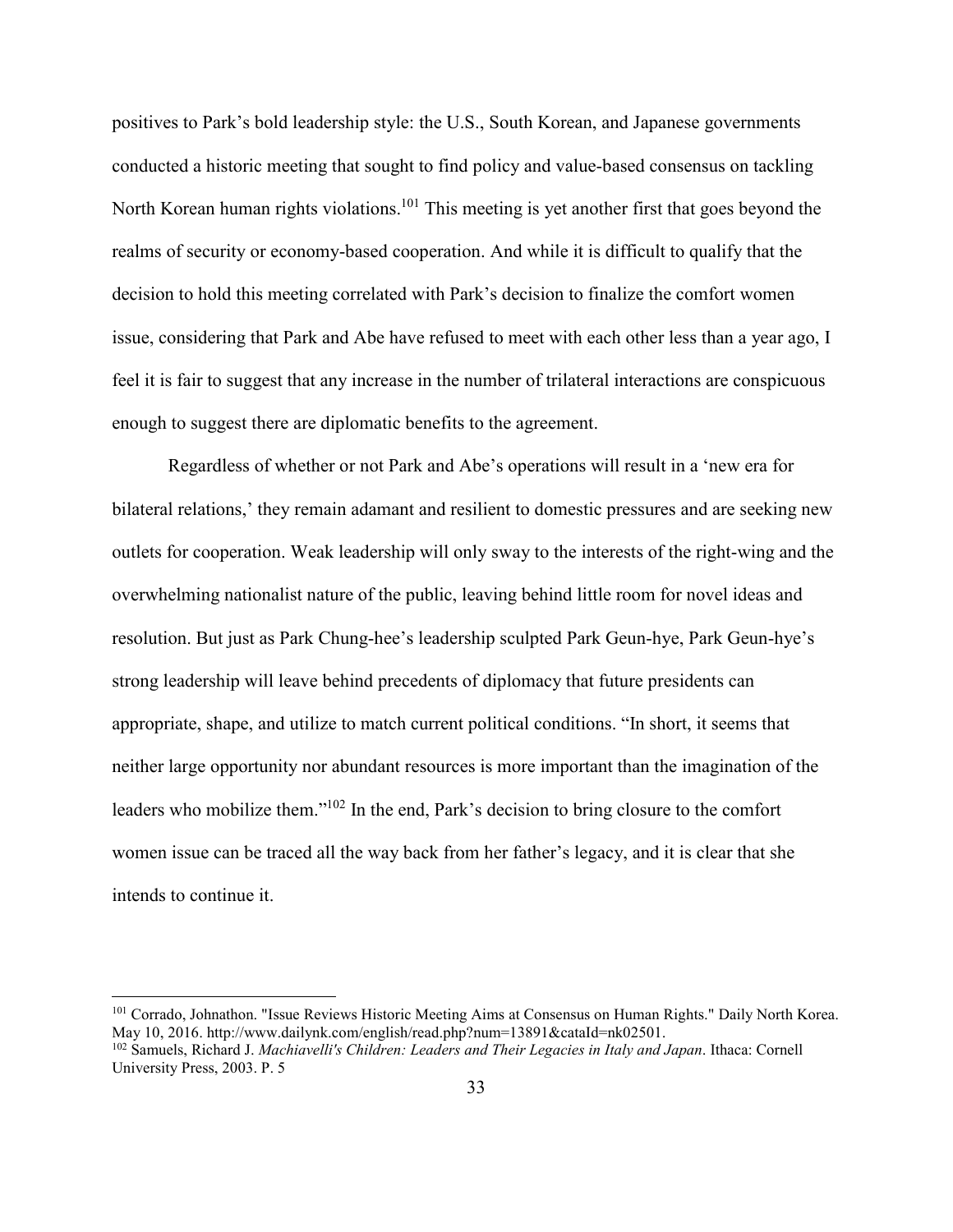#### **6. BIBLIOGRAPHY**

Bader, Jeffrey A. *Obama and China's Rise: An Insider's Account of America's Asia Strategy*. Chapter 3. Brookings Institution Press, 2012.

"Background Briefing - Developments on the Relationship between Japan and the Republic of Korea." U.S. Department of State. December 28, 2015. http://www.state.gov/r/pa/prs/ps/2015/12/250881.htm.

Baker, Michael. "Japanese Culture, Not Hollywood, May Swamp Korean Society." *The Christian Science Monitor*. 5 Nov. 1998.

Calder, Kent, and Min Ye. "The Making of Northeast Asia." *Political Studies Review* 11, no. 1 (2013): P. 13-14.

Campi, Alicia. "South Korean-Mongolian Energy Cooperation and the Eurasia Initiative." *On Korea* 8 (2015), Korea Economics Institute Academic Paper Series. P. 118.

Cha, Victor. "A Path less Chosun." *Foreign Affairs*. 08 Oct. 2015. https://www.foreignaffairs.com/articles/china/2015-10-08/path-less-chosun.

Cha, Victor D. *Alignment despite Antagonism: The United States-Korea-Japan Security Triangle*. Stanford, CA: Stanford University Press, 1999. P. 36

Cha, Victor. "Bridging the Gap: The Strategic Context of the 1965 Korea-Japan Normalization Treaty," *Korean Studies* 20 (1996), pp. 123-160

Chun, Ja-Hyun. "Have Korea and Japan Reconciled? A Focus on the Three Stages of Reconciliation." *Japanese Journal of Political Science* 16, no. 03 (2015): p. 317, 329.

Corrado, Johnathon. "Issue Reviews Historic Meeting Aims at Consensus on Human Rights." Daily North Korea. May 10, 2016. http://www.dailynk.com/english/read.php?num=13891&cataId=nk02501.

Delury, John. "The Kishi Effect: A Political Genealogy of Japan-ROK Relations." *Asian Perspective, 39*(3), 2015. P. 441-460.

Do, Je-hae. "How Will State Textbooks Describe Park Chung-hee?" Korea Times. November 06, 2015. http://www.koreatimes.co.kr/www/news/nation/2015/11/116\_190417.html.

Fifield, Anna. "In South Korea, Journalists Fear a Government Clampdown on the Press." Washington Post. December 11, 2014. https://www.washingtonpost.com/world/asia\_pacific/in-south-korea-journalists-fear-agovernment-clampdown-on-the-press/2014/12/09/ff13603e-7a2f-11e4-8241-8cc0a3670239\_story.html

Glosserman, Brad, and Scott A. Snyder. *The Japan-South Korea Identity Clash: East Asian Security and the United States*. Columbia University Press, 2015. P. 105

Green, Michael. "Makers of Modern Asia." *Georgetown Journal of Asian Affairs* 2, no. 2 (Winter 2016). p. 84 https://asianstudies.georgetown.edu/sites/asianstudies/files/files/upload/gjaa.\_2.2\_green.pdf

Grimes, Williams W. 2004. "Japan's International Relations: The Economic Dimension." *The International Relations of Northeast Asia. Lanham, MDL Rowman & Littlefield, p 184-185* 

Hemmer, Christopher, and Peter J. Katzenstein. "Why is there no NATO in Asia? Collective identity, regionalism, and the origins of Multilateralism. *"International Organizations* 56, No. 03 (2002): 575-607.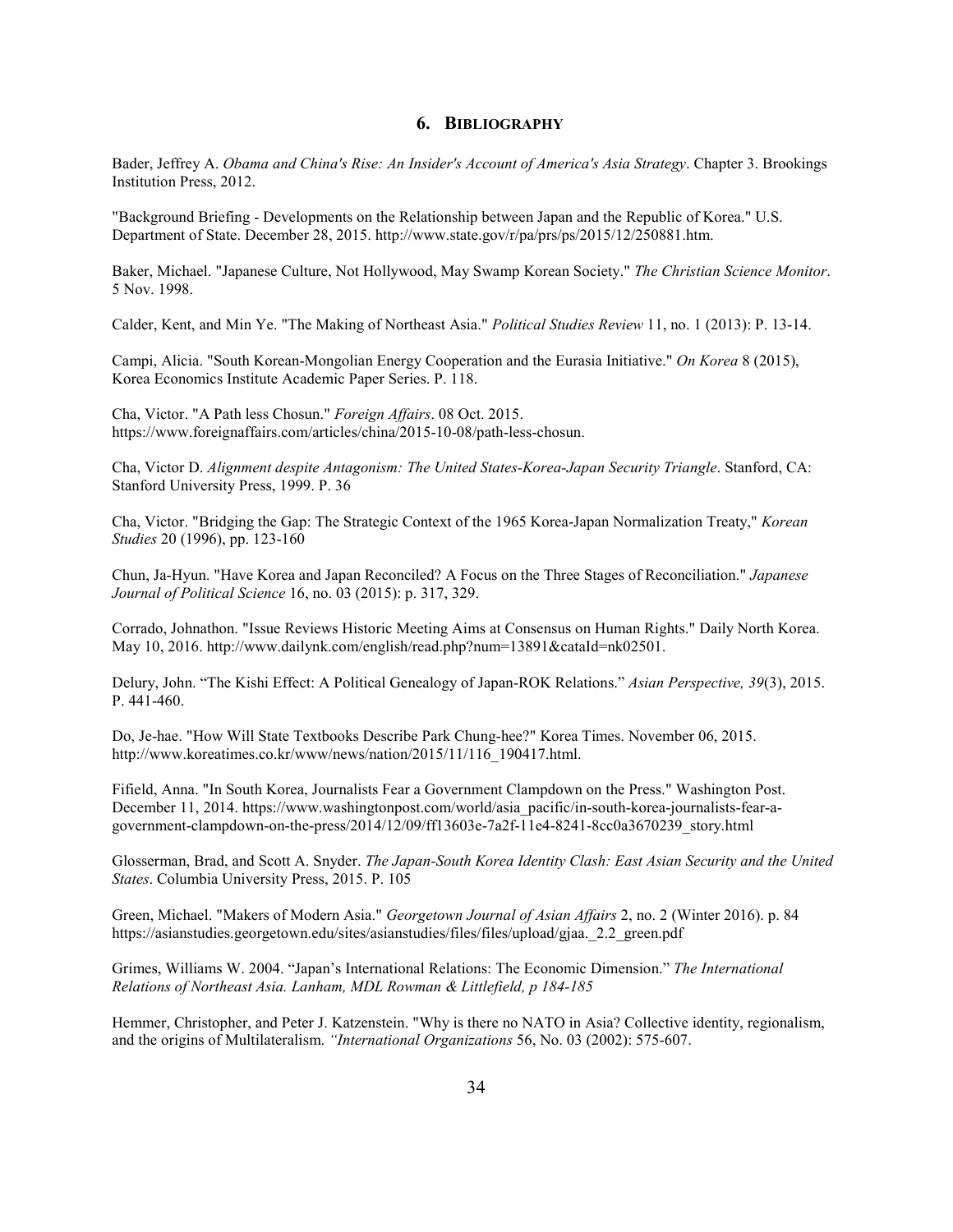"High-seas collisions trigger Japan-China diplomatic spat". *The Times of India*. Agence France-Presse. 30 October 2010. http://timesofindia.indiatimes.com:80/world/china/High-seas-collisions-trigger-Japan-China-diplomaticspat/articleshow/6515037.cms

Inoguchi, Takashi. *Japanese and Korean Politics: Alone and Apart from Each Other*. New York: Palgrave Macmillan, 2015. P. 75

Japan External Trade Organization. 2010. "Japan's Governance Crisis." *Asan Institute for Policy Studies.* 

Jonsson, Gabriel. 2015. "Can the Japan-Korea Dispute on "Comfort Women" be Resolved?" *Korea Observer* 46 (3), p 512.

Kim, Hee-sung. "Japan Reconfirms Support for Stance on Cheonan Sinking." Korea Net. June 28, 2010. http://www.korea.net/NewsFocus/Policies/view?articleId=81764.

Kim, Hyo-jin. "Anti-Park Lawmaker Kicked out of Ruling Party." Korea Times. March 23, 2016. http://www.koreatimes.co.kr/www/news/nation/2016/03/116\_201033.html.

Kim, Ji Young. "Escaping the Vicious Cycle: Symbolic Politics and History Disputes between South Korea and Japan." *Asian Perspective* 38.1 (2014): P. 31

Korea International Trade Association. 2010. "Exports and Imports by Country." *Ministry of Knowledge Economy: Knowledge Economy Statistics Portal.* 

Kirk, Don. "South Korea Cancels Joint Military Exercise in Dispute over Textbooks: Seoul Demands Tokyo Rewrite History." *New York Times.* May 9, 2001. http://www.nytimes.com/2001/05/09/news/09iht-a4\_23.html.

LaFraniere, Sharon with reporting by Martin Fackler and Su Hyun Lee, "South Korea Cancels Confrontational Island Drills", The New York Times, 29 November 2010. http://www.nytimes.com/2010/11/30/world/asia/30seoul.html?hp

Landler, Mark. "As Obama Hosts Nuclear Security Summit, the Focus Is on China." The New York Times. March 31, 2016. http://www.nytimes.com/2016/04/01/world/nuclear-security-summit-obama.html? $r=0$ .

Lankov, Andrei. "The Hidden Meaning of August's Inter-Korean 'crisis.' North Korea News. August 04, 2015. https://www.nknews.org/2015/10/the-hidden-meaning-of-augusts-inter-korean-crisis/.

Landler, Mark. "As Obama Hosts Nuclear Security Summit, the Focus Is on China." The New York Times. March 31, 2016. http://www.nytimes.com/2016/04/01/world/nuclear-security-summit-obama.html? $r=0$ .

Lee Chong-sik. 2012. "Park Chung-hee: From Poverty to Power." Palos Verdes, CA: The KHU Press.

Lee, Sue R. "Comforting the Comfort Women: Who Can Make Japan Pay". *Journal of International Law* 24 (2). 2014. P. 537.

Machiavelli, Niccolò, and David Wootton. 1995 *The Prince.* "Chapter XVIII - Concerning the Way in Which Princes Should Keep Faith." Indianapolis: Hackett Pub. Co.

"Malaysia lodges diplomatic protest against intrusion at Beting Patinggi Ali". *Bernama*. The Rakyat Post. 15 August 2015. http://www.pcacases.com/web/sendAttach/1524

Manyin, Mark E. et al. "U.S.-South Korea Relations. South Korea-Japan Relations: A Breakthrough?" Congressional Research Service. April 26, 2016. P. 6. https://www.fas.org/sgp/crs/row/R41481.pdf.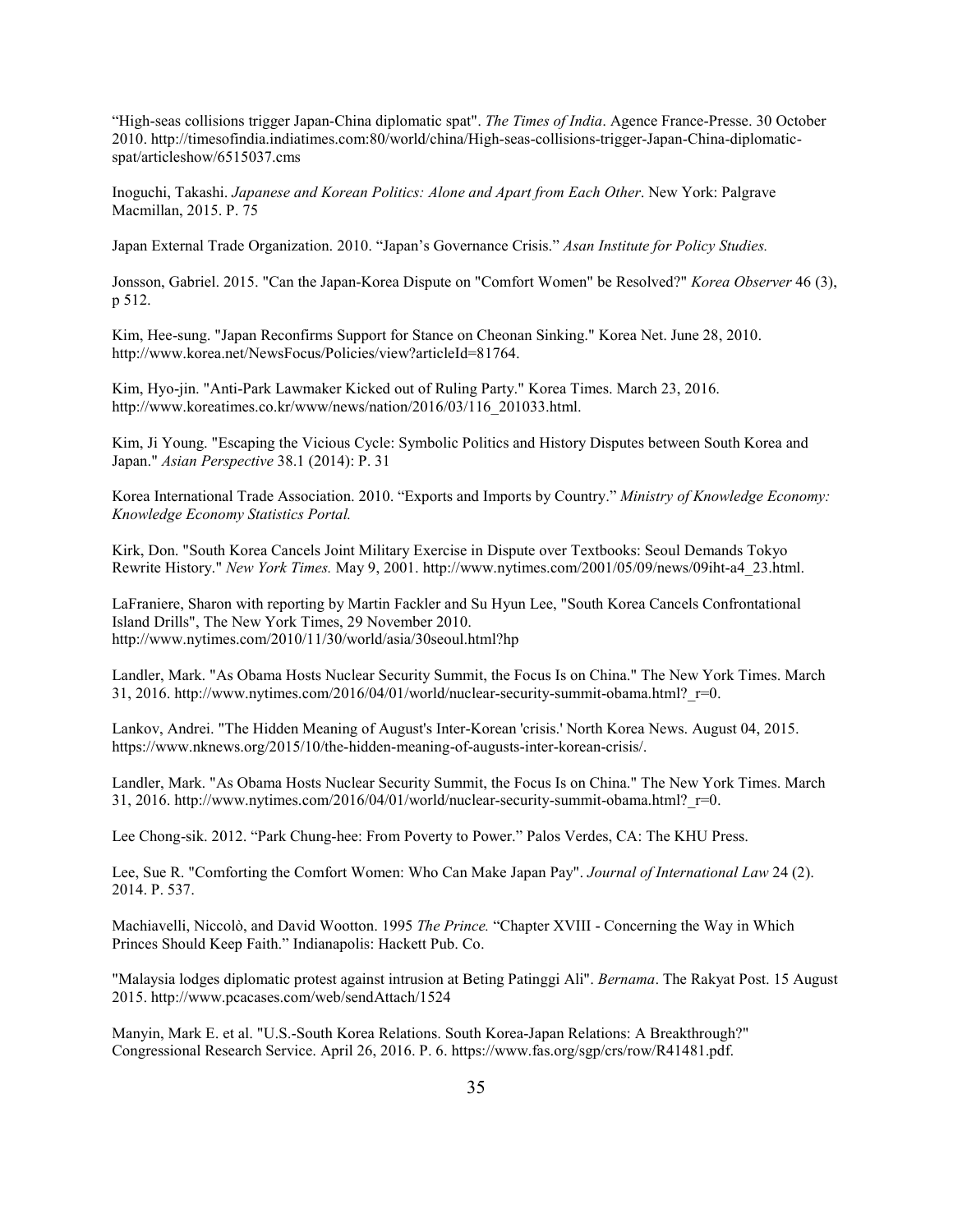McCurry, Justin. "Former Sex Slaves Reject Japan and South Korea's 'Comfort Women' Accord." The Guardian. January 26, 2016. http://www.theguardian.com/world/2016/jan/26/former-sex-slaves-reject-japan-south-koreascomfort-women-accord.

McCurry, Justin. "Japan's Shinzo Abe Angers Neighbors and US by Visiting War Dead Shrine." The Guardian. December 26, 2013. http://www.theguardian.com/world/2013/dec/26/japan-shinzo-abe-tension-neighbours-shrine.

Miller, J. Berkshire. "Election Defeat Complicates Park's Plans in South Korea." *World Politics Review.* April 28, 2016. http://www.worldpoliticsreview.com/articles/18622/election-defeat-complicates-park-s-plans-in-south-korea.

Miller, J. Berkshire. "No Grand Bargain." Foreign Affairs. January 12, 2016. https://www.foreignaffairs.com/articles/northeast-asia/2016-01-12/no-grand-bargain.

Moon, Chung-in and Taehwan Kim. 2004. "South Korea's International Relations: Challenges to Developmental Realism?" *The International Relations of Northeast Asia*, p 269. Lanham, MDL Rowman & Littlefield.

Moon, Katherine H.S., and Sheila A. Smith. "Korea-Japan Relations: An Interview with Katharine Moon and Sheila Smith." The Brookings Institution. August 13, 2015. http://www.brookings.edu/research/interviews/2015/08/13-rokjapan-moon.

"North Korea Profile - Timeline." BBC News. May 06, 2016. http://www.bbc.com/news/world-asia-pacific-15278612.

Ogawa, Akira. "Normalizing the Relationship Between Japan and The ROK: Etsusaburo Shiina and Park Chung Hee." *The Miracle in 1965.* The Okazaki Institute. http://www.okazaki-inst.jp/miracle65.html

Panda, Ankit. "Park Geun-hye: Japan Summit 'Pointless' Without Apology." *The Diplomat*. 5 Nov. 2013.

Panneerselvam, Prakash, and Sandhya Puthanveedu. "6 Months Later: The 'Comfort Women' Agreement." The Diplomat. May 11, 2016. http://thediplomat.com/2016/05/6-months-later-the-comfort-women-agreement/.

Park Chung Hee. 1969. *Our Nation's Path: Ideology of Social Reconstruction*. Seoul: Dong-a Publishing. P. 102

Park, Geun-hye. *Despair Tests Me, Hope Moves Me*. Goyang: Wisdom House, 2007. P 114-115.

"Park Geun-hye: Japan Summit 'Pointless' Without Apology." The Diplomat. November 05, 2013. http://thediplomat.com/2013/11/park-geun-hye-japan-summit-pointless-without-apology/.

"Profile: South Korean President Park Geun-hye." BBC News. November 01, 2013. http://www.bbc.com/news/world-asia-20787271.

Pye, Lucian W., and Mary W. Pye. *Asian Power and Politics: The Cultural Dimensions of Authority*. Chapter 3 - East Asia: Varieties of Confucian Authority Cambridge, MA: Belknap Press, 1985. P. 58

"Resolution of the Comfort Women Issue." U.S. Department of State. December 28, 2015. Accessed May 13, 2016. http://www.state.gov/secretary/remarks/2015/12/250874.htm.

"S. Korean Presidential Hopeful Apologizes for Father's Actions" Xinhua News. September 24, 2012. http://news.xinhuanet.com/english/world/2012-09/24/c\_131869009.htm.

Samuels, Richard J. *Machiavelli's Children: Leaders and Their Legacies in Italy and Japan*. Ithaca: Cornell University Press, 2003. P. 5